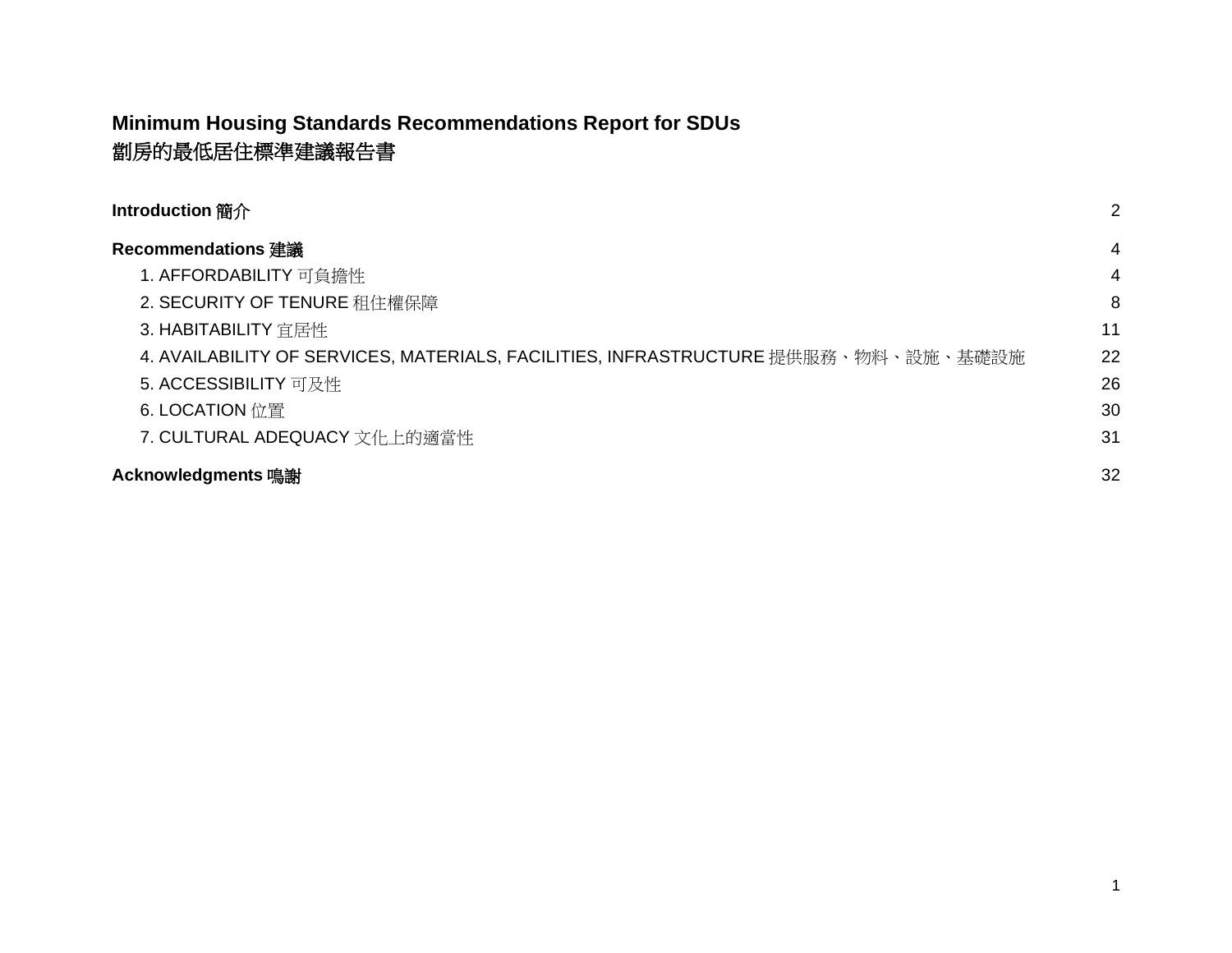# <span id="page-1-0"></span>Introduction 簡介

We are an informal group of nonprofit representatives and community stakeholders ("contributors" "we") with a common goal to improve the living conditions of tenants living in Subdivided Units (SDUs). As a step towards achieving this aim, we have chosen to present and promote the implementation of minimum housing standard recommendations ("the Recommendations") for SDUs to the HKSAR Government. Through a consultative process, we have gathered recommendations into a framework based on the UN Habitat principles from the 2014 'Elements of the Right to Adequate Housing' publication. These principles provide a relevant framework for Hong Kong, a city of international standing, and party to the UN International Covenant on Economic, Social, and Cultural Rights, which recognizes the right to an adequate standard of living (Article 11), including adequate housing. While we recognise it may be structurally impossible for many landlords of SDUs in the near term to address all the minimum standards, we have put forward recommendations that would further the progressive realization of these rights. This report is also delivered in the knowledge that there are aspirations to eradicate SDUs and we share this goal. This report is focused on addressing the urgent need to make immediate changes to the current living conditions, recognising that the eradication of SDUs will take time to implement.

我們是由非牟利組織代表和社區持份者組成的非正式團體(下文稱為「參與者」、「我們」),共同目標是改善居住在分間單位(俗 稱「劏房」)的住戶的生活狀況。為進一步實現這個目標,我們選擇向香港特區政府提出並推動實施關於「劏房」的最低居住標準建 議(下稱「建議」)。通過諮詢過程,我們根據聯合國人類住區規劃署於 2014 年出版的《適足住房權》中的原則,把收集到的建議納 入一個框架中。這些原則為香港提供了一個相關的框架,香港是一個具有國際地位的城市,也是《聯合國經濟、社會及文化權利國際 公約》的締約地區,該公約承認享有適當生活水平的權利(第 11 條),包括適足住房。雖然我們意識到對許多劏房的業主來說,在短 期內達到所有最低標準在結構上是不可能的,但我們仍提出一些建議,希望促進逐步實現這些權利。我們了解到社會上有消除劏房的 意向,本報告是在這樣的情況下提交的,而我們也認同這個目標。本報告的重點是把立刻改變現有的生活狀況,視為當前急務,同時 也認識到要消除劏房,是需要時間來實施的。

We appreciate the Government's intention to adopt all recommendations put forward by the Government-appointed Task Force for the Study of Tenancy Control in SDUs ("Task Force")<sup>1</sup> through an amendment to the Landlord and Tenant (Consolidation) Ordinance. The potential realization of tenancy control measures, creates fresh opportunities to address the safety and quality of living conditions in SDUs and an additional urgency to do so. We are mindful that tenancy control can often have the unintended consequence of

<sup>1</sup> Secretariat for the Task Force for the Study on Tenancy Control of Subdivided Units, Transport and Housing Bureau, *Report of the Task Force for the Study on Tenancy Control in Subdivided Units*,( 31 March 2021)[; https://www.thb.gov.hk/eng/contact/housing/studyOnTenancyControl\\_Report.pdf](https://www.thb.gov.hk/eng/contact/housing/studyOnTenancyControl_Report.pdf) 運輸及房屋局「劏房」租務管制研究工作小組秘書處,《「劏房」租務管制研究工作小組報告》, (2021年3月31日); [https://www.thb.gov.hk/tc/contact/housing/studyOnTenancyControl\\_Report.pdf](https://www.thb.gov.hk/tc/contact/housing/studyOnTenancyControl_Report.pdf)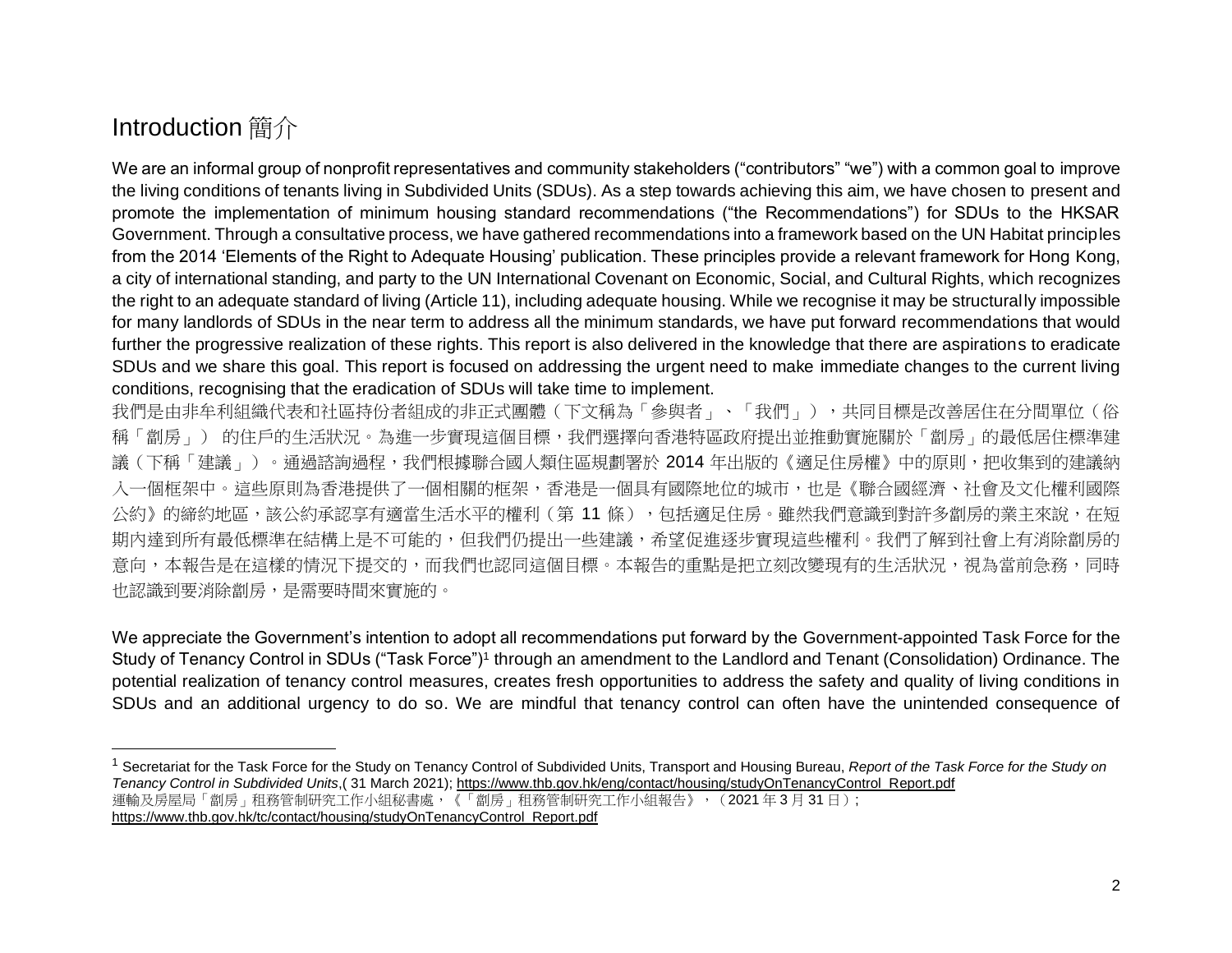discouraging landlords from maintaining their flats. It follows that a comprehensive approach to tenancy control in SDUs would include legislation and measures to both enforce and incentivize upkeep, repairs, and hygienic conditions to mitigate the further decline of housing conditions that in many cases are already dire.

我們贊成政府打算通過修訂《業主與租客(綜合)條例》,採納政府委任的「劏房」租務管制研究工作小組(「工作小組」)提出的 所有建議。租賃控制措施有可能實現,為解決劏房的安全問題和改善生活質素創造了新的機會,也再次令解決劏房問題成了當務之急。 我們也注意到,租約管制往往會產生意想不到的後果,使業主不願意維修他們的物業。因此,對劏房的租約管制需要一個全面的配套, 包括立法、強制實施和獎勵性措施,以維護、維修和保持單位衛生狀況,以免居住條件進一步下降,這些單位在許多情況下,已經很 不理想。

We listened to and gathered recommendations from a range of organizations who work with SDU tenants and who regularly put forward recommendations to remedy gaps in tenant services or protections. We focused on those recommendations that would further progress toward the UN principles and that have not yet been implemented. With legislative changes on the horizon and a growing sense of urgency around housing conditions in Hong Kong and a particular focus on SDUs, we urge the HKSAR Government to seriously consider these recommendations from a new perspective, as previous barriers to their implementation may have since shifted or minimized, while newly emerging tools may facilitate their realization.

我們聽取並收集了一直協助劏房租戶的組織建議,這些組織經常就租住服務或保障不足提出補救建議。我們的重點集中在那些能進一 步實現聯合國原則但仍未實施的建議上。隨著立法改革的到來,加上香港的住屋問題越來越迫切,特別是對劏房的關注,我們促請香 港特區政府從新的角度認真考慮這些建議。以前實施這些建議時的障礙可能已經轉移或減少,而新出現的措施可能有助實現這些建議。

We support current minimum standards laid out by the Buildings Department and other government bodies that if adhered to, would provide sufficient protection of living standards. We strongly support the voices calling for increased enforcement and follow-up of existing standards. Additionally, as the practice of filing standard tenancy agreements gradually increases, we support the reconsideration of a licensing system to increase accountability.

我們支持目前由屋宇署和其他政府部門制定的最低標準,如果遵守這些標準,就可保障住戶有足夠的生活水平。我們強烈支持要求加 強執行和跟進現有標準的聲音。此外,隨著提交標準租賃協議的做法逐漸增加,我們支持重新考慮建立牌照制度,以加強問責制。

In the Government's adoption of the Task Force recommendations and support to amend the Landlord and Tenant (Consolidation) Ordinance we recognize and celebrate the determination to make progress towards improved affordability and conditions of security tenure for SDU tenants. We now ask the Government to further this momentum by implementing and enforcing measures that address safety and living standards, and principles that define a wider range of aspects of adequate housing.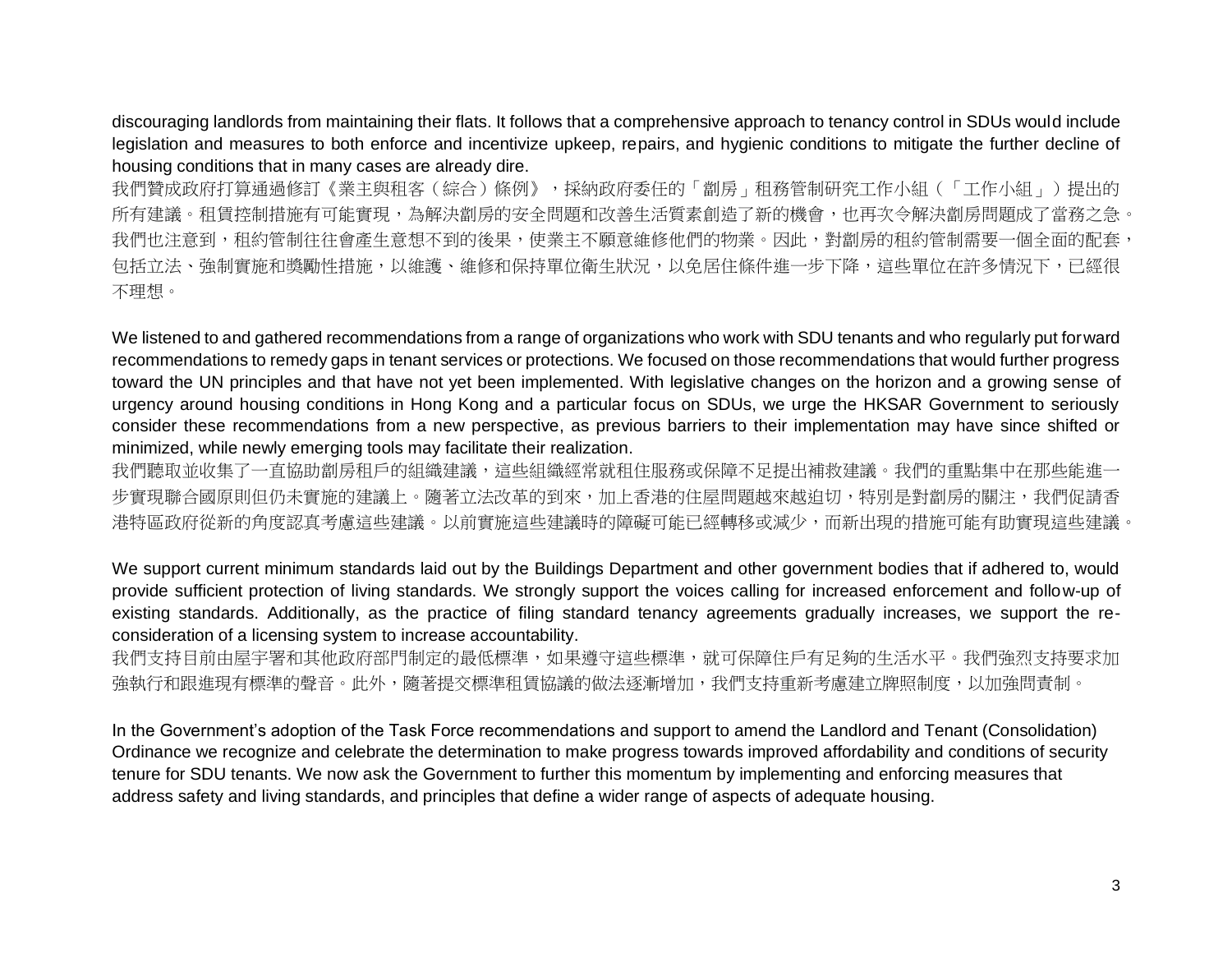政府採納工作小組的建議和支持修訂《業主與租客(綜合)條例》,我們了解並歡迎政府有決心改善劏房租客的負擔能力和租賃保障 期。我們現在要求政府進一步順著這個勢,實施和執行改善安全和生活水平的措施,以及更廣泛界定適切居住的原則。

# <span id="page-3-0"></span>Recommendations 建議

To aid actionability of the Recommendations, we have organised them under the UN elements of adequate housing and divided them into three categories; (1) proposed legislative changes, (2) enforcement of current standards, and (3) minimum thresholds to aim for i.e. incentivize compliance toward minimum thresholds without legal penalties for non-compliance. In addition to increasing tenant access to the UN principles, the driving factor used to determine the inclusion of each minimum standard recommendation is the aim of improving and protecting the health and well-being of SDU tenants.

為了提升建議的可行性,我們根據聯合國適足住房的要素去組織這些建議,並將其分為三類:(1)建議修改法例,(2)執行現行標 準,以及(3)邁向最低門檻——即以非法律懲罰手段來激勵業主達到最低門檻。除了加強租客對聯合國原則的了解外,用以決定是否 列入每個最低標準建議的驅動因素,是改善和保障劏房租客的健康和福祉。

#### <span id="page-3-1"></span>1. AFFORDABILITY 可負擔性

*Housing should not be so expensive that it leaves little room in one's budget for utilities, food, clothing, transportation, health care and other basic needs. Low-income or subsidised housing must be made available to persons in need of assistance, and such housing must also comply with the other provisions stipulated here in order for that housing to be deemed adequate. The average cost of housing per month should, in most cases, consume no more than approximately one-third of total monthly income...<sup>2</sup>* 房屋不應過於昂貴,以至令一個人的財政預算中幾乎沒有餘錢應付水電、食物、衣服、交通、醫療和其他基本需求。我們必須向需要 接助的人提供低收入房屋或有補貼的房屋,而這些房屋還必須符合這裡規定的其他條件,才能被視為適足住房。在大多數情況下,每 月的平均房屋費用不應超過每月總收入的大約三分之一*......* 

The Amendment to the Landlord and Tenant (Consolidation) Ordinance Bill under consideration by LegCo aims to fix a fair deposit amount, protect tenants from extraneous fees, and fairly and transparently manage utility costs. We support these measures and add further recommendations below to address high starting rent costs and restrictions on the cash allowance scheme.

<sup>2</sup> *Monitoring Housing Rights, Developing a Set of Indicators to Monitor the Full and Progressive Realization of the Human Right to Adequate Housing,* United Nations Human Settlements Programme, (2003)

<sup>《</sup>監察住房權利,制定一套指標監察充分並逐步實現適足住房的人權情況》聯合國人類住區規劃署 (2003)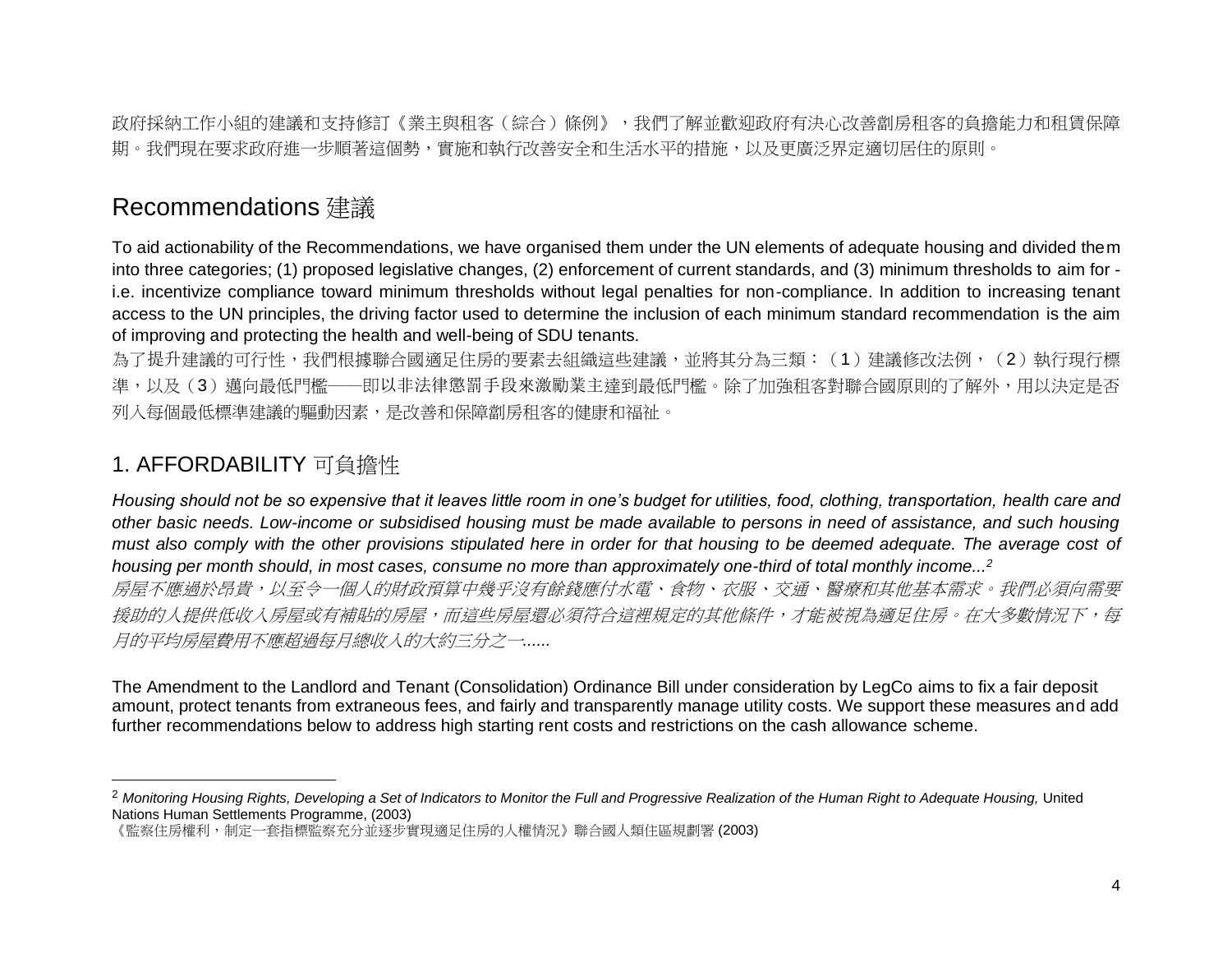立法會正在審議的《業主與租客(綜合)條例》修正案,旨在確定一個公平的按金金額,保障租客不需要繳交不相干的費用,並公平 和透明地管理水電費。我們支持這些措施,並在下文進一步提出建議,以解決高租金起跳及對現金津貼計劃的限制。

| Issue 問題                                                                   | Context 背景                                                                                                                                                                                                                                                                                                                                                                                                                                                                                                                                                                                                                                                                                                                                                                                                                                                                                                                                                                                                                                     | Recommendation(s)建議                                                                                                                                                                                                                                                                                                                                                                                                                                                                                                                                                                                                                                                                                                                                                                                                                                                                    | <b>Category</b> 類<br>別 |  |
|----------------------------------------------------------------------------|------------------------------------------------------------------------------------------------------------------------------------------------------------------------------------------------------------------------------------------------------------------------------------------------------------------------------------------------------------------------------------------------------------------------------------------------------------------------------------------------------------------------------------------------------------------------------------------------------------------------------------------------------------------------------------------------------------------------------------------------------------------------------------------------------------------------------------------------------------------------------------------------------------------------------------------------------------------------------------------------------------------------------------------------|----------------------------------------------------------------------------------------------------------------------------------------------------------------------------------------------------------------------------------------------------------------------------------------------------------------------------------------------------------------------------------------------------------------------------------------------------------------------------------------------------------------------------------------------------------------------------------------------------------------------------------------------------------------------------------------------------------------------------------------------------------------------------------------------------------------------------------------------------------------------------------------|------------------------|--|
| High cost of rent<br>including high<br>starting rents<br>租金成本高,包<br>括租金起跳高 | Smallest flats have been experiencing the greatest rent<br>increases. From 2010 to 2019, rent rose 42% for units from<br>70 to 99.9 square metres, 64% for units ranging 40 to 69.9<br>square metres, and 80% for units under 40 square metres. <sup>3</sup><br>While these units are larger than SDUs, the trend becomes<br>a vicious cycle: as rents per square metre go up, the<br>demand for smaller housing increases, allowing landlords to<br>charge higher rents.<br>最小的單位租金漲幅最大。從2010年到2019年,70至99.9<br>平方米的單位租金上漲 42%; 40至 69.9平方米的單位上漲<br>了 64%; 而 40平方米以下的單位上漲了 80%。雖然這些單<br>位比劏房大,但這個趨勢已成為一個惡性循環:隨著每平方<br>米的租金上漲,對小型房屋的需求增加,使業主可以收取更<br>高昂的租金。<br>Generally, the percentage of income SDU tenants pay to<br>rent is 35%. <sup>4</sup> However, in a study of five districts, the<br>Subdivided Flats Concerning Platform found that SDU<br>households pay an average of 41% of income for rent, <sup>5</sup><br>while the Hong Kong Council of Social Services recently<br>found that almost a third of SDU households pay 50% or | In Hong Kong, rent requiring more than 25% of a tenant's<br>1.1<br>household income is considered unaffordable.<br>在香港,支付超過租客家庭收入 25%以上的租金,被視為<br>是無法負擔的。<br>A. Landlords should be free to charge up to, but not<br>beyond market rent (per square metre).<br>業主可以自由地收取高達但不超過市值租金(每平方<br>米)。<br>The government should set up a rent allowance to<br>ensure tenants only pay the affordable level of rent,<br>defined as no more than 25% of household income.<br>政府應設立一個租金津貼,以確保租客只支付可負擔的<br>租金水平,定義為不超過家庭收入的 25%。<br>The level of assistance should reference to a notional<br>rent, determined by the market rent per square metre of<br>the housing unit multiplied by floor area of the<br>household flat.<br>援助程度應以估計租金為參考,由住宅單位每平方米的<br>市值租金乘以該單位的建築面積來確定。<br>The housing assistance should be means tested which<br>D.<br>can make reference to the public housing eligibility | 3                      |  |

<sup>3</sup> *Investigation Report on the Rental Situation of Unsuitable Dwellings (Subdivided Houses, Board Houses, Cage Houses)*, Society for Community Organisation, (4 October 2020) 《不適切居所 (劏房、板房、籠屋) 租務情況調查報告》,香港社區組織協會(2020 年 10 月 4 日)

<sup>4</sup> Secretariat for the Task Force for the Study on Tenancy Control of Subdivided Units, Transport and Housing Bureau, *Report of the Task Force for the Study on Tenancy Control in Subdivided Units*, ( 31 March 2021)

運輸及房屋局「劏房」租務管制研究工作小組秘書處,《「劏房」租務管制研究工作小組報告》, (2021年3月31日)

<sup>5</sup> Edward CY Yiu, Kin Kwok Lai, Mandy KM Leung, *The Actual Change of the Rent to Income Ratio of Subdivided Units' SDU Research Project,* CUHK Institute of Future Cities and the Subdivided Flats Concerning Platform (25 June 2015)

姚松炎、賴建國、梁嘉敏,《分析劏房戶租金與收入比率的真正變化》香港中文大學未來城市研究所及全港關注劏房平台(2015年6月25日)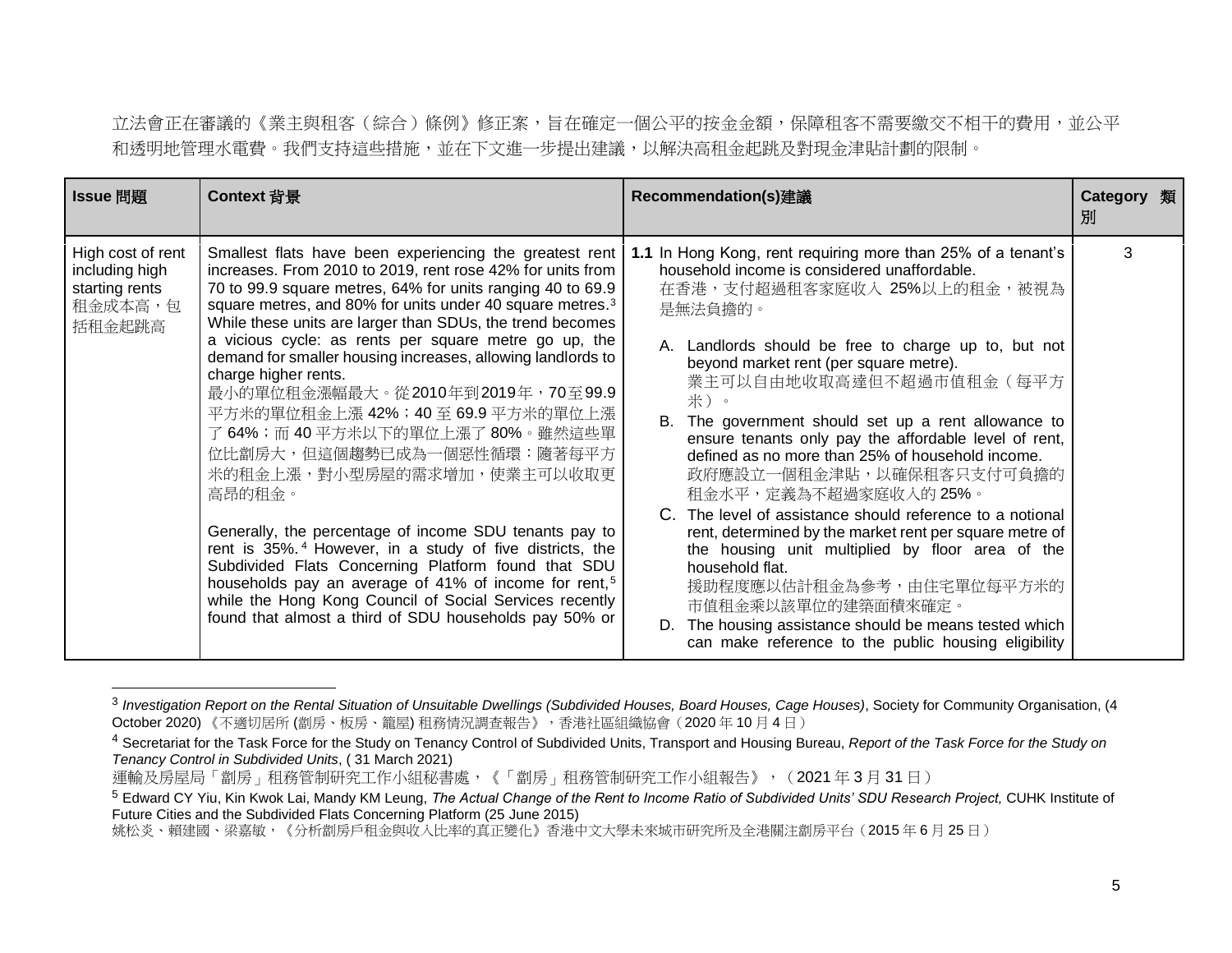|                        | more of their income to rent. <sup>6</sup><br>一般來說,劏房租客支付的租金為收入的 35%。 然而,在<br>一個對五個區域的研究中,「全港關注劏房平台」發現, 劏<br>房家庭平均支付收入的41%作為租金;而香港社會服務聯會<br>最近發現,幾乎三分之一的劏房家庭支付收入的50%或以上<br>作為租金。<br>In Hong Kong, the threshold for affordable housing, as<br>defined in practise, is that which does not exceed 25% of<br>income: tenants in public rental housing become eligible for<br>rent reduction when rent costs exceed 25% of household<br>income, while transitional housing rents are structured so as<br>to not exceed 25% of household income. This 25%<br>threshold must extend to tenants of subdivided flats as well.<br>在香港,實際定義的「可負擔房屋」是指租金不超過收入的<br>25%: 當租金成本超過家庭收入的25%時, 公屋租客就有資<br>格獲得租金減免,而過渡性房屋的租金結構是不超過家庭收<br>入的 25%。這個 25%的門檻也必須擴大到劏房租戶。<br>Affordability plays a key role in giving tenants secure tenure.<br>Our concern is that tenants unable to sustain costly rent<br>payments over the long term are at a high risk of breaching<br>their rent contract and having to move out as a result.<br>負擔能力在給予租客租住權保障時起著關鍵作用。我們關注<br>的是,無法長期負擔昂貴租金的租客,很有可能違反他們的<br>租約,並因此而不得不搬走。 | scale but does not require the recipients to be on the<br>waiting list for public housing.<br>房屋援助應進行入息審查,可以參考公屋資格標準,但<br>不要求受助人在公屋的輪候名單上。<br>E. The Government should use the tenancy control law to<br>ensure landlords are not charging rent above a rent<br>ceiling, as determined by market rent.<br>政府應利用租金管制法,確保業主收取的租金不超過由<br>市值租金決定的租金上限。<br>For example, if one person is living in a 11 m2 flat, and the<br>market rent is \$400* per square metre, the notional rent would<br>be calculated by multiplying 11 x $$400 = $4,400$ . If this renter<br>earns \$10,000 a month, he / she would pay \$2,500 toward rent<br>(25% of income) while the government rent allowance would be<br>\$1,900 per month to meet the notional rent of \$4,400.<br>例如,如果一個人住在一個 11 平方米的單位中,市值租金是每<br>平方米 400 元*, 那麼估計租金的計算方法是: 11 x 400 元=<br>4,400 元。如果這名租客的月收入為 10,000 元, 他/她將支付<br>2,500元的租金(佔收入的25%),而政府的租金津貼將是每月<br>1,900 元,以滿足 4,400 元的估計租金。<br>*actual figures may reference averages calculated by the<br>Ratings and Valuation Department<br>實際數字可參考 差餉物業估價署計算的平均數。 |  |
|------------------------|--------------------------------------------------------------------------------------------------------------------------------------------------------------------------------------------------------------------------------------------------------------------------------------------------------------------------------------------------------------------------------------------------------------------------------------------------------------------------------------------------------------------------------------------------------------------------------------------------------------------------------------------------------------------------------------------------------------------------------------------------------------------------------------------------------------------------------------------------------------------------------------------------------------------------------------------------------------------------------------------------------------------------------------------------------------------------------------------|------------------------------------------------------------------------------------------------------------------------------------------------------------------------------------------------------------------------------------------------------------------------------------------------------------------------------------------------------------------------------------------------------------------------------------------------------------------------------------------------------------------------------------------------------------------------------------------------------------------------------------------------------------------------------------------------------------------------------------------------------------------------------------------------------------------------------------------------------------------------------------------------------------------------------------------------------------------------------------------------------------------------------------------------------------------------|--|
| <b>Restricted Rent</b> | As the current average waiting time for Public Rental                                                                                                                                                                                                                                                                                                                                                                                                                                                                                                                                                                                                                                                                                                                                                                                                                                                                                                                                                                                                                                      | 1.2 Extend the allowance distribution period for each recipient                                                                                                                                                                                                                                                                                                                                                                                                                                                                                                                                                                                                                                                                                                                                                                                                                                                                                                                                                                                                        |  |
| Allowance              | Housing (PRH) is 5.8 years <sup>7</sup> and the number of family and                                                                                                                                                                                                                                                                                                                                                                                                                                                                                                                                                                                                                                                                                                                                                                                                                                                                                                                                                                                                                       | to cover the entire PRH waiting period, through to the final PRH                                                                                                                                                                                                                                                                                                                                                                                                                                                                                                                                                                                                                                                                                                                                                                                                                                                                                                                                                                                                       |  |

<sup>&</sup>lt;sup>6</sup> Fact Sheet, Survey on the Housing Choice and Service Needs of the "Low-income Households of Subdivided Units, Hong Kong Council of Social Services, (4 July 2021)

<sup>「</sup>低收入劏房住戶」住屋選擇和服務需要調查簡報,香港社會服務聯會(2021 年 7 月 4 日)

<sup>7</sup> *Number of Applications and Average Waiting Time for Public Rental Housing*, Hong Kong Housing Authority, (accessed May 2021) <https://www.housingauthority.gov.hk/en/about-us/publications-and-statistics/prh-applications-average-waiting-time/index.html>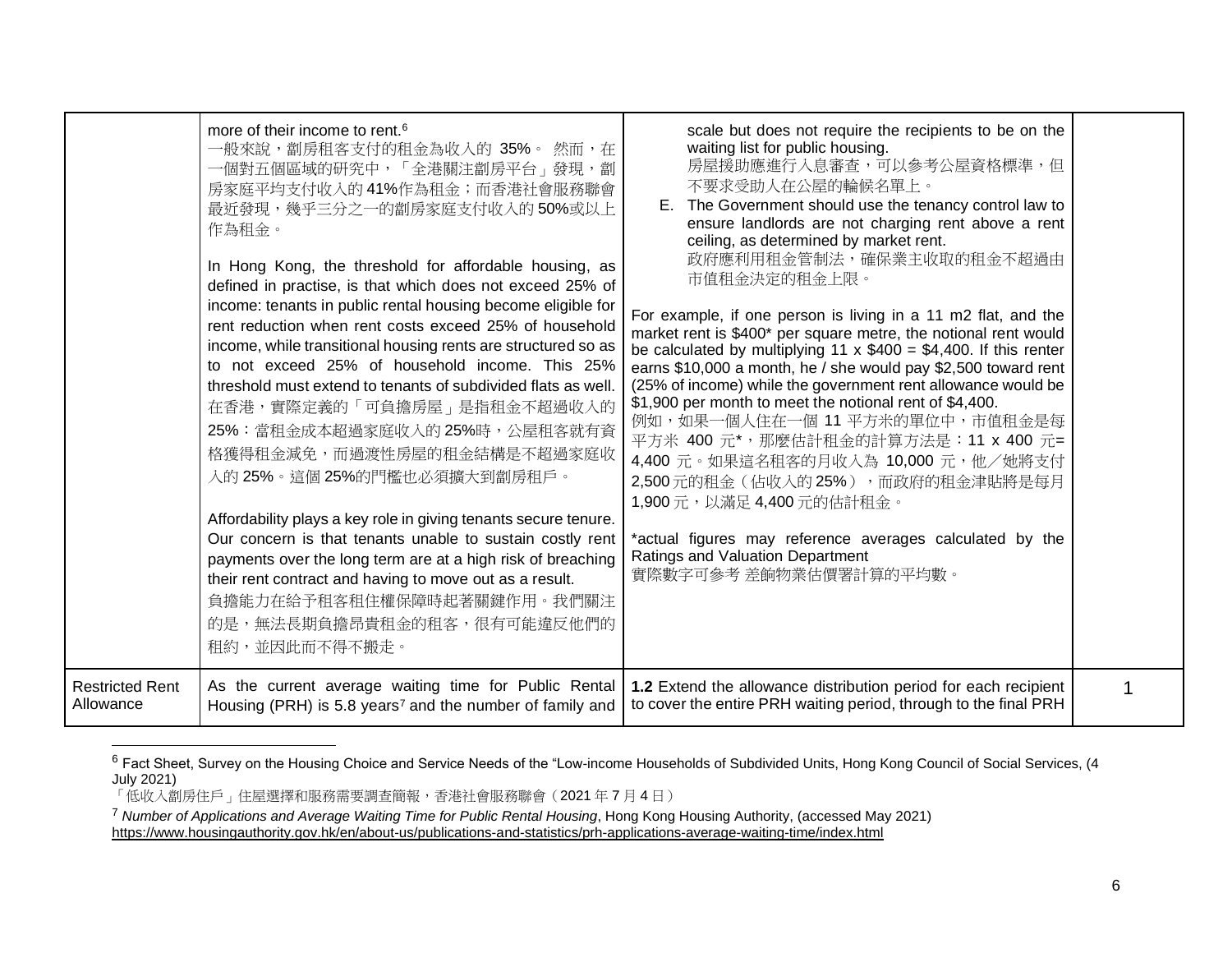| 限制性租金津貼                          | single elderly applicants is 156,400, the Government will<br>provide cash allowances for people who have been waiting<br>for public housing for over three years through the Cash<br>Allowance Trial Scheme.<br>目前公屋的平均輪候時間為 5.8 年,家庭和單身長者的申請<br>人數為 156,400 人, 政府將通過現金津貼試行計劃, 為輪候<br>公屋超過三年的人士提供現金津貼。                                                                                                                 | offer as needed. This support will ensure all recipients have<br>equitable access to all their housing options and not be limited<br>to initial offers in the New Territories or extended urban areas. <sup>8</sup><br>延長每位受助人士的津貼分配期至整個公屋輪候期,直至最終<br>按需要輪候到公屋為止。這種支援可確保所有受助人士都能公<br>平地得到全部的房屋選擇,而不局限於在新界或市區外圍地區<br>的初次公屋分配。                                                                                       |                |
|----------------------------------|------------------------------------------------------------------------------------------------------------------------------------------------------------------------------------------------------------------------------------------------------------------------------------------------------------------------------------------------------------------------------------------------------------------------|--------------------------------------------------------------------------------------------------------------------------------------------------------------------------------------------------------------------------------------------------------------------------------------------------------------------------------------------------------------------------------------------------------------------|----------------|
|                                  | There is room to extend this allowance and take a more<br>inclusive approach to allowance allocation.<br>這筆津貼還有增加的空間,政府可以採取更包容的方式分配<br>津貼。                                                                                                                                                                                                                                                                             | 1.3 Improve measures to compensate those who have been<br>waiting for public housing for less than three years including<br>non-elderly singles, expand the safety net, and retain the<br>subsidy for "N have-nots" households so that low-income<br>families who cannot apply, can still receive assistance. <sup>9</sup><br>完善現有措施,對輪候公屋不足三年的人士(包括非老年單身<br>人士)作出補償,擴大安全網,並保留對 「N 無 」家庭的津<br>貼,使無法申請的低收入家庭仍能得到援助。 |                |
|                                  |                                                                                                                                                                                                                                                                                                                                                                                                                        | 1.4 Implement measures together with rent control to ensure the<br>intended support of tenants, rather than allowing landlords to<br>simply collect higher rent. <sup>10</sup><br>與租金管制一起實施措施,確保對租客有預期的支援,而不是<br>讓業主隨意地收取更高的租金                                                                                                                                                                                     |                |
| Unethical<br>Practices<br>不道德的做法 | Real estate agencies and property management companies<br>provide management services, including managing the<br>rental process. The current system allows for unethical<br>practices where intermediary companies privately increase<br>rents from tenants, charge a lump-sum lease renewal fee,<br>create new leases through forced evictions, sublet, and<br>overcharge utilities and service fees. The leasing and | 1.5 Urge the Real Estate Agent Authority to strengthen<br>enforcement of standard contracts and fair and ethical practices<br>with real estate agencies that engage with prospective SDU<br>tenants.<br>對要與準劏房租客處理租賃事宜的地產代理,我們敦促地產代<br>理監管局加強執行標準合約以及公平和良好的實務守則。                                                                                                                                                   | $\overline{2}$ |

公屋申請數目和平均輪候時間,(2021年5月瀏覽)[https://www.housingauthority.gov.hk/tc/about-us/publications-and-statistics/prh-applications-average-waiting](https://www.housingauthority.gov.hk/tc/about-us/publications-and-statistics/prh-applications-average-waiting-time/index.html)[time/index.html](https://www.housingauthority.gov.hk/tc/about-us/publications-and-statistics/prh-applications-average-waiting-time/index.html)

 $10$  Ibid 同上

<sup>8</sup> *Response to Cash Allowance Trial Scheme,* Subdivided Flats Concerning Platform, (accessed 17 June 2021)

回應運輸及房屋局於 6 月 17 日公佈之「現金津貼試行計劃」,(2021 年 6 月 17 日讀取 ),全港關注劏房平台

 $^9$  Ibid 同上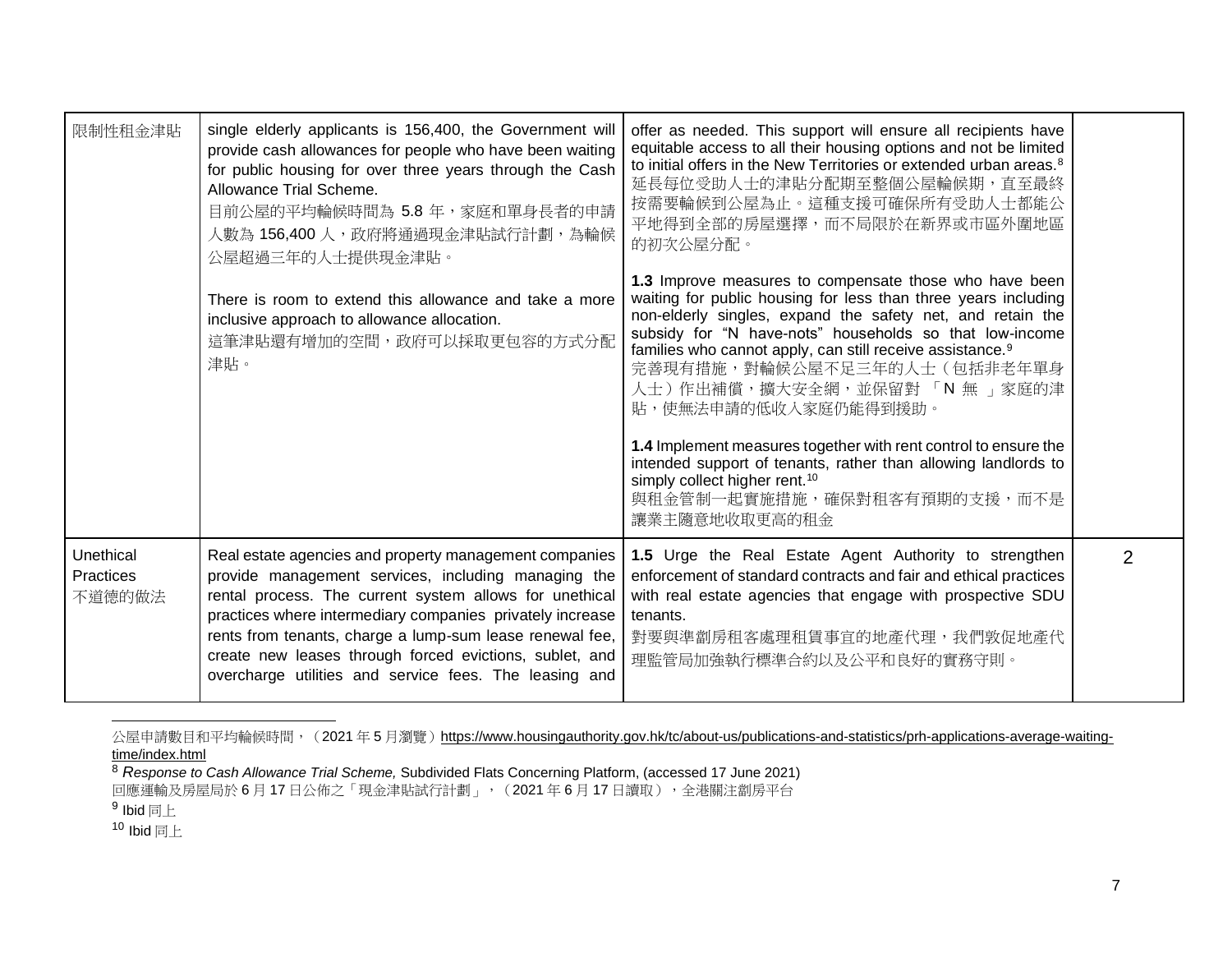| management methods of real estate intermediary property<br>management companies is a contributing factor to pushing<br>up rents. <sup>11</sup><br>地產經紀和物業管理公司提供管理服務,包括管理租賃過<br>程。目前的制度縱容不道德的做法,仲介公司私自向租客加<br>租、收取一次過的續租費、通過驅逐租客訂立新的租約、分<br>租、多收水電和服務費。地產仲介物業管理公司的租賃和管<br>理方法,是推高租金的一個因素。 | 1.6 Require increased transparency of communications from<br>real estate agencies and property management companies,<br>with the goal of further increasing fair and reasonable practices.<br>The Task Force recommended an Advisory Centre be set up to<br>arrange public education and make rental information of SDUs<br>more accessible to those in need. Allocate funds to this Advisory<br>Centre or fund an NGO to disseminate housing and rental<br>information so prospective tenants are apprised of relevant<br>policies, know what questions to ask before signing a tenancy<br>agreement, and are not solely reliant on real estate agencies for<br>information as they seek housing.<br>要求提高地產經紀和物業管理公司的溝通透明度,目的是進一<br>步提高公平合理的實務守則。工作小組建議成立一個諮詢中心<br>推行公共教育,使有需要人士更容易得到劏房的租賃資訊。撥<br>款給這個諮詢中心或資助一個非政府組織,去傳播房屋和租賃<br>資訊,以便準租客了解相關政策,知道在簽署租賃協定前應該<br>問什麼問題,並且在尋找住屋時不需要完全依賴地產經紀的資<br>訊。 |  |
|------------------------------------------------------------------------------------------------------------------------------------------------------------------------------------------------------------------------------------------------------------------------------------------|----------------------------------------------------------------------------------------------------------------------------------------------------------------------------------------------------------------------------------------------------------------------------------------------------------------------------------------------------------------------------------------------------------------------------------------------------------------------------------------------------------------------------------------------------------------------------------------------------------------------------------------------------------------------------------------------------------------------------------------------------------------------------------------------------------------------------------------------------------------------------------------------------|--|
|------------------------------------------------------------------------------------------------------------------------------------------------------------------------------------------------------------------------------------------------------------------------------------------|----------------------------------------------------------------------------------------------------------------------------------------------------------------------------------------------------------------------------------------------------------------------------------------------------------------------------------------------------------------------------------------------------------------------------------------------------------------------------------------------------------------------------------------------------------------------------------------------------------------------------------------------------------------------------------------------------------------------------------------------------------------------------------------------------------------------------------------------------------------------------------------------------|--|

### <span id="page-7-0"></span>2. SECURITY OF TENURE 租住權保障

*All persons should possess a degree of security of tenure which guarantees legal protection against forced eviction, harassment and other threats. Legal security of tenure describes an agreement, governed by a legal framework or legislative regime protecting individuals or groups regarding use of land or residential property generally to such an extent that those with security of tenure are protected against arbitrary forced eviction...<sup>12</sup>*

所有人都應該擁有一定程度的租住權保障,確保得到法律保障免受驅逐、騷擾和其他威脅。在法律上,租住權保障是指由法律框架或 立*法管制的協議,可保障個人或團體在使用土地或住宅財產時,使擁有租住權保障的人得到保障,免遭任意強迫驅逐......* 

<sup>11</sup> *Inadequate Housing Report*, sponsored by Yau Tsim Mong District Council (February 2021)

<sup>《</sup>油尖旺不適切住屋研究報告書》,油尖旺區議會贊助(2021 年 2 月)

<sup>&</sup>lt;sup>12</sup> Monitoring Housing Rights, Developing a Set of Indicators to Monitor the Full and Progressive Realization of the Human Right to Adequate Housing, United Nations Human Settlements Programme, (2003)

<sup>《</sup>監察住房權利,制定一套指標監察充分並逐步實現適足住房的人權情況》聯合國人類住區規劃署 (2003)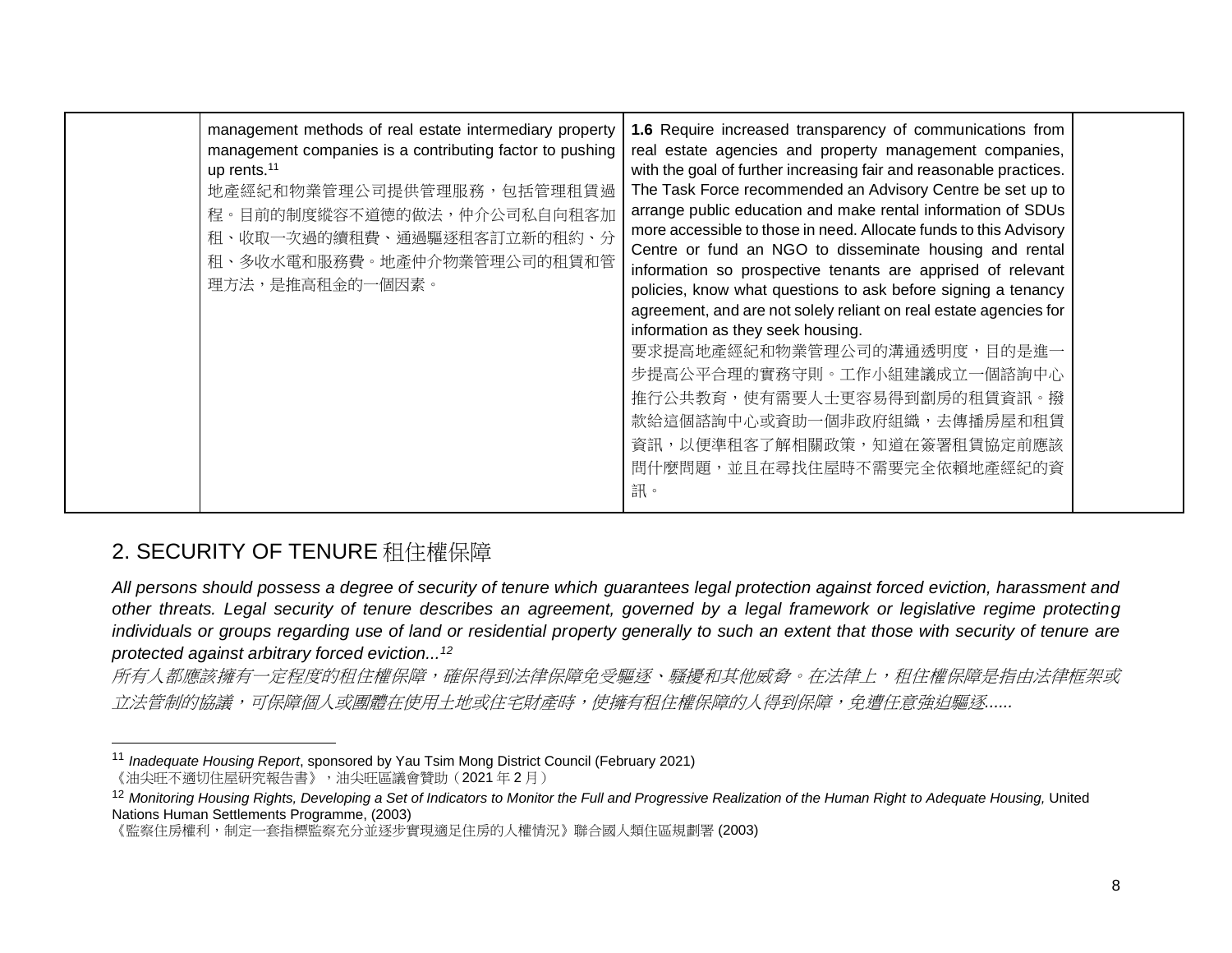We are hopeful that the recommended standard tenancy agreement and fixed tenancy period that protects tenants from random or forced eviction currently under discussion has potential to increase security of tenure for SDU tenants. Other areas for improvement would include access to mediation and remedies and issues around resettlement.

我們希望,目前正在討論的兩個議題——標準租賃協議及保護租客免受隨意或強制驅逐的固定租期,可增加劏房租客的租住權保障。 其他還可以改善的空間包括得到調解和補救措施,以及重新安置。

| Issue 問題                                                                         | Context 背景                                                                                                                                                                                                                                                                                                                                                                                                                                                       | Recommendation(s)建議                                                                                                                                                                                                                                                                                                                                                                                                                                                                                                                                                                                                                                                                                                                                                                                                                      | <b>Category</b> 類別 |
|----------------------------------------------------------------------------------|------------------------------------------------------------------------------------------------------------------------------------------------------------------------------------------------------------------------------------------------------------------------------------------------------------------------------------------------------------------------------------------------------------------------------------------------------------------|------------------------------------------------------------------------------------------------------------------------------------------------------------------------------------------------------------------------------------------------------------------------------------------------------------------------------------------------------------------------------------------------------------------------------------------------------------------------------------------------------------------------------------------------------------------------------------------------------------------------------------------------------------------------------------------------------------------------------------------------------------------------------------------------------------------------------------------|--------------------|
| Lack of<br>mediation<br>services and<br>access to<br>remedies<br>缺少調解服務和<br>補償機會 | SDU tenants lacking registered tenancy agreements, have<br>little voice or protection within the tenant-landlord<br>relationship. The threat of eviction prevents tenants from<br>issuing complaints, thus limiting their access to remedies in<br>cases of utilities overcharging, substandard and unsafe<br>housing conditions, discrimination, and etc.<br>劏房租客沒有登記租賃協議,在租客與業主關係中幾乎沒有<br>發言權或保障。驅逐的威脅使租客無法提出申訴,因此即使<br>水電費多收了、房屋狀況不達標和不安全、歧視等情況也難<br>以得到補償機會。 | 2.1 To shield people from harassment, discrimination, and<br>abusive tenancy agreements, while also ensuring access to<br>equitable and legal remedies when such violations occur, 13<br>fund a dedicated body to "enforce tenancy control on SDUs,<br>help mediate between the landlord and tenant on disputes,<br>[and] ensure that the operation of SDUs comply with relevant<br>regulatory requirements" <sup>14</sup> such as recommended by the Task<br>Force. This body should also provide increased support and<br>counsel to SDU tenants on taking potential legal action to the<br>various tribunals/court system as needed.<br>為了保障人們不受騷擾、歧視和違反租約的影響,同時確保在<br>發生這些違法行為時,當事人能得到公平和合法的補償,當局<br>應採納工作小組的建議,設立一個專責機構,「以執行劏房租<br>務管制、協助調解業主與租客之間的糾紛[及]確保劏房營運者遵<br>守相關的監管規定」。這個機構也應該為劏房租客提供更多的<br>支援和諮詢,在必要時向各種審裁處/法院系統採取法律行<br>動。 |                    |

 $13$  Ibid.同上

運輸及房屋局「劏房」租務管制研究工作小組秘書處,《「劏房」租務管制研究工作小組報告》, (2021年3月31日);

<sup>14</sup> Secretariat for the Task Force for the Study on Tenancy Control of Subdivided Units, Transport and Housing Bureau, *Report of the Task Force for the Study on Tenancy Control in Subdivided Units*, ( 31 March 2021)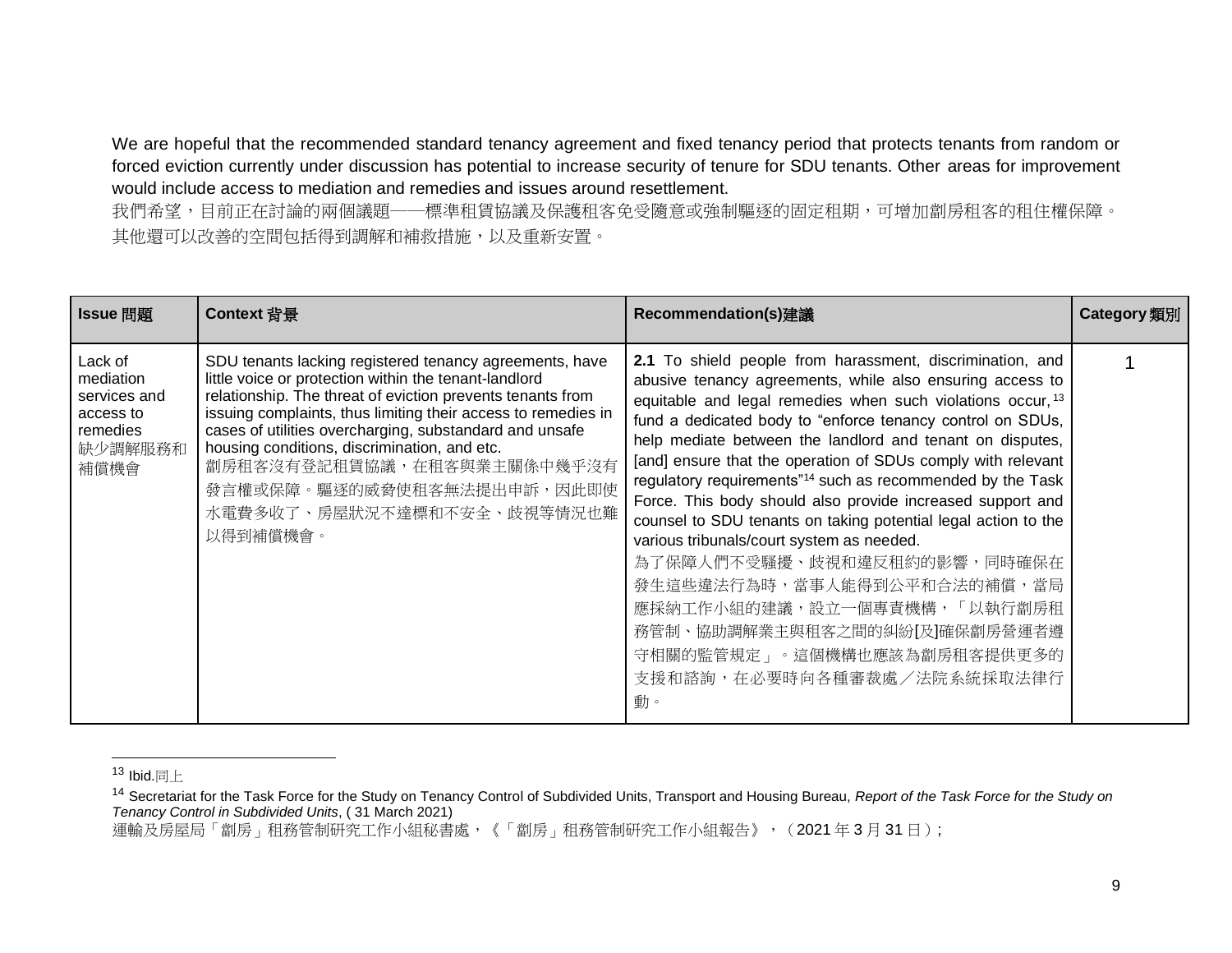| Resettlement<br>安置 | The Alliance for Better Re-housing Policy has documented<br>gaps in access to resettlement protections and due process.<br>Private landlords who receive a Buildings Department (BD)                                     | 2.2 |                                                                                                                                                                                                                                   |  |
|--------------------|--------------------------------------------------------------------------------------------------------------------------------------------------------------------------------------------------------------------------|-----|-----------------------------------------------------------------------------------------------------------------------------------------------------------------------------------------------------------------------------------|--|
|                    | clearance order must initiate a formal process that includes<br>applying to the court, requesting the court bailiff, etc. $-$ for<br>tenants to be able to petition for temporary housing.<br>「關注安置政策連線」記錄了在得到安置保障和正當程序方 |     | A. Broaden the scope of the resettlement policy to cover<br>those staying in other forms of substandard housing<br>affected by government enforcement actions, not just<br>squatters or illegal rooftop structures. <sup>16</sup> |  |
|                    | 面的差距。當私人業主收到屋宇署的清拆令時,業主必須啟                                                                                                                                                                                               |     | 擴大安置政策的範圍,不僅包括寮屋或非法天台屋的住                                                                                                                                                                                                          |  |
|                    | 動一個正式程序,包括向法院申請,要求執達主任在場等,                                                                                                                                                                                               |     | 戶,還要包括受政府執法行動影響的不合標準房屋的住                                                                                                                                                                                                          |  |
|                    | 使租客能夠申請臨時房屋。                                                                                                                                                                                                             |     | 戶。                                                                                                                                                                                                                                |  |
|                    | However, some landlords who receive a BD clearance order                                                                                                                                                                 | В.  | Permit affected residents to be relocated to interim<br>housing immediately, where assessment on PRH                                                                                                                              |  |
|                    | avoid the costs and legal hassle involved with going to court                                                                                                                                                            |     | eligibility and household assets takes place, without                                                                                                                                                                             |  |
|                    | by instead resorting to informal means, such as cutting off<br>water and electricity supply, to force tenants out.                                                                                                       |     | going through the transit center and the "homeless<br>status" review. <sup>17</sup>                                                                                                                                               |  |
|                    | 然而,一些業主在收到屋宇署的清拆令時,為了避免上法庭                                                                                                                                                                                               |     | 允許受影響的居民立即被安置到中轉房屋,並進行公屋                                                                                                                                                                                                          |  |
|                    | 的費用和法律上的麻煩,轉而採取非正式的手段,如切斷水                                                                                                                                                                                               |     | 申請資格和家庭資產評估,而不需要經過臨時收容中心                                                                                                                                                                                                          |  |
|                    | 電供應,迫使租客離開。                                                                                                                                                                                                              |     | 和「無家可歸評審」。                                                                                                                                                                                                                        |  |
|                    |                                                                                                                                                                                                                          |     | C. While the Community Care Fund and the URA offer                                                                                                                                                                                |  |
|                    | Without a court order and the presence of the court bailiff,<br>tenants are blocked from petitioning for temporary housing                                                                                               |     | various relocation subsidies, these are extremely<br>targeted. Expand provision of relocation subsidies to all                                                                                                                    |  |
|                    | and thus unable to access the protections and due process                                                                                                                                                                |     | tenants affected by government enforcement actions. <sup>18</sup>                                                                                                                                                                 |  |
|                    | available to those being displaced by government actions. <sup>15</sup>                                                                                                                                                  |     | 雖然關愛基金和市建局提供各種安置津貼,但這些都是                                                                                                                                                                                                          |  |
|                    | 如果沒有法院命令和執達主任在場,租客就無法申請臨時房                                                                                                                                                                                               |     | 非常有針對性的。安置津貼的提供範圍應擴大到所有受                                                                                                                                                                                                          |  |
|                    | 屋,因政府行動而流離失所的人,就無法得到應得的保障和                                                                                                                                                                                               |     | 政府執法行動影響的租客。                                                                                                                                                                                                                      |  |
|                    | 正當程序。                                                                                                                                                                                                                    | D.  | Immediately review the current resettlement policy and                                                                                                                                                                            |  |
|                    |                                                                                                                                                                                                                          |     | launch relevant public consultations. <sup>19</sup><br>立即檢討現行的安置政策,並啟動相關的公眾諮詢。                                                                                                                                                    |  |
|                    |                                                                                                                                                                                                                          |     | Expand provision of interim housing in urban districts,                                                                                                                                                                           |  |
|                    |                                                                                                                                                                                                                          |     |                                                                                                                                                                                                                                   |  |

<sup>&</sup>lt;sup>15</sup> 王馥雅、吳堃廉、丘梓惠、洪一蘭、余煒燊, *劏房居民租務秘笈* Guide to Rental Issues for Residents in Sub-divided Units, HKSKH Lady MacLehose Centre

Group and Work Unit, (November 2019) 香港聖公會麥理浩夫人中心(團體及社區工作部), (2019年11月)

<sup>16</sup> Resettlement paper submitted to Legco by the Alliance for Better Re-housing Policy, (March 2021)

關注安置政策連線呈交給立法會的《有關安置政策立場書》,(2021 年 3 月)

 $17$  Ibid 同上

 $18$  Ibid 同止

 $19$  Ibid 同上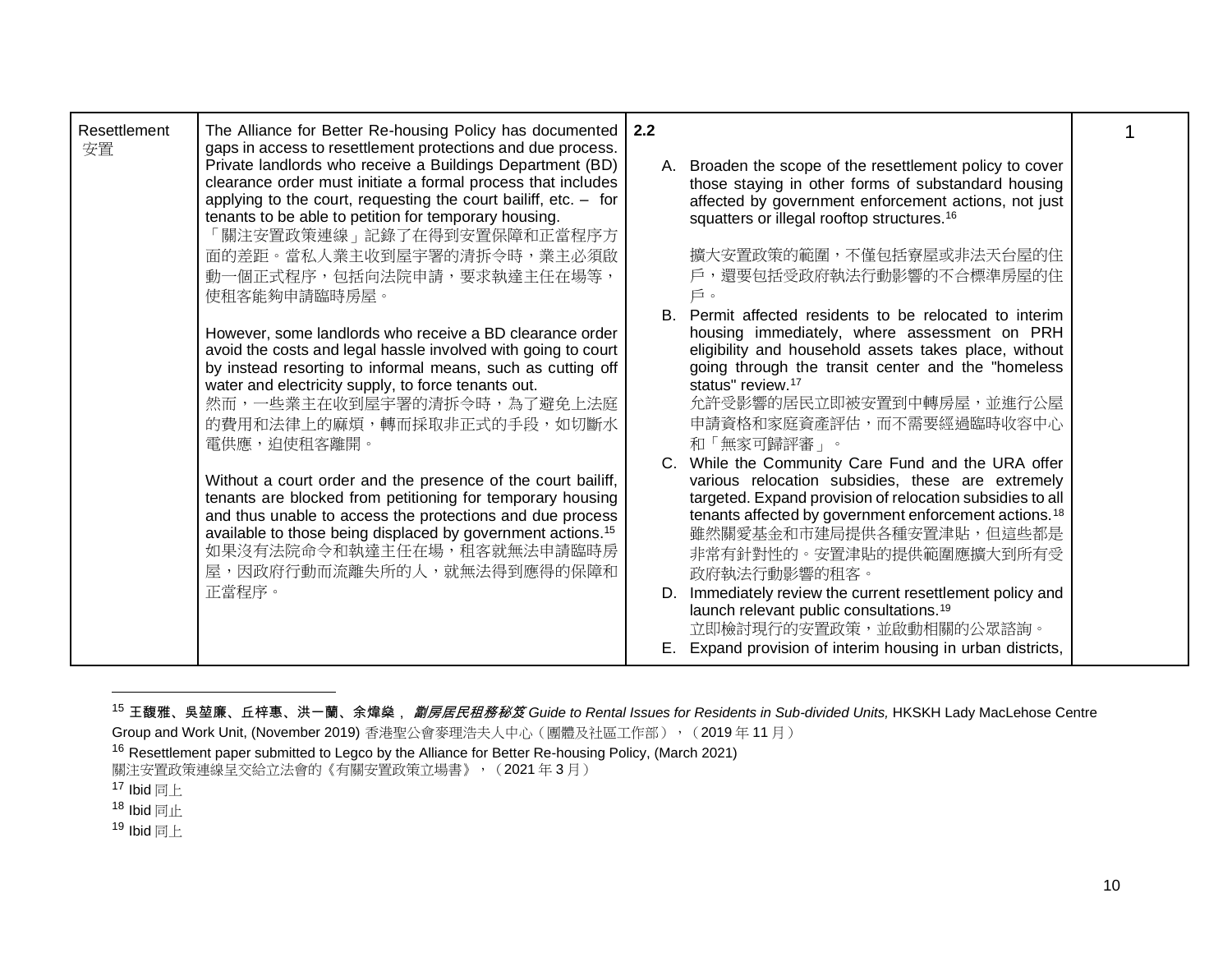|  | closer to where tenants work. $20$<br>在市區提供更多更接近租客工作地點的中轉房屋。                                                                                                                                                                |  |
|--|-----------------------------------------------------------------------------------------------------------------------------------------------------------------------------------------------------------------------------|--|
|  | 2.3 To ease the burden of resettlement, the Government could<br>take a more robust approach to revitalisation of non-hazardous,<br>industrial buildings by allowing usage for interim housing /<br>residential development. |  |
|  | <sup>1</sup> 為了減輕重新安置的負擔,政府應採取更有力的方法活化沒有<br>危險性的工廈,允許將其用作中轉房屋/住宅發展。                                                                                                                                                         |  |

### <span id="page-10-0"></span>3. HABITABILITY 宜居性

*Adequate housing must provide adequate space and protection from cold, damp, heat, rain, wind or other threats to health, structural hazards and disease. As such, housing must be constructed with materials that offer protection from the elements and provide for the comfort of occupants. Housing must also be in keeping with the protection of human health...<sup>21</sup>*

適足的房屋必須提供足夠的空間和保護,以免受寒冷、潮濕、酷熱、雨水、風或其他對健康、結構危險和疾病的威脅。因此,房屋的 建築物料必須能夠提供保護,使居住者感到舒適。房屋還必須符合保護人類健康的要求*...*

Over 80% of subdivided flats are located in buildings that are 50 years old or above.<sup>22</sup> Unfortunately, the monitoring and enforcement of existing government regulations around the health and safety of buildings, (e.g. provisions for natural daylight and ventilation, plumbing and drainage, and fire safety), does not often result in improvements. While the number of inspections and prescribed notices for building improvement may be robust, follow-up on prescribed recommendations is poor. From 2012-2018, non-compliance to the Mandatory Building Inspection Scheme (MBIS) notices ranged from 44% to 78%.<sup>23</sup> In that time period, while 23,690 warning letters

 $20$  Ibid 同上

<sup>&</sup>lt;sup>21</sup> Monitoring Housing Rights, Developing a Set of Indicators to Monitor the Full and Progressive Realization of the Human Right to Adequate Housing, United Nations Human Settlements Programme, (2003)

<sup>《</sup>監察住房權利,制定一套指標監察充分並逐步實現適足住房的人權情況》聯合國人類住區規劃署 (2003)

<sup>&</sup>lt;sup>22</sup> *Report* of the Task Force for the Study of Tenancy Control in SDUs, Transport and Housing Bureau, (March 2021) 運輸及房屋局,《「劏房」租務管制研究工作小組報告》, (2021年3月)

<sup>&</sup>lt;sup>23</sup> Report on the Mandatory Building Inspection Scheme and Mandatory Window Inspection Scheme, LC Paper No. CB(2)1496/18-19(03), Legislative Council Joint Subcommittee to Follow-up Issues Related to the Redevelopment, Maintenance, and Management of Old Buildings, (March 2019)

<sup>《</sup>有關強制驗樓計劃及強制驗窗計劃的匯報》,立法會 CB(2)1496/18-19(03)號文件,立法會跟進舊樓重建、維修及管理事宜聯合小組委員會,(2019 年 3 月)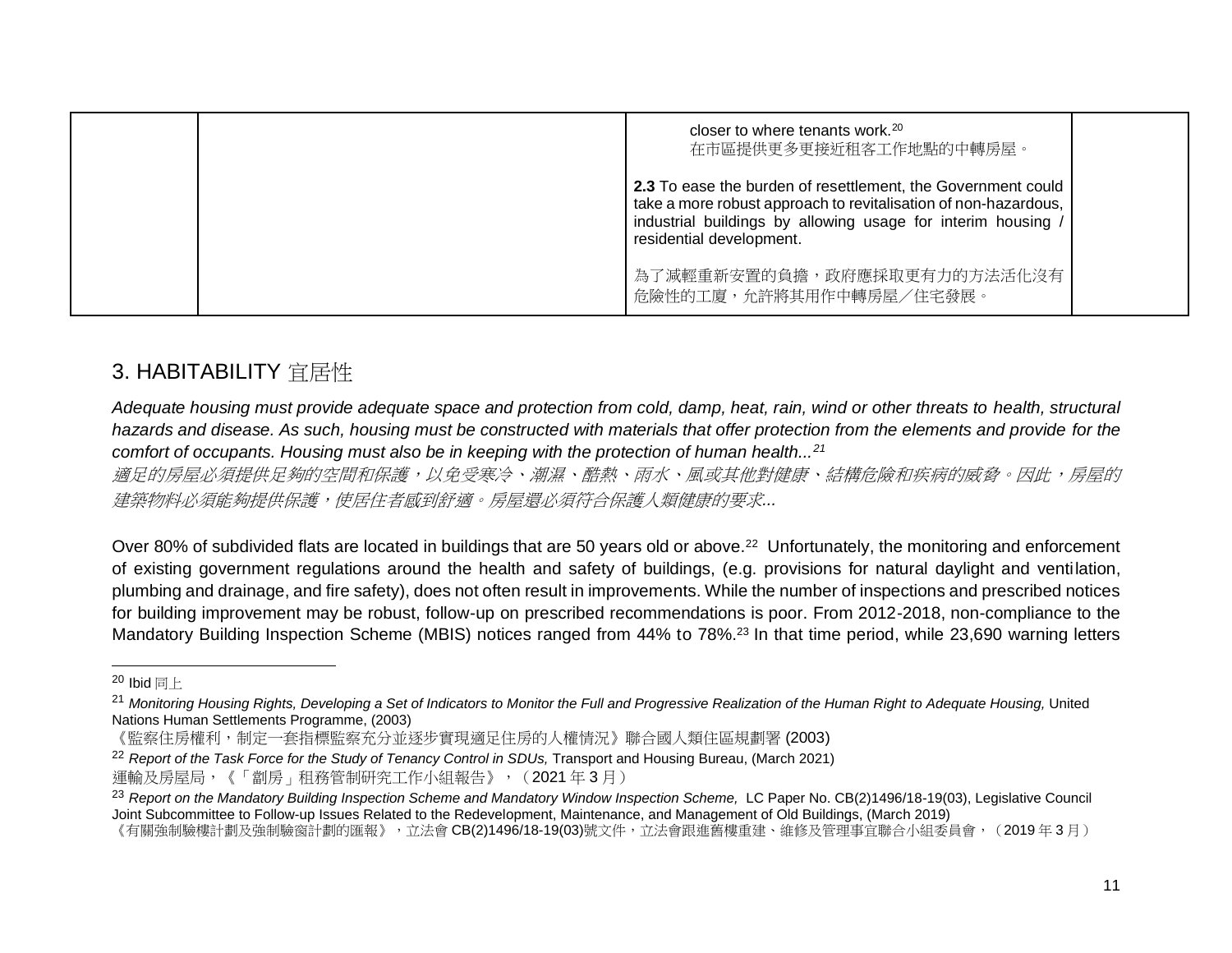were issued only 139 prosecutions were instigated against owners who failed to comply with MBIS notices, <sup>24</sup> a rate of less than 1%. We recognize that owners who may wish to comply with MBIS prescriptions may have difficulties due to various complications including those inherent to "3-nil" buildings. However, our concern is that lax enforcement encourages neglect and does little to protect the living conditions of residents.

超過 80%的劏房位於有 50 年或以上樓齡的建築物中。遺憾的是,現有的樓宇健康和安全規例(如自然採光和通風、管道和排水、以及 消防安全的規定)的監管和執行,往往沒有改善情況。雖然有關部門進行檢查和發出修葺通知的數量相當多,但對訂明的修葺建議的 跟進行動卻未如理想。從 2012 年至 2018 年,沒有遵從「強制驗樓計劃」通知的比例有 44%到 78%不等。在那段期間,雖然有關部門 已發出了 23,690 封警告信,但只有 139 宗個案是因業主沒有遵守「強制驗樓計劃」通知而受到檢控,起訴率不足 1%。我們了解到, 有些業主希望遵守「強制驗樓計劃」通知的規定,但可能因各種複雜情況而難以遵守,包括 「三無大廈」的既有問題。然而,我們擔 心的是,疏於執法變相鼓勵忽視問題,對保護居民的生活條件並沒有好處。

The problem of meeting existing standards is compounded inside subdivided flats. Construction works may be carried out informally by unqualified workers, and the resulting work, often substandard and completed with improper materials, further undermines durability and safety. The Subdivided Flats Concerning Platform estimates that between 2015 and 2019, only 14% of SDU landlords got approval for construction works through the Buildings Department,<sup>25</sup> making the majority of SDUs likely to be substandard. 滿足現有標準的問題,對劏房來説,往往更加複雜。裝修工程可能由不合格的技工以不正規的方式進行,因此工程往往不符合標準, 而且使用不當的物料完成,進一步破壞樓宇的耐久性和安全性。「全港關注劏房平台」估計,在 2015 年至 2019 年期間,只有 14%的

劏房業主得到屋宇署批準進行改建工程,反映了大部分劏房可能不符合標準。

We support the Task Force recommendation of an Advisory Centre that, as part of its mandate, supports tenants to file complaints of inadequate housing conditions, to request inspections be extended to include inside flats in cases where there are ordinance violations, and to enforce compliance with standards. As the registration of standard tenancy agreements gradually increases, a licensing system with clear health and safety inspection, repair and upgrade requirements must be re-considered. To encourage this process, we urge the Government to provide tiered incentives for SDU landlords who register standard tenancy agreements within the first 1-3 months, 3-6 months, and 6-12 months.

 $24$  Ibid 同上

<sup>&</sup>lt;sup>25</sup> Special Study on Hong Kong Subdivided Housing Violation and Supervision, Hong Kong Subdivided Flats Concerning Platform, Facebook posting, accessed Dec. 12, 2020,<https://www.facebook.com/SubdividedFlatPlatform/posts/3290989604342510> 香港劏房違例情況專題研究,全港關注劏房平台 Facebook 貼文,2020 年 2 月 12 日讀取, <https://www.facebook.com/SubdividedFlatPlatform/posts/3290989604342510>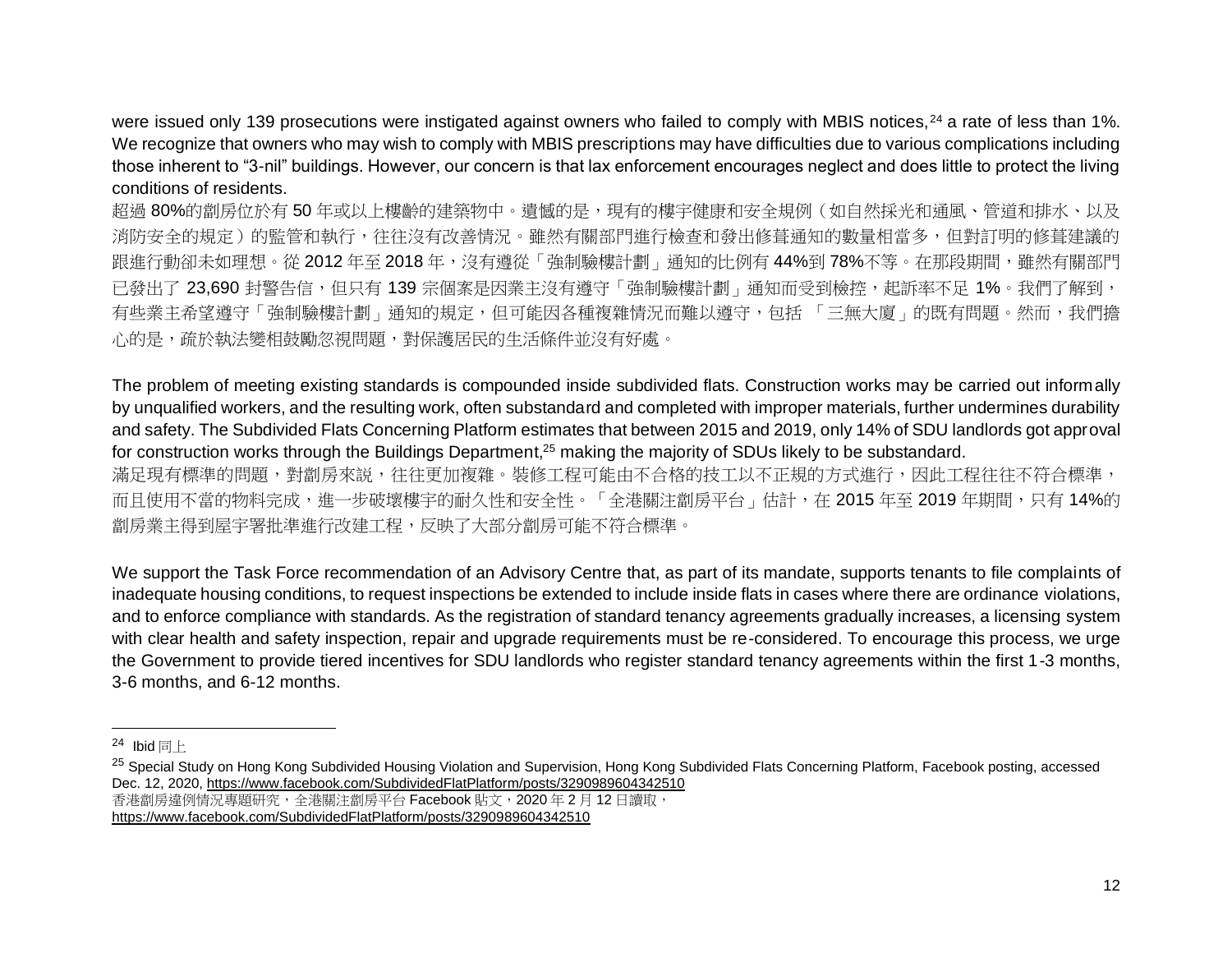我們支持工作小組的建議——設立一個諮詢中心,其任務的一部分是支援租戶就不適足的居住條件提出投訴、在有違反條例的情況下 要求將檢查範圍擴大到單位內部,並強制遵守有關標準。隨著標準租賃協議的註冊數量逐漸增加,政府必須重新考慮一個具有明確的 衛生和安全檢查、維修和升級要求的牌照制度。為了推動這一進程,我們敦促政府為在頭 1-3 個月、3-6 個月和 6-12 個月內註冊標準和 約的劏房業主提供分段獎勵。

| Issue 問題                    | Context 背景                                                                                                                                                                                                                                                                                                                                                                                                                                                                                                                                                                                                                                                                                                                                                                                                                           | <b>Recommendation(s)</b> 建議                                                                                                                                                                                                                                                                                                                                                                                                                                                                                                                                                                                                                                                                                                                                                                                                                                                                                                 | <b>Category</b> 類別 |
|-----------------------------|--------------------------------------------------------------------------------------------------------------------------------------------------------------------------------------------------------------------------------------------------------------------------------------------------------------------------------------------------------------------------------------------------------------------------------------------------------------------------------------------------------------------------------------------------------------------------------------------------------------------------------------------------------------------------------------------------------------------------------------------------------------------------------------------------------------------------------------|-----------------------------------------------------------------------------------------------------------------------------------------------------------------------------------------------------------------------------------------------------------------------------------------------------------------------------------------------------------------------------------------------------------------------------------------------------------------------------------------------------------------------------------------------------------------------------------------------------------------------------------------------------------------------------------------------------------------------------------------------------------------------------------------------------------------------------------------------------------------------------------------------------------------------------|--------------------|
| Inadequate<br>Space<br>空間不足 | In addition to vast anecdotal evidence from tenants and<br>social workers across Hong Kong about the effects of<br>cramped units on tenant well-being, several studies<br>have shown small living areas and increased living<br>density to be significantly associated with deprivation<br>and increased anxiety and stress of residents. A recent<br>CUHK study found that, compared with living in high<br>density quarters of less than 7 m2, living in a flat 7-13<br>m2 was significantly associated with lower risk of<br>anxiety."26<br>香港各地租客和社工已有大量關於擠迫單位對租客福祉<br>有影響的軼事證據;除此之外,也有一些研究指出,居<br>住面積細小和居住密度增加,與居民的貧困、焦慮和壓<br>力增加有顯著關係。香港中文大學最近的一項研究發<br>現,與居住在 7 平方米以下的高密度住宅相比,居住在<br>7-13 平方米單位的人士,其焦慮感明顯較低。<br>Living in SDUs negatively affects the development of<br>children, who often eat, play, and do homework on the | 3.1 The current average per capita floor area for a single tenant in<br>an SDU is 10.7 m2. <sup>30</sup> To improve living conditions and physical<br>and mental well-being, we recommend as best practice a minimum<br>floor area of 11m2 for single-person households. This figure is less<br>than the average living space per person in public rental housing,<br>which was 13.4 m2 in 2020. <sup>31</sup> We recommend a minimum floor<br>area for households of 2-4 persons at no less than 7 m2 per<br>person, the amount of living space found to be significantly<br>associated with lower risk of anxiety and stress: 32<br>目前,單人住戶在劏房的平均人均居所樓面面積是 10.7 平方米。<br>為了改善居住條件和身心健康,我們建議的最佳做法是單人家庭的<br>最低樓面面積為 11 平方米。這個數字低於公屋的平均每人居住面<br>-2020 年為 13.4 平方米。 我們建議 2-4 人家庭的最低樓面面<br>積—<br>積不少於每人 7 平方米,這個居住面積可令焦慮和壓力感大大減<br>小。<br>Minimum floor area 最低樓面面積<br>Household size<br>Per person<br>Total<br>總數<br>住戶人數<br>每人 | 3                  |

<sup>26</sup> Siu ming Chan, Hung Wong, et al, *Association of Living Density with Anxiety and Stress: A cross-sectional population study in Hong Kong,* (August 2020) (2020 年 8 月)

<sup>&</sup>lt;sup>30</sup> *Report of the Task Force for the Study of Tenancy Control in SDUs, Transport and Housing Bureau, (March 2021)* 

<sup>《「</sup>劏房」租務管制研究工作小組報告》,運輸及房屋局(2021 年 3 月)

<sup>31</sup> *Housing in Figures, 2020*, Transport and Housing Bureau, (31 August, 2020)[, https://www.thb.gov.hk/eng/psp/publications/housing/HIF2020.pdf](https://www.thb.gov.hk/eng/psp/publications/housing/HIF2020.pdf) 《房屋統計數字 2020》,運輸及房屋局,(2020 年 8 月 31 日 ),

<sup>32</sup> Siu ming Chan, Hung Wong, et al, *Association of Living Density with Anxiety and Stress: A cross-sectional population study in Hong Kong,* (August 2020) (2020 年 8 月)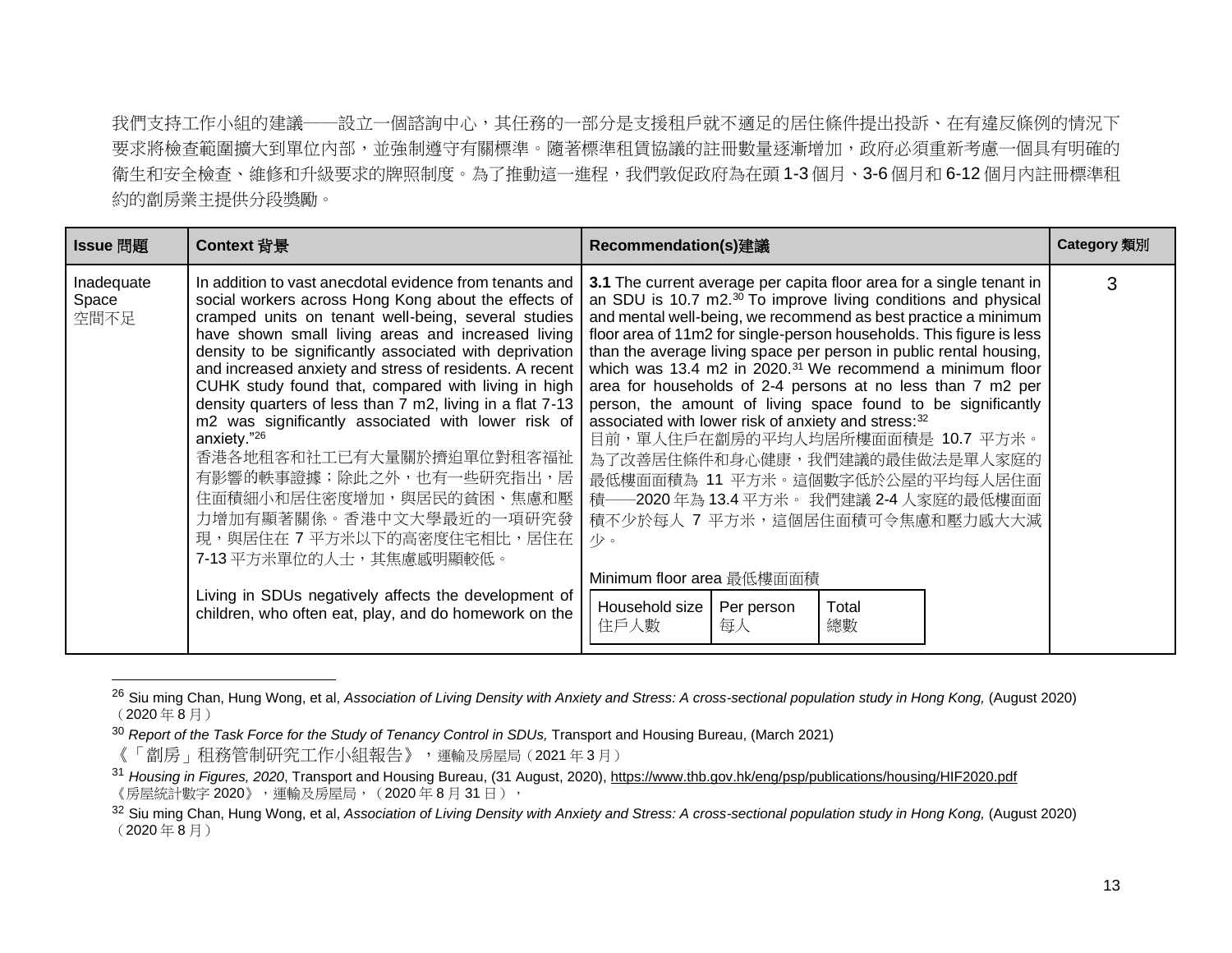|            | bed. Children may develop spinal issues <sup>27</sup> and, when<br>cramped quarters are combined with poor lighting, they<br>have a higher rate of developing myopia. <sup>28</sup> Physical<br>development is just one concern, as living in SDUs<br>negatively impacts children's social, emotional, and<br>mental health development. <sup>29</sup><br>在劏房居住對兒童的發展有負面影響,他們經常在床上<br>吃飯、玩耍和做功課,可能會出現脊柱毛病。如果居住<br>空間狹窄再加上照明不足,他們患近視的比例會更高。 | $\sqrt{2}$<br>3<br>4                                                                                                                                                                                                                                                                                                                                                                                                                      | 11 平方米<br>7平方米<br>7平方米<br>7平方米 | 11 平方米<br>14 平方米<br>21 平方米<br>28 平方米 |                                                                                                                                                                                                                           |                |
|------------|--------------------------------------------------------------------------------------------------------------------------------------------------------------------------------------------------------------------------------------------------------------------------------------------------------------------------------------------------------------------------------------------------------------------------------------------|-------------------------------------------------------------------------------------------------------------------------------------------------------------------------------------------------------------------------------------------------------------------------------------------------------------------------------------------------------------------------------------------------------------------------------------------|--------------------------------|--------------------------------------|---------------------------------------------------------------------------------------------------------------------------------------------------------------------------------------------------------------------------|----------------|
|            | 身體發育只是其中一個問題,住在劏房也對兒童的社<br>交、情感和心理健康發展有負面影響。                                                                                                                                                                                                                                                                                                                                                                                               | As the average living space in public rental housing continues to<br>increase in the future, link a minimum floor area requirement for<br>minimum floor area for SDUs could be maintained at 85% of PRH<br>minimum floor area by household size.<br>算, 劏房單位的最低樓面面積可維持在公屋最低樓面面積的<br>$85\%$<br>3.2 Floor to ceiling height for habitable space should be minimum<br>minimum height under the cockloft should be 2m.<br>2.3米,閣樓的最低高度必須有至少2米。 |                                |                                      | SDUs to PRH standards by percentage. For example, the<br>由於公屋的平均居住面積在未來會繼續增加,我們建議將劏房的最<br>低樓面面積要求與公屋標準按百分比掛鈎。例如,按住戶人數計<br>2.5m. 2.3m can be allowed under structural beams. Absolute<br>可居住空間的地板至天花板高度應至少為 2.5 米, 有結構橫梁則是 |                |
| Inadequate | Some flats are too small to accommodate a stove,                                                                                                                                                                                                                                                                                                                                                                                           | 3.3 Ensure that no WC opens directly into the kitchen. Separate                                                                                                                                                                                                                                                                                                                                                                           |                                |                                      |                                                                                                                                                                                                                           | $\overline{2}$ |

<sup>27</sup> M.S. Wong and H.C. Ho, *Posture Management and Furniture Design for SDU Children,* PowerPoint presentation *(*presented 23 January 2021 at Polytechnic University, Jockey Club Design Institute for Social Innovation symposium, Children's Well-Being in Subdivided Units)

蔡啟業、黃小慧,*Effect of Living Environment on Refractive Error in School-aged Children and Possible Community Interventions*, PowerPoint 演示文稿(2021 年 1 月 23 日於香港理工大學賽馬會社會創新設計院舉辦的社創研討會──劏房戶兒童的身心健康中發佈)

<sup>29</sup> *Inadequate Housing Report*, sponsored by Yau Tsim Mong District Council (February 2021)

《油尖旺不適切住屋研究報告書》,油尖旺區議會贊助(2021 年 2 月)

黄文生、何仲豪, *Posture Management and Furniture Design for SDU Children*, PowerPoint 演示文稿(2021 年 1 月 23 日於香港理工大學賽馬會社會創新設計院 舉辦的社創研討會──劏房戶兒童的身心健康中發佈)

<sup>&</sup>lt;sup>28</sup> Choi Kai Yip and Wong Siu Wai, *Effect of Living Environment on Refractive Error in School-aged Children and Possible Community Interventions, PowerPoint* presentation *(*presented 23 January 2021 at Polytechnic University, Jockey Club Design Institute for Social Innovation symposium, Children's Well-Being in Subdivided Units)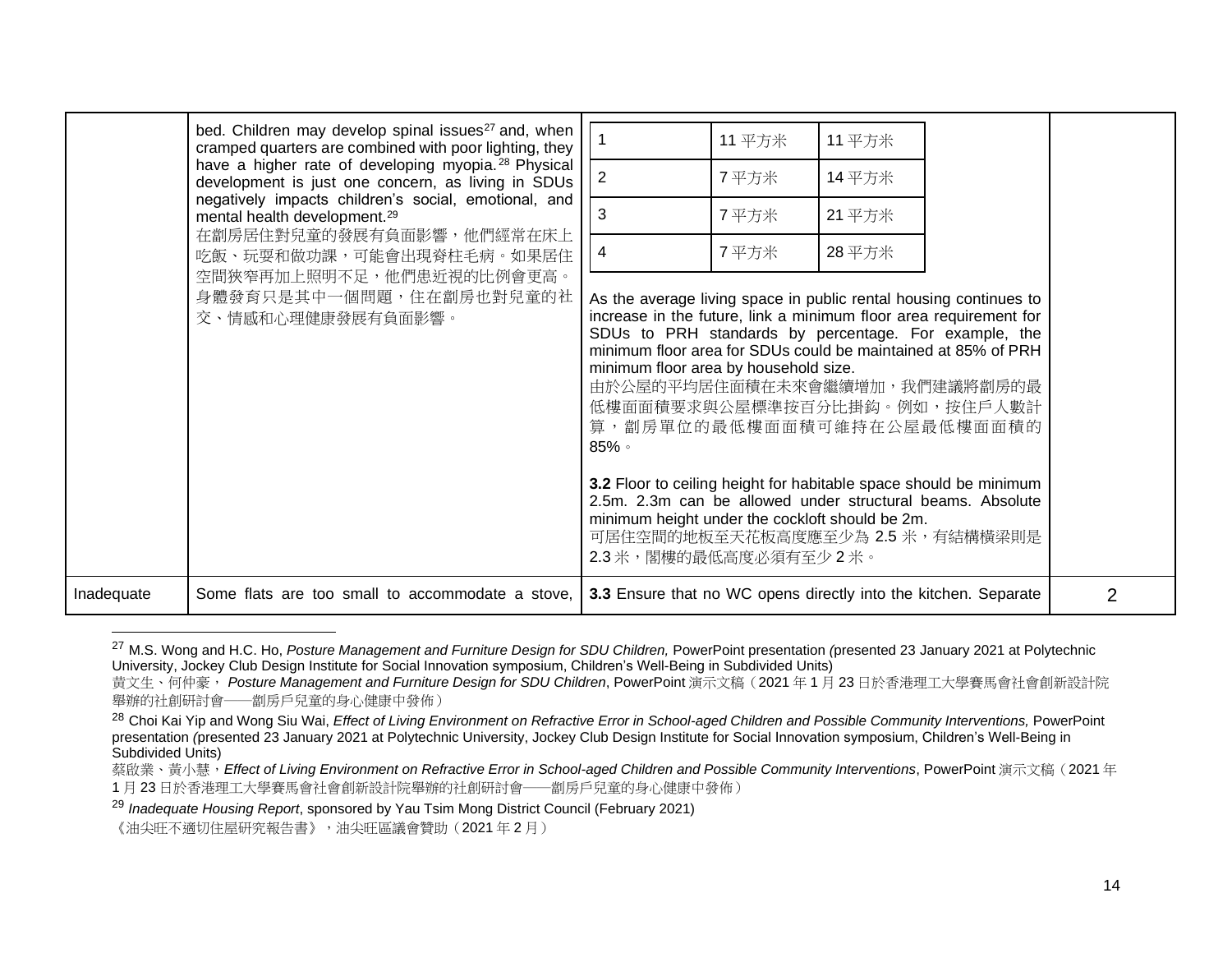| separation<br>between<br>cooking<br>facilities and<br>soil fitment<br>煮食設施和便<br>溺污水設施之<br>間的隔離不足 | leaving tenants to cook only with a rice cooker which we<br>have observed is sometimes located in the toilet area.<br>The practice of preparing food in close proximity to the<br>toilet is critically unhygienic.<br>有些單位太狹小,無法放置煮食爐,租客只能用電飯煲<br>做飯,而我們發現電飯煲有時甚至要放在廁所內。在靠<br>近廁所的地方準備食物的做法是非常不衛生的。                                                                                                                                | the WC from the kitchen/pantry with a corridor or a room. Provide<br>a minimum 850mm separation between the WC door and<br>pantry/open kitchen countertop. WCs should be separated by walls<br>or a structural barrier from the kitchen.<br>確保廁所不會直接通向廚房,用走廊或一個房間將廁所與廚房/茶<br>水間隔開。在廁所門和茶水間/開放式廚房檯面之間提供至少 850<br>毫米的間隔。廁所應該用牆或結構屏障與廚房隔開。                                                                                                                                                                                                                                                                                                                                                                                                                                                                                                                                                                                                                                                                                                                                                                                                                                                                    |  |
|--------------------------------------------------------------------------------------------------|------------------------------------------------------------------------------------------------------------------------------------------------------------------------------------------------------------------------------------------------------------------------------------------------------------------------------------------------------------------------------------------------------------------------------------|------------------------------------------------------------------------------------------------------------------------------------------------------------------------------------------------------------------------------------------------------------------------------------------------------------------------------------------------------------------------------------------------------------------------------------------------------------------------------------------------------------------------------------------------------------------------------------------------------------------------------------------------------------------------------------------------------------------------------------------------------------------------------------------------------------------------------------------------------------------------------------------------------------------------------------------------------------------------------------------------------------------------------------------------------------------------------------------------------------------------------------------------------------------------------------------------------------|--|
| Significant fire<br>hazards<br>嚴重的火災隱<br>患                                                       | SDUs have an increased fire risk due to factors such as<br>abundance of sources of ignition such as naked flames,<br>heaters and overburdened electrical systems; as well<br>as and the high density of sources of fuel, such as<br>waste products, textiles, non-fire-rated timber partitions;<br>and high density of occupants.<br>由於劏房有非常多的火源,如明火、暖爐和負荷過度的<br>電氣系統、還有堆積了很多燃料來源,如廢品、紡織<br>品、非防火等級的木質隔板,再加上非常多擠迫戶,令<br>劏房的火災風險增加。 | We recommend that SDUs have Fire Safety provisions higher than<br>those required by law for regular domestic units. While<br>acknowledging this topic requires recommendations by experts,<br>we put forward recommended standards specific to SDUs (in<br>addition to standards laid out in the Fire Safety (Buildings)<br>Ordinance):<br>我們建議劏房的消防安全規例須高於法律對普通住宅單位的要求。<br>除了《消防安全(建築)條例》中規定的標準外,我們建議針對劏<br>房的標準包括:<br>3.4 Doors width (See Annex)<br>If the FRR -/60/- main door with smoke seal is intact,<br>ensure the corridor of SDU quarters is not less than<br>750mm wide (for maximum capacity of 30) and 850mm<br>wide (for capacity above 30).<br>If there is no FRR -/60/- main door with a smoke seal,<br>ensure the corridor is not less than 1050mm wide.<br>Minimum door width should be 750mm wide (for maximum<br>capacity of 30) and 850mm wide (for capacity above 30).<br>門的寬度 (見附件)<br>如果附有防煙封條的 FRR -/60/-大門完好無損, 就要確保劏<br>$\bullet$<br>房單位的走廊寬度不小於750毫米(最多為30人)及850毫<br>米(超過30人)。<br>如果沒有防煙封條的 FRR -/60/-大門, 就要確保走廊的寬度<br>$\bullet$<br>不小於 1050 毫米。最小的門寬應該是 750 毫米 ( 最多為 30<br>人)及850毫米(超過30人)。<br>3.5 Compartmentation<br>• Regard each SDU as an independent fire compartment, |  |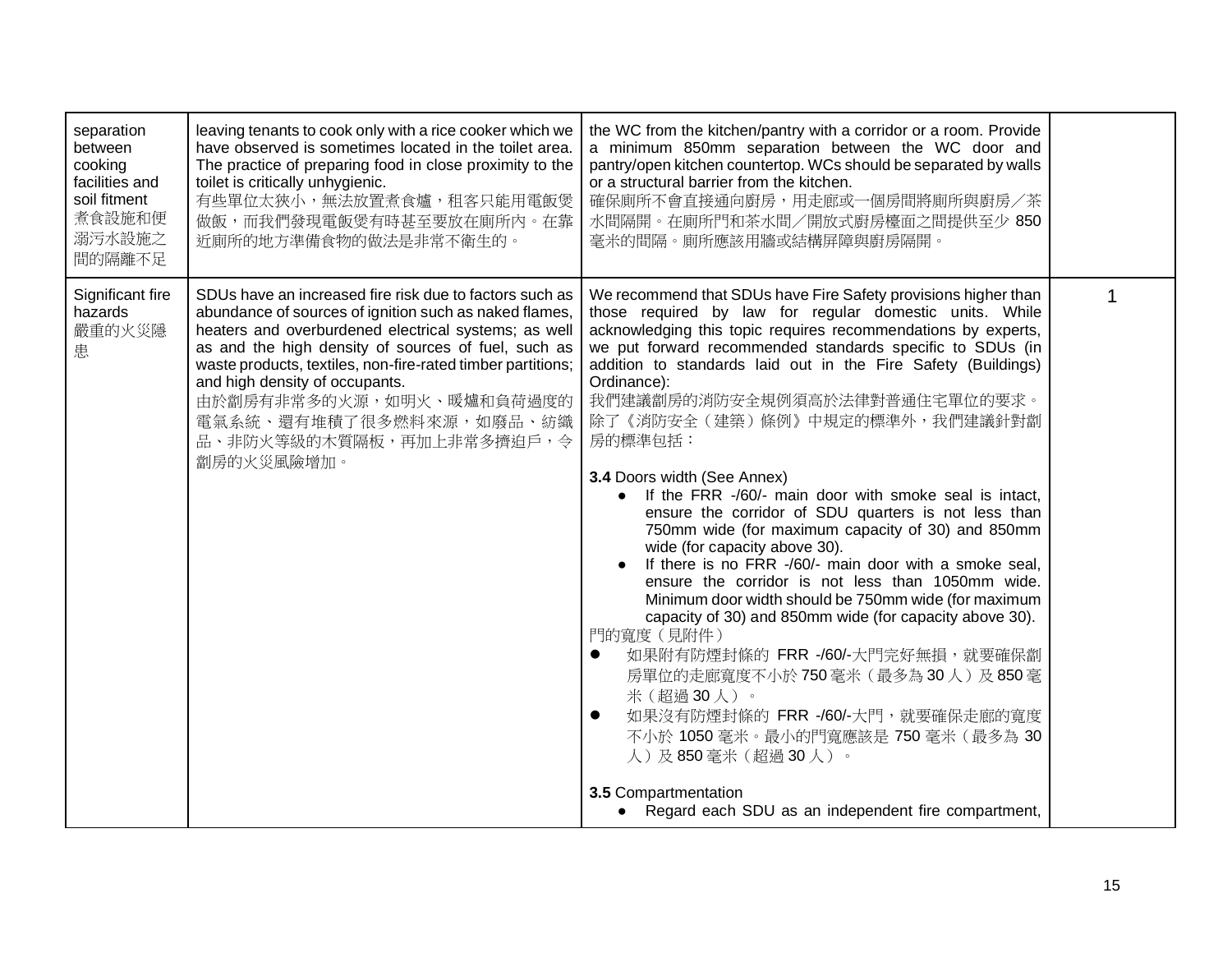|                                            |                                                                                                                                                                                                                                                                                  | separated by FRR -/60/60 partitional walls and FRR -/60/-<br>doors from the other units. Ensure that such doors are self-<br>closing and provided with a smoke seal.<br>單位劃分<br>將每個劏房視為一個獨立的隔火間,用 FRR -/60/60 的隔<br>牆和 FRR -/60/-的門與其他單位分開。確保這些門是可自<br>動關閉的,並有防煙裝置。                                                                                                                                                                                                                                                                                                                                                                                                                                                            |   |
|--------------------------------------------|----------------------------------------------------------------------------------------------------------------------------------------------------------------------------------------------------------------------------------------------------------------------------------|--------------------------------------------------------------------------------------------------------------------------------------------------------------------------------------------------------------------------------------------------------------------------------------------------------------------------------------------------------------------------------------------------------------------------------------------------------------------------------------------------------------------------------------------------------------------------------------------------------------------------------------------------------------------------------------------------------------------------------|---|
|                                            |                                                                                                                                                                                                                                                                                  | 3.6 Fire Services Installation<br>• Provide a stand-alone type smoke detector where a<br>pantry/open kitchen is provided in an SDU.<br>Install a portable fire extinguisher and fire blanket at the<br>common area near the main door of an SDU quarter.<br>Require annual inspections by Registered Fire Service<br>Installation Contractors of the above Fire Services<br>Installations.<br>安裝消防設施<br>在設有茶水間/開放式廚房的劏房內,提供獨立式煙霧探測<br>$\bullet$<br>器。<br>在劏房單位靠近大門的公共區域安裝便擕式滅火器和滅火<br>$\bullet$<br>毯。<br>要求註冊消防裝置承辦商對上述消防設施進行年度檢查。<br>$\bullet$<br>3.7 Naked flame cooking<br>To maintain the safety of all, prohibit naked flame cooking<br>in SDUs that do not have a separate kitchen.<br>明火煮食<br>為了保障所有人的安全,禁止在沒有獨立廚房的劏房中明 |   |
|                                            |                                                                                                                                                                                                                                                                                  | 火煮食。                                                                                                                                                                                                                                                                                                                                                                                                                                                                                                                                                                                                                                                                                                                           |   |
| Significant fire<br>hazards<br>嚴重的火災隱<br>患 | Around 13,500 target buildings are regulated by the Fire<br>Safety (Buildings) Ordinance. Between 2007 and 2020,<br>the Fire Services Department and Buildings<br>Department completed inspections of 9,716 buildings<br>and issued fire safety instructions to 8,493 buildings. | 3.8 Allocate resources to strengthen follow-up after the fire safety<br>instructions have been issued and increase enforcement of fire<br>safety ordinance violations. <sup>36</sup><br>撥出資源,加強消防安全指引發出後的後續工作,加強違反消防安                                                                                                                                                                                                                                                                                                                                                                                                                                                                                                          | 1 |

<sup>36</sup> H*ong Kong Unison Report on Fire Safety,* Hong Kong Unison (2020) 香港融樂會就消防安全提交的報告書, 香港融樂會(2020 年)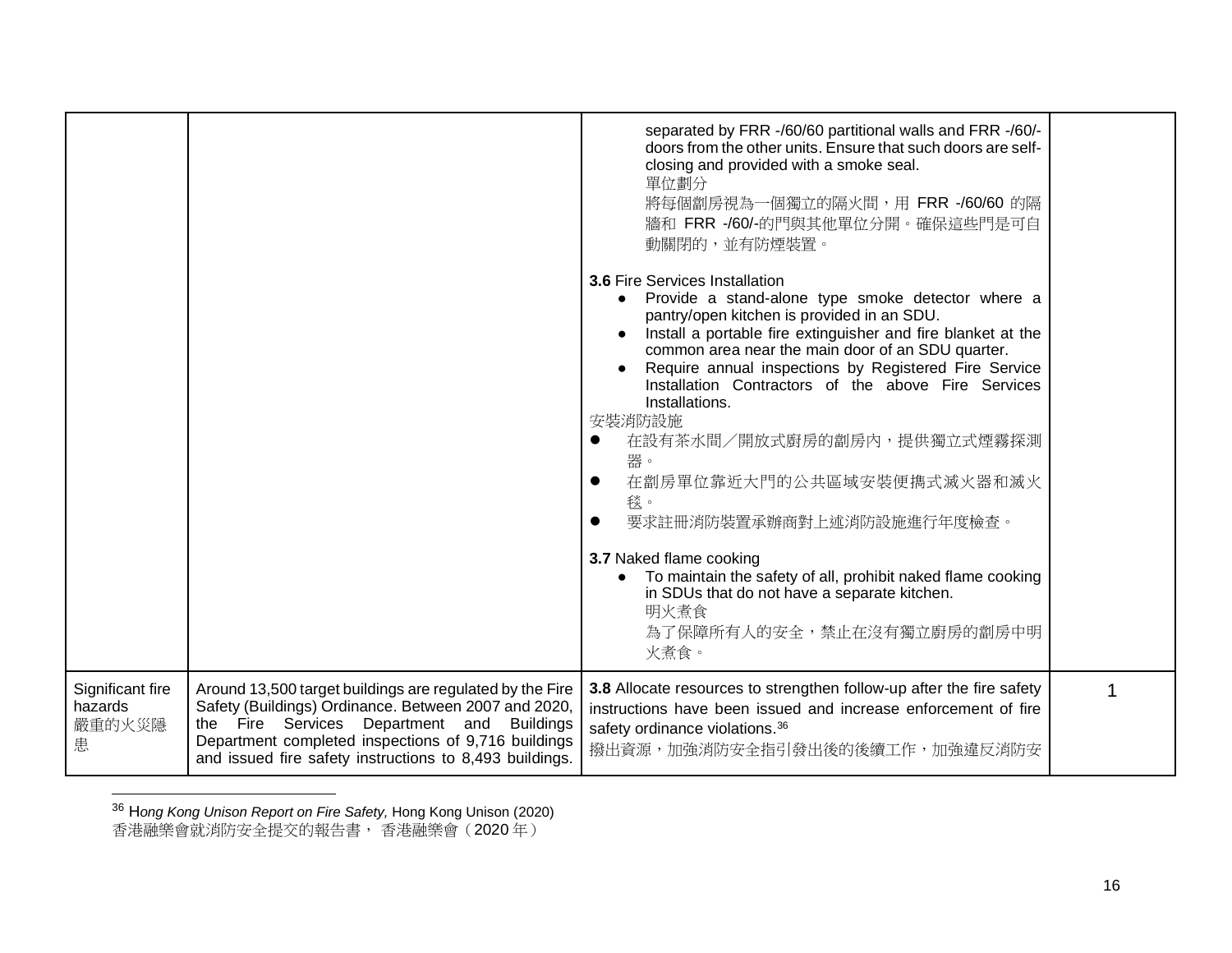| However in those 13 years, only 343 buildings made the<br>fire safety improvements specified in the instructions to<br>meet requirements. <sup>33</sup><br>約有 13,500 座目標樓宇受到《消防安全(建築物)條<br>例》的監管。在2007年至2020年期間,消防處和屋宇<br>署完成了對 9716 棟樓宇的檢查,並向 8493 棟樓宇發出<br>消防安全指引。然而,在這 13年間,只有 343 棟樓宇<br>有按指示中的規定改善消防安全以滿足要求。<br>There are 2,800 old buildings in Hong Kong that were<br>built over 60 years ago.<br>香港有 2,800 幢建於 60 年前的舊樓。<br>Over 2,000 old buildings have been inspected and<br>nearly 800 buildings have different levels of fire<br>hazards; in 2020, only 4% to 5% of Owner Corporations<br>followed fire safety instructions. <sup>34</sup><br>有關部門已檢查過 2,000 多座舊樓, 近 800 座有不同程<br>度的火災隱患;在2020年,只有4%至5%的業主立案<br>法團有遵守消防安全指引。<br>It is almost impossible to establish an Ownership<br>Corporation (OC) in "three-nil buildings" without<br>government assistance. The Home Affairs Department | 全條例的執法力度。<br>3.9 Subsidize the cost of basic fire safety equipment in old<br>buildings (see the equipment listed in Recommendation 3.6). <sup>37</sup><br>資助舊樓安裝基本消防安全設施的費用(見建議 3.6 中所列的設<br>施)。<br>3.10 Increase public awareness of fire prevention. Strengthen<br>communication between the Fire Services Department and local<br>organizations or contacts and provide fire safety seminars,<br>including teaching citizens how to use fire extinguishers and fire<br>blankets. Outreach should be inclusive and include ethnic minority<br>organizations. <sup>38</sup><br>提高公眾的防火意識。加強消防處與地區組織或聯絡人的溝通,舉<br>辦消防安全講座,包括教育市民如何使用滅火器和滅火毯。外展活<br>動應有包容性,包括邀請少數族裔團體參加。<br>3.11 Increase promotion of the "Building Fire Safety Envoy" (樓宇<br>消防安全特使) and the "Fire Safety Ambassador (消防安全大使)<br>programmes in "three nil buildings" to enhance residents'<br>awareness of fire protection, and to help coordinate future projects<br>related to the upgrading of fire protection installations and<br>equipment. <sup>39</sup><br>在 「三無大廈」中加強推廣 「樓宇消防安全特使」和 「消防安全 |  |
|-----------------------------------------------------------------------------------------------------------------------------------------------------------------------------------------------------------------------------------------------------------------------------------------------------------------------------------------------------------------------------------------------------------------------------------------------------------------------------------------------------------------------------------------------------------------------------------------------------------------------------------------------------------------------------------------------------------------------------------------------------------------------------------------------------------------------------------------------------------------------------------------------------------|--------------------------------------------------------------------------------------------------------------------------------------------------------------------------------------------------------------------------------------------------------------------------------------------------------------------------------------------------------------------------------------------------------------------------------------------------------------------------------------------------------------------------------------------------------------------------------------------------------------------------------------------------------------------------------------------------------------------------------------------------------------------------------------------------------------------------------------------------------------------------------------------------------------------------------------------------------------------------------------------------------------------------------------------------------------------|--|
|                                                                                                                                                                                                                                                                                                                                                                                                                                                                                                                                                                                                                                                                                                                                                                                                                                                                                                           |                                                                                                                                                                                                                                                                                                                                                                                                                                                                                                                                                                                                                                                                                                                                                                                                                                                                                                                                                                                                                                                                    |  |
|                                                                                                                                                                                                                                                                                                                                                                                                                                                                                                                                                                                                                                                                                                                                                                                                                                                                                                           |                                                                                                                                                                                                                                                                                                                                                                                                                                                                                                                                                                                                                                                                                                                                                                                                                                                                                                                                                                                                                                                                    |  |
| provides subsidies through the "Caring Fund-Old                                                                                                                                                                                                                                                                                                                                                                                                                                                                                                                                                                                                                                                                                                                                                                                                                                                           | 大使」計劃,提高居民的防火意識,並協調未來與提升消防設施和<br>設備有關的項目。                                                                                                                                                                                                                                                                                                                                                                                                                                                                                                                                                                                                                                                                                                                                                                                                                                                                                                                                                                                                                          |  |

<sup>33</sup> *Hong Kong Unison Report on Fire Safety,* Hong Kong Unison (2020) 香港融樂會就消防安全提交的報告書, 香港融樂會(2020 年)

<sup>&</sup>lt;sup>34</sup> Chu Huifang, Chan Tsz-wai, Concerned about the Chief Executive's consideration of amendments to the legislation, empowering the Fire Services Department *and the Buildings Department to carry out fire safety improvement works for old buildings on a fee basis,* Yau Tsim Mong District Council Housing Affairs Committee, (22 February, 2021)

朱慧芳、陳梓維,《關注行政長官考慮修改法例,授權消防處和屋宇署以收費方式為舊樓進行消防安全改善工程的情況》,油尖旺區議會房屋事務委員會(2021年 2 月 22 日)

 $37$  Ibid 同上

 $38$  Ibid 同上

<sup>39</sup> Ibid 同上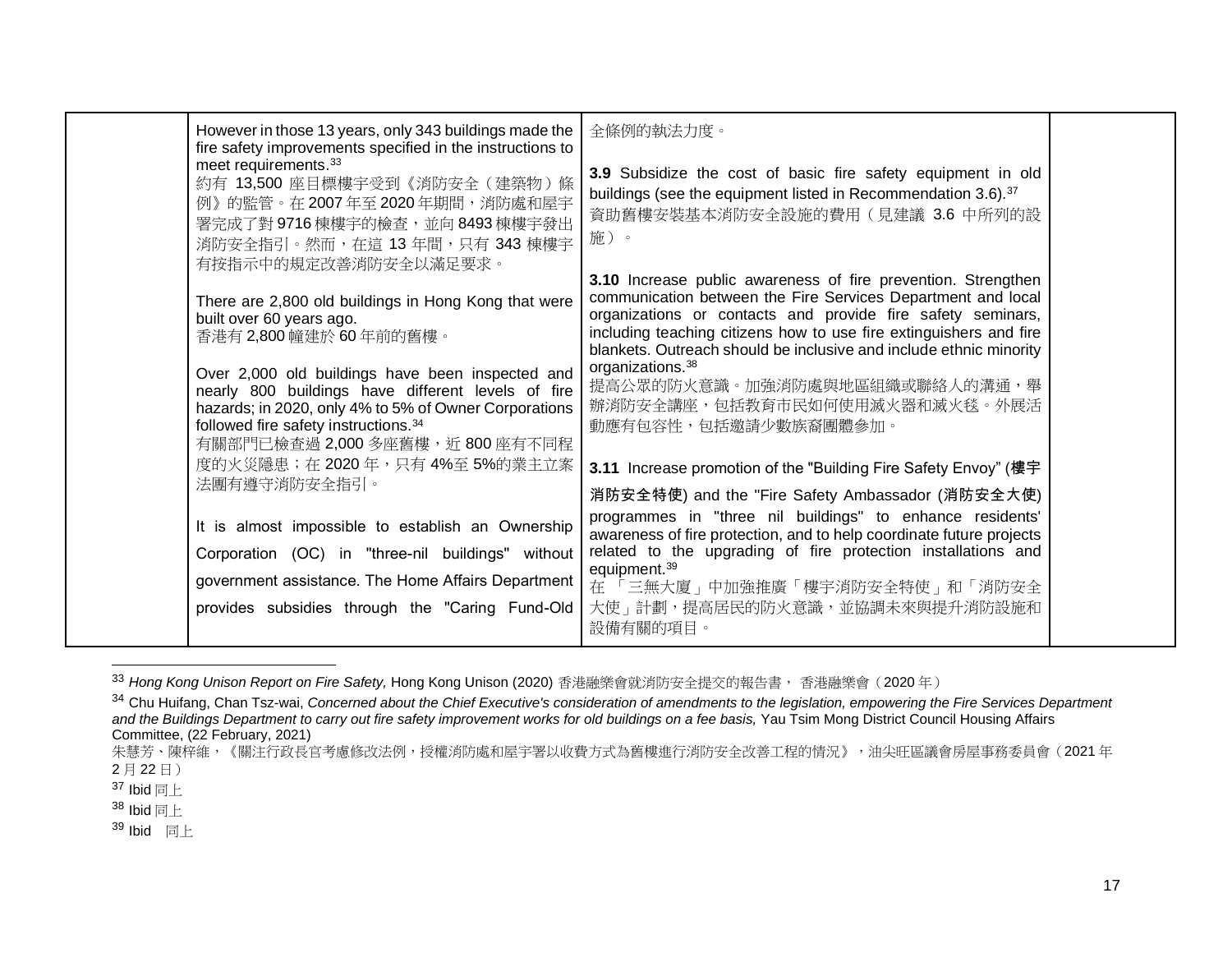|                                                              | Building Owners' Corporation Subsidy Scheme (關愛基<br>金—舊樓業主立案法團津貼計劃). Additionally, the<br>Home Affairs Department launched the Building<br>Management Professional Advisory Service Scheme<br>(BMPASS) and the Resident Liaison Ambassadors<br>Scheme (RLA Scheme) to provide support services for<br>"three-nil" buildings. Since many owners of old<br>buildings do not have deep knowledge of building<br>maintenance and membership in the OC is voluntary,<br>withdrawal is common resulting in the suspension of<br>operations. <sup>35</sup><br>如果沒有政府的幫助,要在「三無大廈」中成立業主立<br>案法團幾乎是不可能的。民政事務總署通過 「關愛基金<br>──舊樓業主立案法團津貼計畫」提供津貼。此外,民政<br>事務總署還推出了 「大廈管理專業顧問服務計劃」和<br>「居民聯絡大使計劃」,為「三無」大廈提供支援服<br>務。由於許多舊樓的業主對樓宇維修沒有深刻認識,而<br>加入業主立案法團是自願的,因此退出的情況很普遍,<br>導致法團無法運作。 | 3.12 Expand current measures to encourage, support, and assist<br>in the organization of Ownership Corporations and subsidy<br>programmes to improve building facilities. Sustained assistance,<br>capacity building, and resources are vital. <sup>40</sup><br>擴展目前的措施,鼓勵、支援和協助組織業主立案法團;資助可改<br>善樓宇設施的計劃。持續的支援、能力提升和提供資源是至關重要<br>的。<br>3.13 Encourage residents to participate in building management<br>through "District Led Action Plans" or other schemes. <sup>41</sup><br>通過「地區主導行動計劃」或其他計劃,鼓勵居民參與樓宇管理。 |   |
|--------------------------------------------------------------|-----------------------------------------------------------------------------------------------------------------------------------------------------------------------------------------------------------------------------------------------------------------------------------------------------------------------------------------------------------------------------------------------------------------------------------------------------------------------------------------------------------------------------------------------------------------------------------------------------------------------------------------------------------------------------------------------------------------------------------------------------------------------|----------------------------------------------------------------------------------------------------------------------------------------------------------------------------------------------------------------------------------------------------------------------------------------------------------------------------------------------------------------------------------------------------------------------------------------------------------------------------------------------------------------|---|
| Limited access<br>to light and<br>ventilation -<br>habitable | Due to high occupant density, the insertion of extra<br>partitions, and high humidity due to concentration of<br>activities, such as cooking, showering and laundry,<br>access to day-light and natural ventilation in SDUs are                                                                                                                                                                                                                                                                                                                                                                                                                                                                                                                                       | Uphold basic requirements as required by law including:<br>堅持法律規定的基本要求,包括:<br>3.14 Living space and Kitchen - Prescribed windows facing                                                                                                                                                                                                                                                                                                                                                                        | 2 |

<sup>35</sup> *Hong Kong Unison Report on Fire Safety,* Hong Kong Unison (2020)

香港融樂會就消防安全提交的報告書, 香港融樂會(2020 年)

 $^{40}$  Ibid 同上

<sup>41</sup> Ibid 同上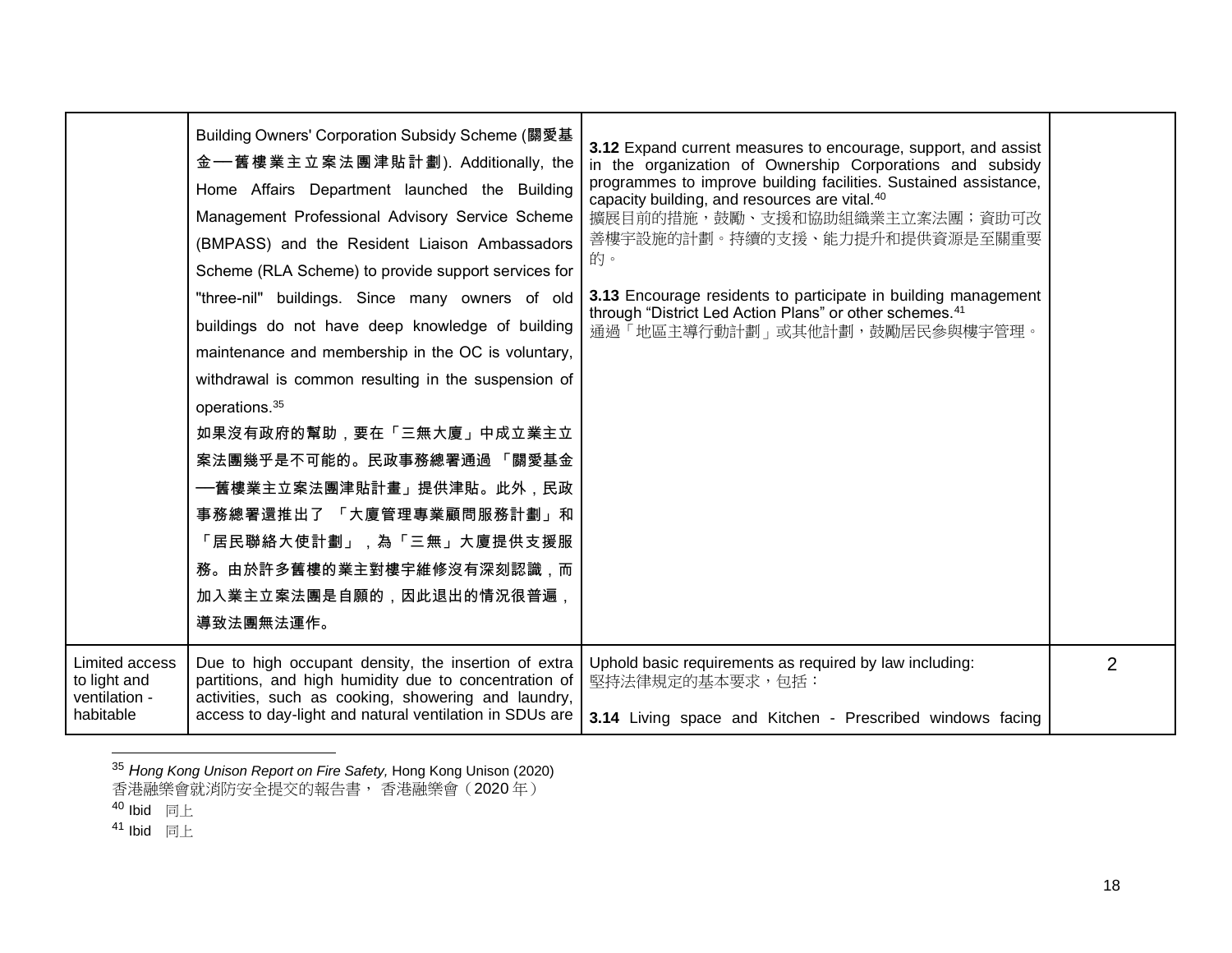| space and<br>kitchen<br>採光和通風不<br>足——可居住<br>的空間與廚房  | critically sub-standard. One study conducted on the<br>effects of open air cooking in SDUs, found that lacking<br>a partitioned kitchen and effective ventilation in SDUs,<br>the resulting poor air quality may pose chronic health<br>threats to occupants, particularly children. <sup>42</sup><br>由於居住密度高,加上安裝了額外的隔板,還有煮食、<br>洗澡和洗衣等高濕度的活動也集中在這個空間, 劏房的<br>日光和自然通風都嚴重低於標準。一項關於在劏房中開<br>放式煮食有何影響的研究發現,如果劏房中沒有分隔開<br>的廚房和有效的通風,所產生的混濁空氣可能會對住戶<br>尤其是兒童的健康構成慢性威脅。 | external air window glazing area not less than 1/10 of room floor<br>area and openable windows area not less than 1/16 of room floor<br>area, should be provided.<br>居住空間和廚房——面向室外的窗戶,玻璃面積不少於房間面積的<br>1/10,可開啟的窗戶面積不少於房間面積的 1/16。<br>3.15 For SDUs that cannot comply with the above due to existing<br>conditions, provide artificial lighting and mechanical ventilation,<br>such as exhaust fan not less than 150mm diameter opening<br>connecting to open air, as a remedial measure.<br>對於因現有條件限制而未能達到上述要求的劏房,業主應提供人工<br>照明和機械通風作為補救措施,如使用直徑不小於 150 毫米,與露<br>天空氣相通的抽氣扇。<br>For very poor existing conditions, install HEPA filters and/or UV-C<br>lamps as temporary remedial measures to achieve minimal health<br>and hygiene situations.<br>對於現有條件非常差的劏房,則安裝 HEPA 高效濾網和/或 UV-C<br>燈作為臨時補救措施,以達到最低的健康和衛生標準。<br>Four criteria should be considered in the provision of artificial<br>lighting to provide adequate light for studying, reading, and<br>everyday living: 1) sufficient light source, 2) stable light source, 3)<br>holistic light source, and 4) suitable light intensity. <sup>43</sup><br>在提供人工照明時,應考慮四個標準,以便為學習、閱讀和日常生<br>活提供足夠的光線:1)充足的光源,2)穩定的光源,3)整體的<br>光源,4)合適的光度。 |                |
|-----------------------------------------------------|--------------------------------------------------------------------------------------------------------------------------------------------------------------------------------------------------------------------------------------------------------------------------------------------------------------------------------------------------------------------------------------------------------------------------------------------------------------------|------------------------------------------------------------------------------------------------------------------------------------------------------------------------------------------------------------------------------------------------------------------------------------------------------------------------------------------------------------------------------------------------------------------------------------------------------------------------------------------------------------------------------------------------------------------------------------------------------------------------------------------------------------------------------------------------------------------------------------------------------------------------------------------------------------------------------------------------------------------------------------------------------------------------------------------------------------------------------------------------------------------------------------------------------------------------------------------------------------------------------------------------------------------------------------------------|----------------|
| Limited access<br>light<br>and<br>to<br>ventilation | The risk of accumulation of germs or viruses in a toilet<br>area without natural ventilation, is believed to be greater<br>when the building is aged and under maintained. This                                                                                                                                                                                                                                                                                    | Uphold basic requirements as required by law including:<br>堅持法律規定的基本要求,包括:                                                                                                                                                                                                                                                                                                                                                                                                                                                                                                                                                                                                                                                                                                                                                                                                                                                                                                                                                                                                                                                                                                                     | $\overline{2}$ |

<sup>42</sup> Cheung, P.K., Jim, C.Y. & Siu, C.T., *Air Quality Impacts of Open-plan Cooking in Tiny Substandard Homes in Hong Kong*, (11 May 2019), <https://doi.org/10.1007/s11869-019-00705-9>

《疫情下劏房學童視力變差及網上學習遇困難調查報告書》,明愛荔枝角職工中心(2021年4月21日)

Cheung, P.K., Jim, C.Y. & Siu, C.T., *Air Quality Impacts of Open-plan Cooking in Tiny Substandard Homes in Hong Kong*, (2019 年 5 月 11 日), https://doi.org/10.1007/s11869-019-00705-9

<sup>&</sup>lt;sup>43</sup> Research Report on the Worsening Eyesight and Online Learning Difficulties of Students Living in SDUs During COVID, Caritas Lai Chi Kok Workers' Centre, (4 April 2021)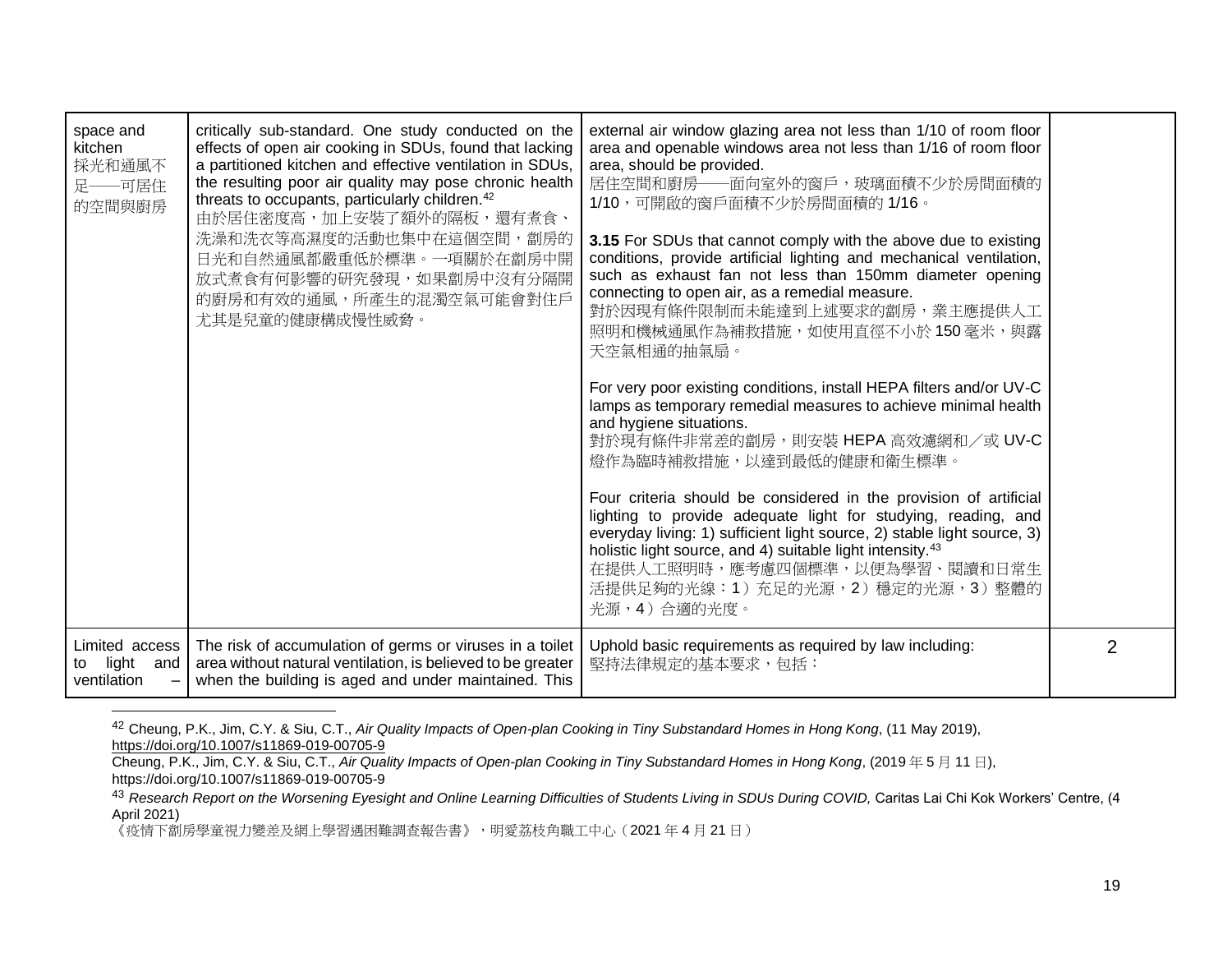| <b>WC</b><br>採光和通風不<br>足 一廁所              | health risk is more imminent in the very restricted space<br>of nano-flats, where germs can more easily spread to<br>living or cooking areas. <sup>44</sup><br>在老化和欠缺維修的樓宇中,病菌或病毒在沒有自然通<br>風的廁所中積累的風險會更大。這些健康風險在空間非<br>常有限的納米單位中更迫在眉睫,病菌更容易傳播到生<br>活或煮食區。                                                                                                                                                                                                                                                                            | 3.16 WC: Windows facing open air, window glazing area not less<br>than 1/10 of room floor area and openable windows area not less<br>than 1/10 of room floor area should be provided.<br>廁所:面向戶外的窗戶,窗戶玻璃面積不小於房間面積的1/10,可<br>開啟的窗戶面積不小於房間面積的 1/10。<br>For SDUs that cannot comply with the above due to existing<br>conditions, artificial lighting, and mechanical ventilation, such as<br>exhaust fan not less than 150mm diameter opening connecting to<br>open air should be provided as a remedial measure.<br>對於因現有條件限制而未能達到上述要求的劏房,業主應提供人工<br>照明和機械通風作為補救措施,如使用直徑不小於150毫米,與露<br>天空氣相通的抽氣扇。<br>For very poor existing conditions, HEPA filters and/or UV-C lamps<br>may be installed as temporary remedial measures to achieve<br>minimum health and hygiene situations.<br>對於現有條件非常差的劏房,則安裝 HEPA 高效濾網和/或 UV-C<br>燈作為臨時補救措施,以達到最低的健康和衛生標準。 |                |
|-------------------------------------------|--------------------------------------------------------------------------------------------------------------------------------------------------------------------------------------------------------------------------------------------------------------------------------------------------------------------------------------------------------------------------------------------------------------------------------------------------------------------------------------------------------------------------------------|-------------------------------------------------------------------------------------------------------------------------------------------------------------------------------------------------------------------------------------------------------------------------------------------------------------------------------------------------------------------------------------------------------------------------------------------------------------------------------------------------------------------------------------------------------------------------------------------------------------------------------------------------------------------------------------------------------------------------------------------------------------------------------------------------------------------------------------------------|----------------|
| Lack of<br>personal<br>security<br>缺乏人身安全 | Issues around security are a large source of concern for<br>SDU tenants, especially amongst women. A recent<br>survey in Yau Tsim Mong identified the main problems<br>as theft, drug use, fear of being sexually assaulted, and<br>general feelings of unsafe living. 45 Many SDUs are<br>located in buildings without security or front entrance<br>locks, allowing any random passersby access to the<br>building.<br>安全問題是劏房租客最關心的問題,尤其是女性租客。<br>最近在油尖旺進行的一項調查發現,主要問題包括偷<br>竊、吸毒、擔心被性侵犯,以及普遍的生活不安全感。<br>許多劏房所在的大廈也沒有保安或大廈入口門鎖,令任 | 3.17 SDU owners have the responsibility to provide functional<br>locks and keys to tenants. Such locking devices must be capable<br>of being opened from the inside without using any key. Owners do<br>not have the right to deny access of any tenants, without prior<br>notice and consent by the tenants, such as through the control of<br>remote smart card systems, unless the tenants have breached any<br>specified item in the Tenancy Agreement that has clearly been<br>defined that the breach would result in denial of access to property.<br>Provide functional locks and keys for both individual units and<br>buildings.<br>劏房業主有責任向租客提供合用的鎖和鑰匙。這些鎖具必須能夠在<br>不使用任何鑰匙的情況下從內部打開。業主無權在沒有事先通知和                                                                                                                                    | $\overline{2}$ |

<sup>44</sup> *HKIS Views to 2020 Policy Address*, Hong Kong Institute of Surveyors (21 September 2020) 《HKIS Views to 2020 Policy Address》,香港測量師學會(2020 年 9 月 21 日)

<sup>45</sup> *Inadequate Housing Report*, sponsored by Yau Tsim Mong District Council (February 2021) ,

<sup>《</sup>油尖旺不適切住屋研究報告書》,油尖旺區議會贊助(2021 年 2 月)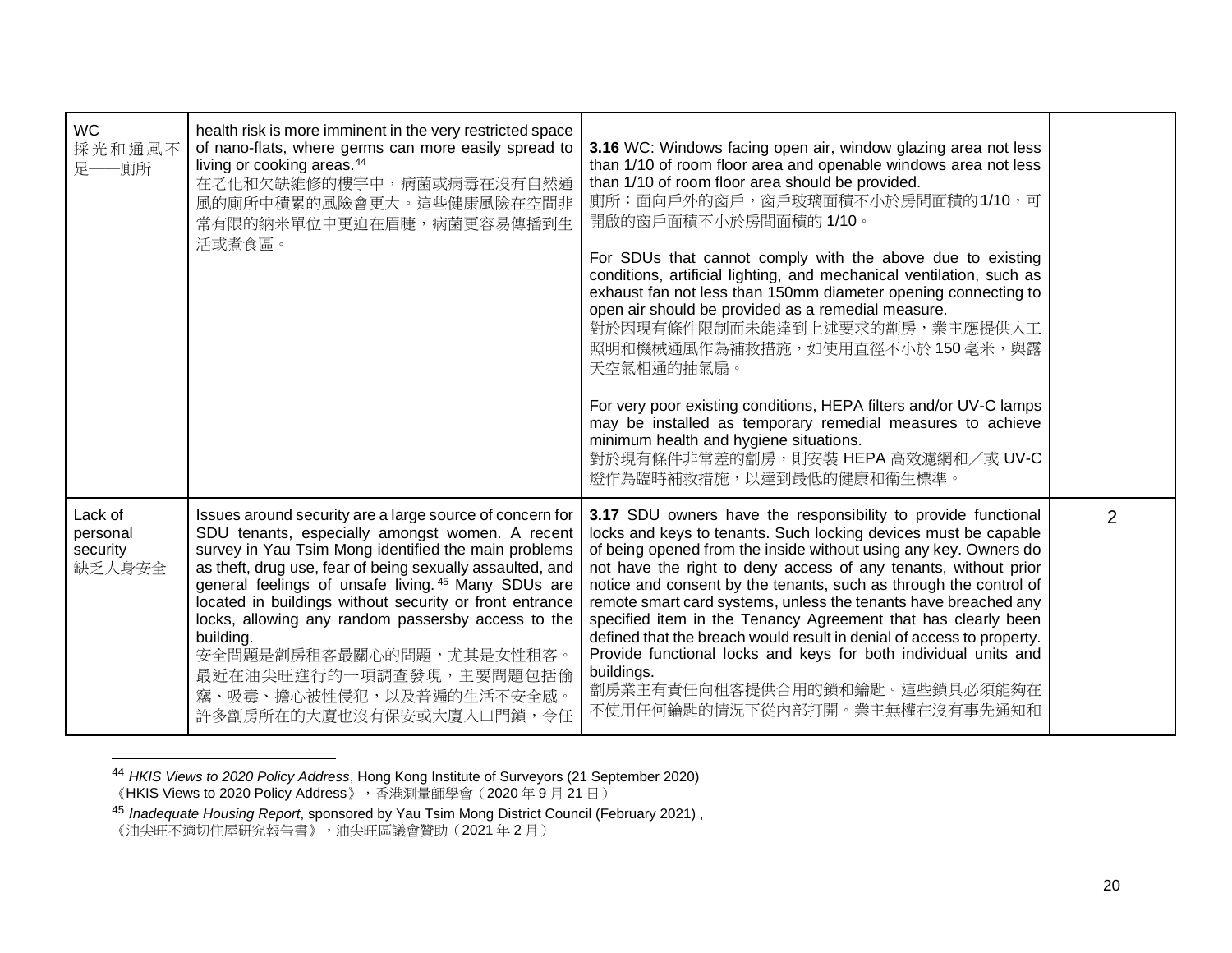|                                                                    | 何人也可隨時進入大廈。                                                                                                                                                                                                                                                                                                                                                                    | 徵得租客同意的情況下拒絕任何租客進入(例如通過遠端智能卡系<br>統的控制),除非租客違反了租賃協議中明確規定的特定條款才能<br>被拒絕進入物業。業主要為租戶提供單位和樓宇的鎖和鑰匙。                                                                                                                                                                                                                                                                                                                                         |  |
|--------------------------------------------------------------------|--------------------------------------------------------------------------------------------------------------------------------------------------------------------------------------------------------------------------------------------------------------------------------------------------------------------------------------------------------------------------------|---------------------------------------------------------------------------------------------------------------------------------------------------------------------------------------------------------------------------------------------------------------------------------------------------------------------------------------------------------------------------------------------------------------------------------------|--|
| Lack of or no<br>protection from<br>harassment<br>缺乏或沒有免<br>受騷擾的保護 | A 2018 survey of women living in SDUs conducted by<br>the Concerning Grassroots Housing Rights Alliance<br>found that, out of 105 women interviewed, 1 in 5 had<br>harassment.<br>Experiencing<br>experienced sexual<br>harassment in personal space that should be private<br>and safe is a source of long-term stress that seriously<br>affects mental health. <sup>46</sup> | 3.18 Incentivize the development of practices to prevent sexual<br>harassment in SDUs and co-living spaces, including education<br>about what constitutes sexual harassment, and support those who<br>experience sexual harassment by instituting a complaints<br>procedure and referral to external supports such as legal advice<br>and counseling.<br>鼓勵在劏房和共同生活空間制定防止性騷擾的做法,包括教育如何                                                |  |
|                                                                    | 關注基層住屋聯席在 2018 年對居住在劏房的女性進行<br>的調查發現,在105名受訪女性中,每5人中就有1人<br>經歷過性騷擾。在本應是私密和安全的個人空間遭到騷                                                                                                                                                                                                                                                                                           | 構成性騷擾,並通過建立投訴機制和轉介至外部支援(如法律諮詢<br>和輔導), 支援那些經歷性騷擾的人。                                                                                                                                                                                                                                                                                                                                                                                   |  |
|                                                                    | 擾,是嚴重影響心理健康的長期壓力來源。<br>Given the close spaces and crowded quarters of SDUs<br>which force tenants to live in close proximity to each<br>other, protection from all forms of harassment is<br>essential.                                                                                                                                                                        | 3.19 Adopt Recommendation 18 of the EOC's, Discrimination Law<br>Review, and amend the Sex Discrimination Ordinance (SDO),<br>Race Discrimination Ordinance (RDO), and Disability<br>Discrimination Ordinance (DDO) to include places of residence, to<br>provide protection of tenants or sub-tenants from sexual, racial, or<br>disability harassment by another tenant or sub-tenant occupying<br>the same premises. <sup>47</sup> |  |
|                                                                    | 由於劏房是密閉的空間和擁擠的居所,這迫使租戶們要<br>相鄰而居,因此,保護他們免受各種形式的騷擾尤為重<br>要。                                                                                                                                                                                                                                                                                                                     | 採納平機會的《歧視條例檢討》建議第 18 項,修訂《性別歧視條<br>例》、《種族歧視條例》和《殘疾歧視條例》,以涵蓋居住地方,<br>保障租客或分租客免受住在同一處所的另一租客或分租客的性騷<br>擾、種族騷擾或殘疾騷擾。                                                                                                                                                                                                                                                                                                                      |  |

<sup>&</sup>lt;sup>46</sup> *關注基層住屋聯席《女性於劏房內受到性騷擾情況》調查報告*, Concerning Grassroots Housing Alliance, (19 August 2018) (2018 年 8 月 19 日 )

<sup>47</sup> *Discrimination Law Review*, Equal Opportunities Commission (2016)

<sup>《</sup>歧視條例檢討》,平等機會委員會(2016)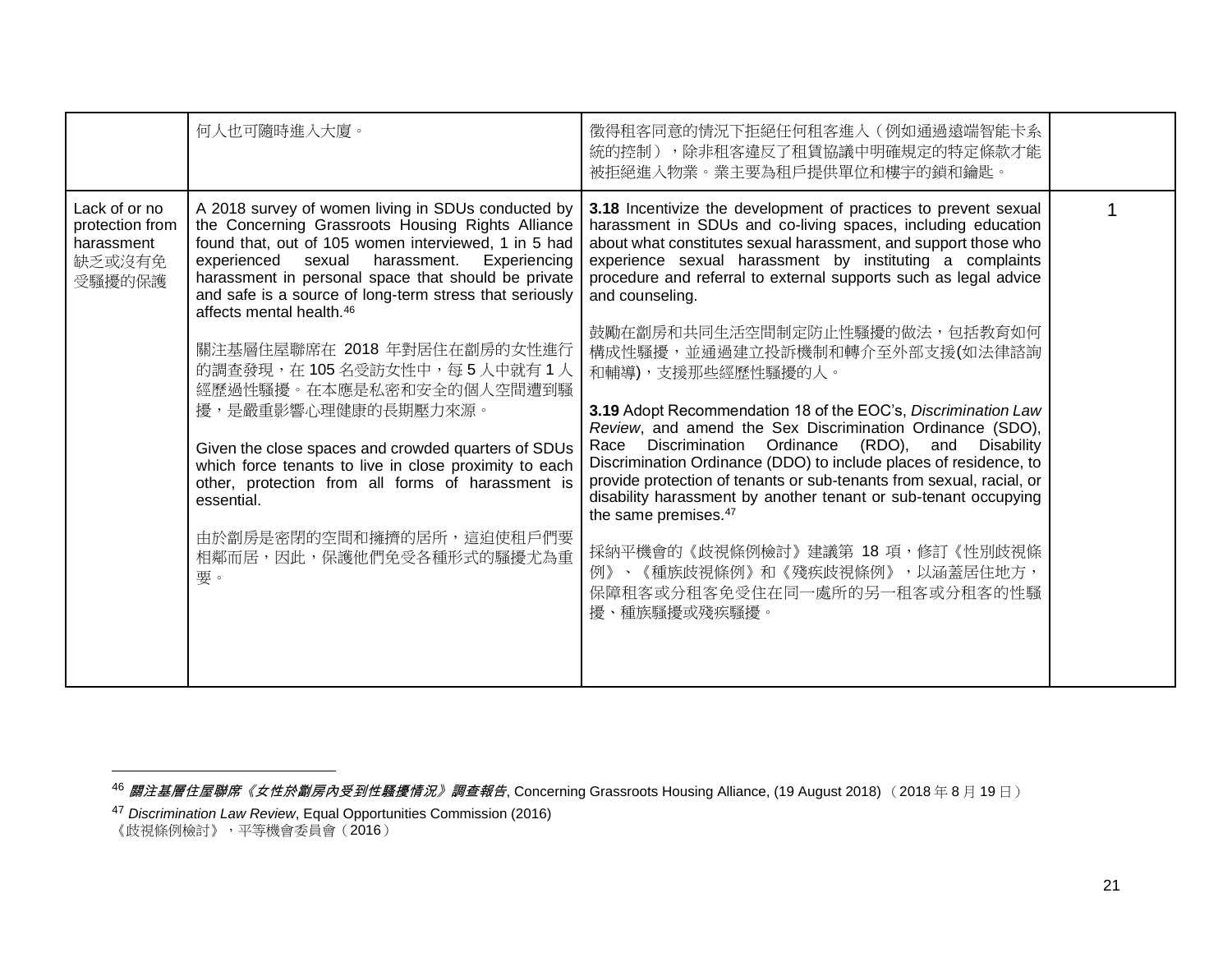### <span id="page-21-0"></span>4. AVAILABILITY OF SERVICES, MATERIALS, FACILITIES, INFRASTRUCTURE

#### 提供服務、物料、設施、基礎設施

*For housing to be adequate it must provide safe drinking water, energy for cooking, heating and lighting, sanitation and washing facilities, means of food storage, refuse disposal, site drainage and emergency services. Basic infrastructure which ensure housing adequacy commonly includes water supply systems, sanitation systems and garbage collection, electricity supply systems, road construction, rainwater drainage systems and street lighting.*<sup>48</sup>

要有適足的房屋,就必須提供安全的食水、煮食、取暖和照明的能源、衛生和洗滌設施、食物儲存方法、垃圾處理、排水和應急服務。 確保居住條件充足的最基本設施通常包括供水系統、污水系統和垃圾收集、電力供應系統、道路建設、雨水排放系統和街道照明。

Environmental hygiene in flats and common areas is critical to tenant health and well-being, yet maintenance and upkeep are a challenge to organize and enforce given that the responsibility for problems such as water seepage, pest management, maintenance of common areas etc. can be diffuse and unclear. Yet the dire conditions that currently exist must be addressed. We ask the Government to include in the Task Force-recommended standard tenancy agreement, clauses that address refuse collection, pest management and, in those SDUs with shared kitchen and toilets, the maintenance of common areas. Certain joint responsibilities of both landlords and tenants should be suggested.

住宅單位和公共區域的環境衛生對租客的健康和福祉尤為重要,但是大廈的滲水、蟲害管理、公共區域維修等問題的責任分散而且往 往不明確,令維修保養在統籌和執行上成為一個挑戰。如何解決當前的惡劣情況?我們要求政府在工作小組建議的標準租約中,加入 解決垃圾收集、蟲害管理的條款,以及在那些有共用廚房和廁所的劏房中,解決公共區域的維修問題。租約應加入業主和租戶共同承 擔某些責任的條款。

| <b>Issue</b> | <b>Context</b> | Recommendation(s) | Category |
|--------------|----------------|-------------------|----------|
| 問題           | 背景             | 建議                | 類別       |

<sup>&</sup>lt;sup>48</sup> Monitoring Housing Rights, Developing a Set of Indicators to Monitor the Full and Progressive Realization of the Human Right to Adequate Housing, United Nations Human Settlements Programme, (2003)

<sup>《</sup>監察住房權利,制定一套指標監察充分並逐步實現適足住房的人權情況》聯合國人類住區規劃署 (2003)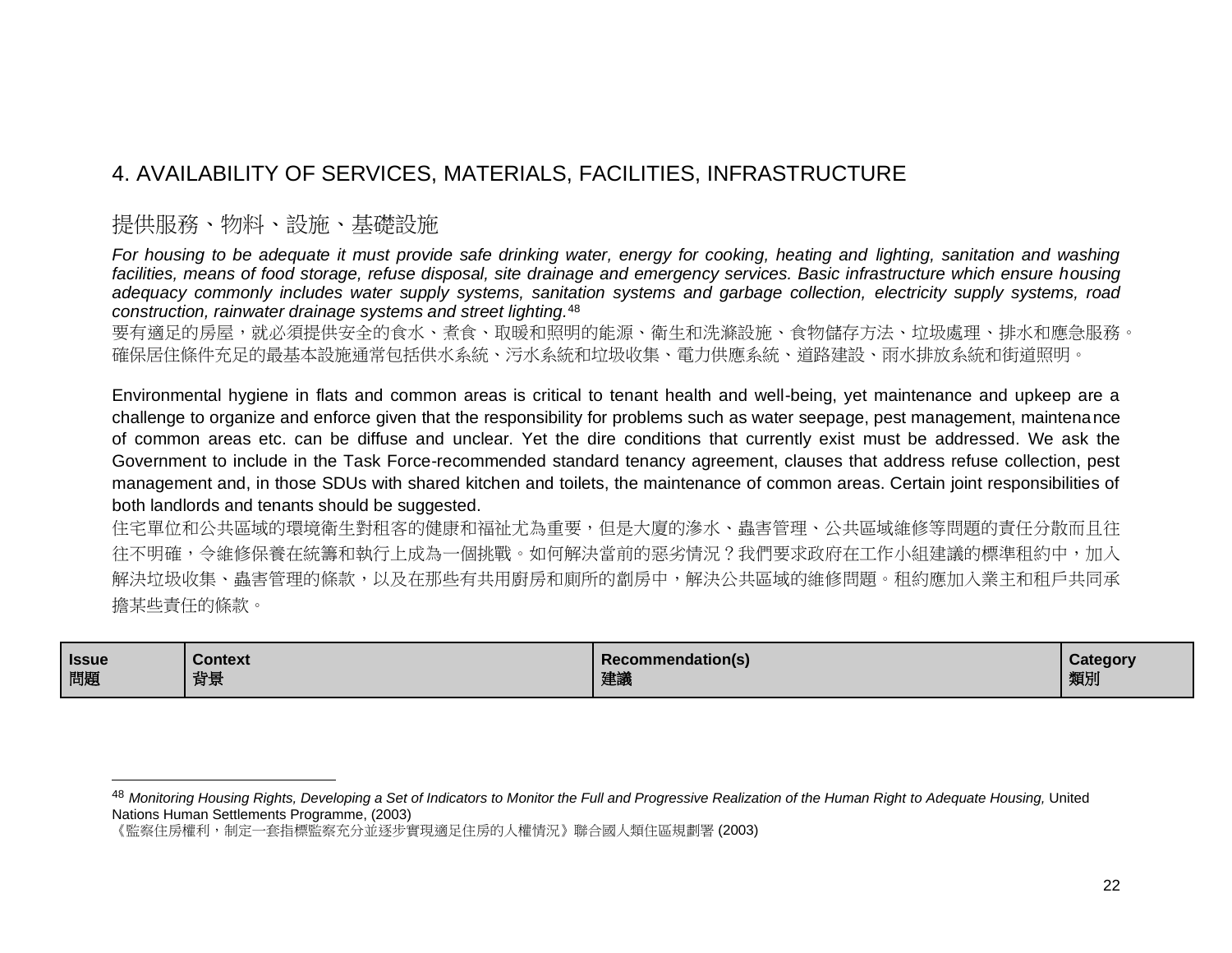| <b>Toilets</b><br>overload with<br>existing pipes<br>接駁廁所的現<br>有水管超出負<br>荷 | The plumbing systems in subdivided flats are altered,<br>often informally, to accommodate more toilets than<br>planned for originally. The subsequent overload causes<br>problems such as water seepage and sewage backflow<br>and leakage. <sup>49</sup><br>劏房的水管系統往往受到非正規的改動,要接駁比原定更<br>多的廁所。水管超出負荷造成滲水、污水倒流和滲漏等問<br>題。 | Ensure the normal functioning of the plumbing and sewage<br>systems through proper maintenance and adherence to current<br>standards provided by the Buildings Department.<br>通過適當的維修和遵守屋宇署的現行標準,確保水管和污水處理系<br>統正常運作。<br>4.1 To safeguard the normal functioning of the plumbing and<br>sewage systems:<br>For pipes within the SDU:<br>Waste pipe should have a minimum diameter of 50mm<br>Soil pipe should have a minimum diameter of 80mm.<br>保障水管和污水系統正常運作:<br>對於劏房內的水管:<br>廢水管的最小直徑為50毫米。<br>糞渠的最小直徑為80毫米。<br>For pipes in the common areas:<br>Waste pipe should have a minimum diameter of 80mm<br>Soil pipe should have a minimum diameter of 100mm.<br>公共區域的水管:<br>廢水管的最小直徑為80毫米。<br>糞渠的最小直徑為100毫米。 | 2              |
|----------------------------------------------------------------------------|---------------------------------------------------------------------------------------------------------------------------------------------------------------------------------------------------------------------------------------------------------------------------------------------------------------------------|---------------------------------------------------------------------------------------------------------------------------------------------------------------------------------------------------------------------------------------------------------------------------------------------------------------------------------------------------------------------------------------------------------------------------------------------------------------------------------------------------------------------------------------------------------------------------------------------------------------------------------------------------------------------------------------------------------------|----------------|
| Toilets lack<br>protective U-<br>shaped pipes<br>廁所缺乏U形<br>保護渠             | The addition of toilets in SDUs is frequently ad hoc. Toilets<br>often do not incorporate the U-trap meant to lock in water<br>for hygiene purposes.<br>在劏房中增設的廁所往往是臨時性的,那些廁所通常沒有<br>可以保障衛生的鎖水U型渠。                                                                                                                        | 4.2 To improve hygienic conditions and reduce the risk of disease<br>dispersion, enforce adherence to current Buildings Department<br>standards:<br>All drains and sewers should be connected with a U-trap,<br>$\bullet$<br>an anti-siphonage pipe, and where possible, a ventilating<br>pipe.<br>Every ventilating pipe for any drain or sewer should be<br>carried up to a height not less than 1 m above the roof.                                                                                                                                                                                                                                                                                        | $\overline{2}$ |

<sup>49</sup> Concern over Infection Risks Posed by Drainage Systems of Buildings in Yau Tsim Mong District, Yau Tsim Mong District Council, (18 February 2021) 《關注油尖旺區大廈排污系統感染風險 》,油尖旺區議會(2021 年 2 月 18 日 )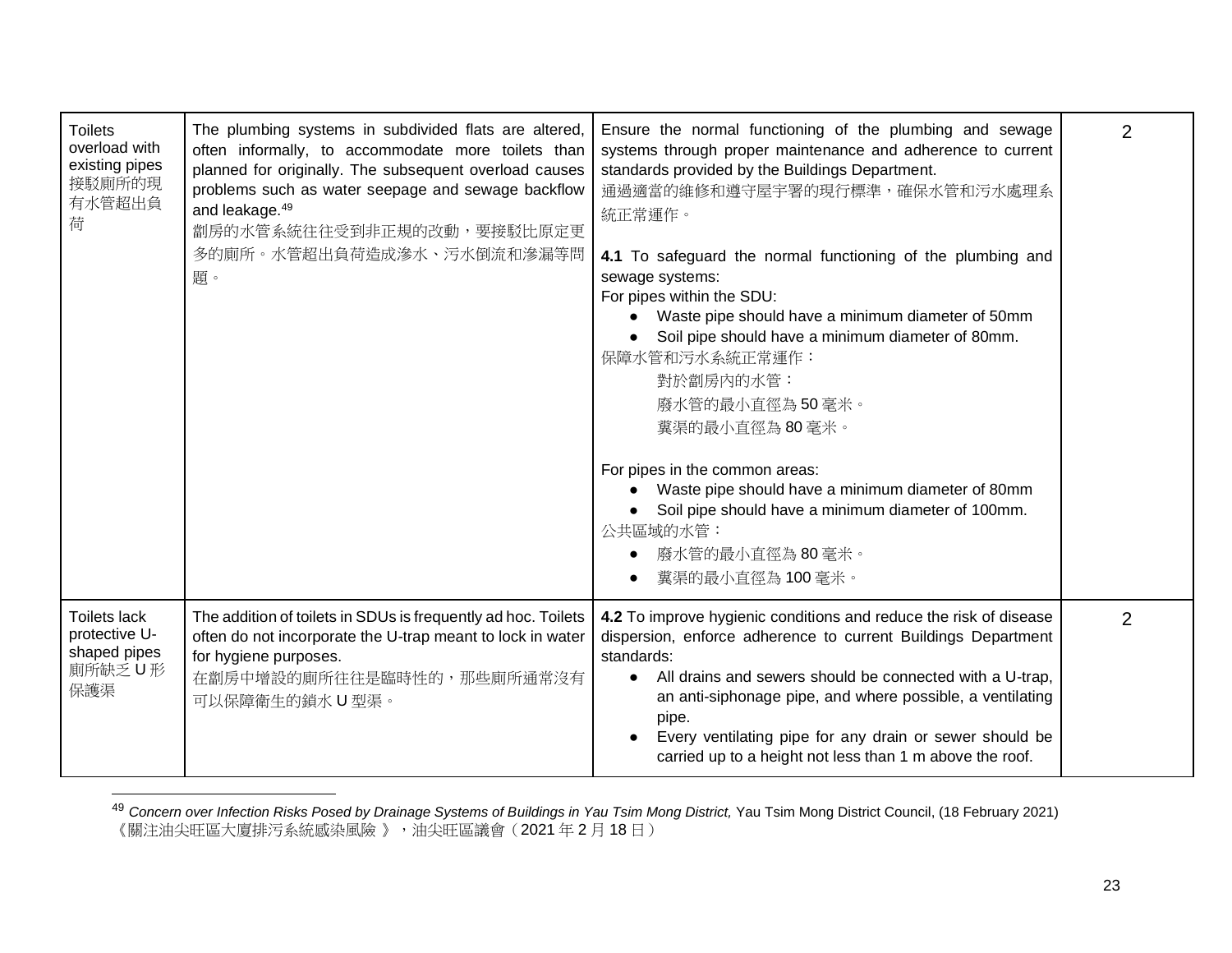|                                                                      |                                                                                                                                                                                                                                                                                                                                                                                                                                                                                                                                                                                                                                                                                                                                                        | 為了改善衛生情況,減少疾病傳播風險,業主必須遵守現行的<br>建築署標準:<br>所有的排水管和下水道也要連接 U 型的反虹吸管,並在可<br>能的情況下連接通風管。<br>任何排水管或下水道的每根通風管都應抬高至離屋頂不低<br>於1米的高度。                                                                                                                                                                                                                                                                                                                                                                                                                                                                                                                                                                                                              |                |
|----------------------------------------------------------------------|--------------------------------------------------------------------------------------------------------------------------------------------------------------------------------------------------------------------------------------------------------------------------------------------------------------------------------------------------------------------------------------------------------------------------------------------------------------------------------------------------------------------------------------------------------------------------------------------------------------------------------------------------------------------------------------------------------------------------------------------------------|------------------------------------------------------------------------------------------------------------------------------------------------------------------------------------------------------------------------------------------------------------------------------------------------------------------------------------------------------------------------------------------------------------------------------------------------------------------------------------------------------------------------------------------------------------------------------------------------------------------------------------------------------------------------------------------------------------------------------------------|----------------|
| Improper<br>drainage works<br>and water<br>seepage<br>不當的排水工<br>程和滲水 | Water seepage is a persistent building problem in Hong<br>Kong. The problem can be compounded in subdivided<br>flats due to these common causes: shower water allowed<br>to flood onto the floor directly due to the absence of a<br>proper fall and waterproofing membrane; poorly<br>assembled sanitary fitments, water supply pipes, and<br>drains; drainage pipes of inadequate sizes and/or<br>improper falls; and inadequate or totally absent falls for<br>converted bathrooms and toilets, along with a lack of a<br>waterproofing membrane for the floors and walls. <sup>50</sup><br>滲水是香港一個長久存在的樓宇問題。這個問題在劏房中<br>變得更加複雜,以下是常見原因:由於沒有適當的斜度和<br>防水膜,淋浴的水直接淹沒在地板上;衛生設備、供水管<br>道和排水管裝組不良;排水管尺寸不足和/或斜度不當;<br>改建的浴室和廁所斜度不足或完全沒有,以及地板和牆壁<br>缺乏防水膜。 | 4.3 Require SDU landlords to follow the recommended practices<br>as specified by the Buildings Department on waterproofing works<br>for bathrooms, kitchens (pantries), and plumbing/drainage pipes.<br>要求劏房業主在浴室、廚房(茶水間)和水管/排水管的防水工程<br>上,遵循屋宇署規定的建議做法。<br>4.4 To safeguard the normal functioning of the drainage works and<br>wastewater seepage, include periodic inspection of the drainage<br>system, and when possible sanitary fitments, to ensure they are<br>maintained and in working order. Problems should be addressed<br>by a professional. Inspection certification should be made available<br>to prospective tenants.<br>要確保排水系統正常運作和防止廢水滲漏,包括定期檢查排水系<br>統,並在可能的情況下檢查衛生設施,確保它們得到維修和運作正<br>常。有問題的話應由專業人士解決;應向準租客提供檢查證書。 | $\overline{2}$ |
| Lack of clean<br>water supply<br>缺乏乾淨食水<br>供應                        | While water supplied by the Water Supplies Department<br>is of good quality, some old buildings may have corroded<br>and there may be rusty pipes providing the fresh water<br>supply. In addition, the internal water supply system could<br>be contaminated due to the drinking water tank not being<br>properly cleaned, or use of inappropriate plumbing                                                                                                                                                                                                                                                                                                                                                                                           | 4.5 To ensure the cleanliness of water supply:<br>Include periodic inspection of exposed parts of the pipes<br>and water storage tanks.<br>Conduct annual testing of water supply for bacteria and<br>chemical contamination.<br>Incentivize participation in the Water Safety Plan for                                                                                                                                                                                                                                                                                                                                                                                                                                                  | 3              |

<sup>50</sup> *Professional Guide to Water Seepage,* Building Surveying Division, Hong Kong Institute of Surveyors, (2014)

<sup>《</sup>Professional Guide to Water Seepage》,香港測量師學會建築測量組(2014 年)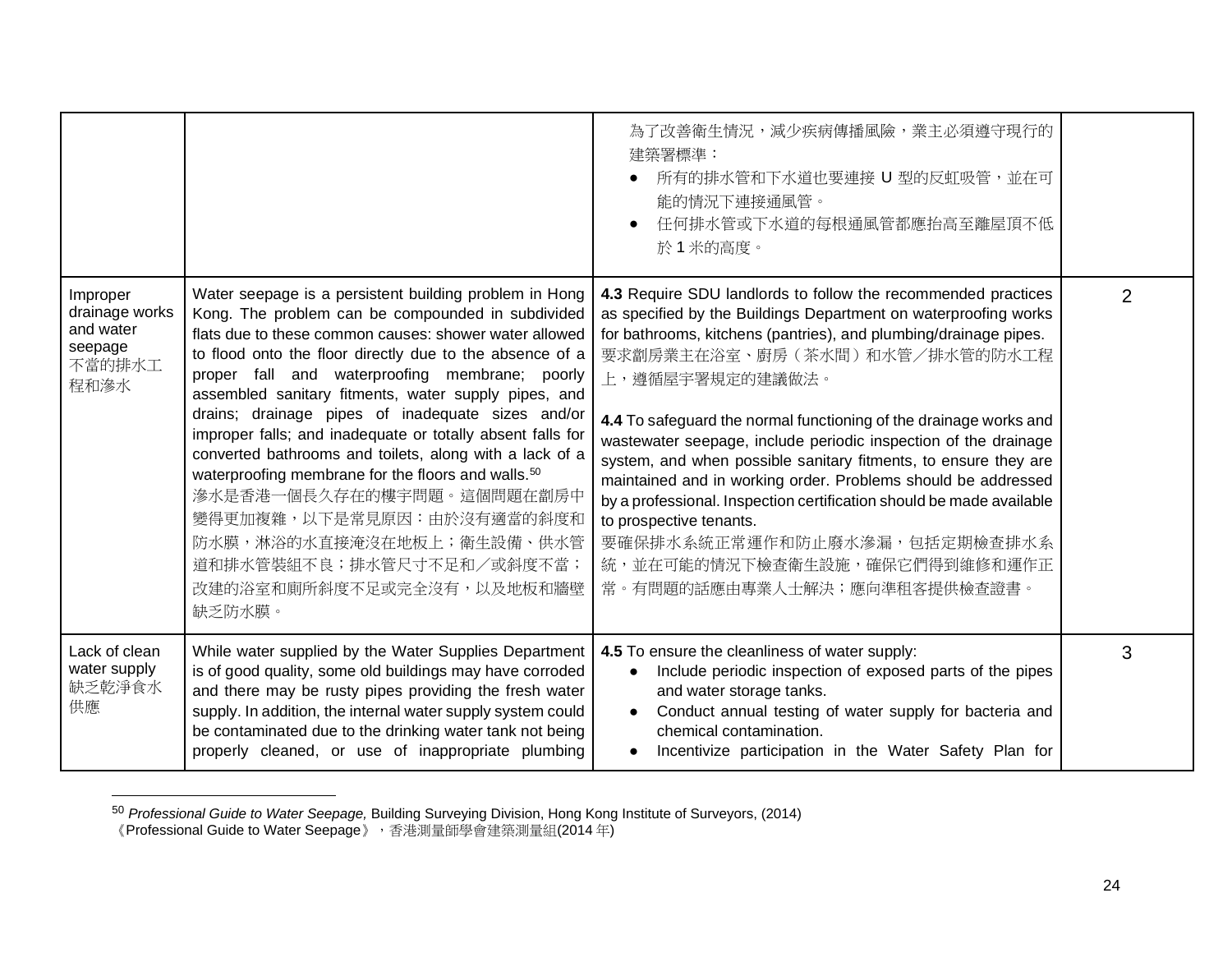|                                                                  | materials.<br>雖然水務署供應的水質良好,但一些舊樓的水管可能已經<br>鏽蝕,並有可能用這些生鏽水管供應食水。此外,由於食<br>水水箱沒有適當的清洗,或者使用不合適的水管物料,導<br>致内部供水系統可能受到污染。                                                                                                                                                                                                                                                                                                                                     | Buildings put forward by the Water Supplies Department<br>為了確保供應乾淨食水:<br>●定期檢查水管和水箱暴露在外的部分。<br>● 每年對供水進行細菌和化學污染檢測。<br>● 獎勵參與水務署舉辦的「建築物水安全計劃」。                                                                                                                                                                                                                                                                                                                                                                                                                                               |   |
|------------------------------------------------------------------|---------------------------------------------------------------------------------------------------------------------------------------------------------------------------------------------------------------------------------------------------------------------------------------------------------------------------------------------------------------------------------------------------------------------------------------------------------|---------------------------------------------------------------------------------------------------------------------------------------------------------------------------------------------------------------------------------------------------------------------------------------------------------------------------------------------------------------------------------------------------------------------------------------------------------------------------------------------------------------------------------------------------------------------------------------------|---|
| Limited or no<br>refuse<br>collection<br>有限的、甚至<br>是沒有垃圾收<br>集   | Regular rubbish collection and maintenance of collection<br>areas is essential to maintaining environmental hygiene<br>and minimizing pest infestations.<br>定期收集垃圾和保持垃圾房乾淨,是維持環境衛生和儘量<br>減少蟲害的關鍵。                                                                                                                                                                                                                                                       | 4.7 Collect refuse regularly, and clean and maintain refuse<br>collection areas in line with the Home Affairs Department's Building<br>Management guidelines. To ensure proper hygiene and reduce fire<br>risk, list out the management plan of refuse - such as responsibility,<br>frequency and scope - in the Tenancy Agreement and enforce<br>collaboratively between the owner and tenants.<br>定期收集垃圾,並按照民政事務總署的「建築物管理指引」清潔和<br>維持垃圾收集區潔淨。為確保衛生和減少火災風險,在租約中列出<br>垃圾的管理計劃,如責任、次數和範圍,並由業主和租客共同執<br>行。                                                                                    | 2 |
| Infestations of<br>rats, fleas and<br>bedbugs<br>老鼠、跳蚤和<br>臭蟲的侵擾 | Fleas, rats, and especially bedbug infestations, severely<br>impact the physical and mental health of tenants. In<br>addition to skin rashes and allergies, infestations exact a<br>mental and psychological toll as tenants are prevented<br>from sleeping. Prolonged exposure to bedbugs can cause<br>insomnia, anxiety, and depression. <sup>51</sup><br>跳蚤、老鼠、特別是臭蟲的侵擾,嚴重影響租客的身心健<br>康。除了皮疹和過敏外,蟲害還會導致租客無法入睡而<br>造成精神和心理上的困擾。長期接觸臭蟲會導致失眠、焦<br>慮和抑鬱。 | 4.8 Eliminate pests from inside flats and in common areas prior to<br>occupancy and use building or screening techniques to minimise<br>entry (ie use of metal partitions rather than wood to minimise<br>bedbugs). Articulate the joint responsibilities of landlords and<br>tenants in maintaining a pest-free environment inside the flat.<br>Ensure that pesticides are applied in accordance with statutory<br>ordinances to harmful pesticides. <sup>52</sup><br>在租客入住前應消除單位內和公共區域的害蟲,並使用建築或遮罩<br>技術,儘量減少害蟲侵入(使用金屬隔板而不是木材,儘量減少臭<br>蟲滋生)。闡明業主和租客有共同責任保持單位內沒有蟲害。確保<br>使用殺蟲劑除害蟲時,符合法定條例。 | 2 |
| <b>Utility Meters</b><br>水電錶                                     | The widespread practice of overcharging for utilities in<br>SDUs is an acknowledged problem.                                                                                                                                                                                                                                                                                                                                                            | 4.9 Water, electricity and gas meters should be installed at or<br>below eye level for visibility of tenants to ensure fairness. (The                                                                                                                                                                                                                                                                                                                                                                                                                                                       | 3 |

<sup>&</sup>lt;sup>51</sup> Ashcroft R, Seko Y, Chan LF, Dere J, Kim J, McKenzie K., The Mental Health Impact of Bed Bug Infestations: A Scoping Review, International Journal of Public Health. (November 2015)

 $52$  Ibid 同上

Ashcroft R, Seko Y, Chan LF, Dere J, Kim J, McKenzie K., The Mental Health Impact of Bed Bug Infestations: A Scoping Review, International Journal of Public Health. (2015 年 11 月)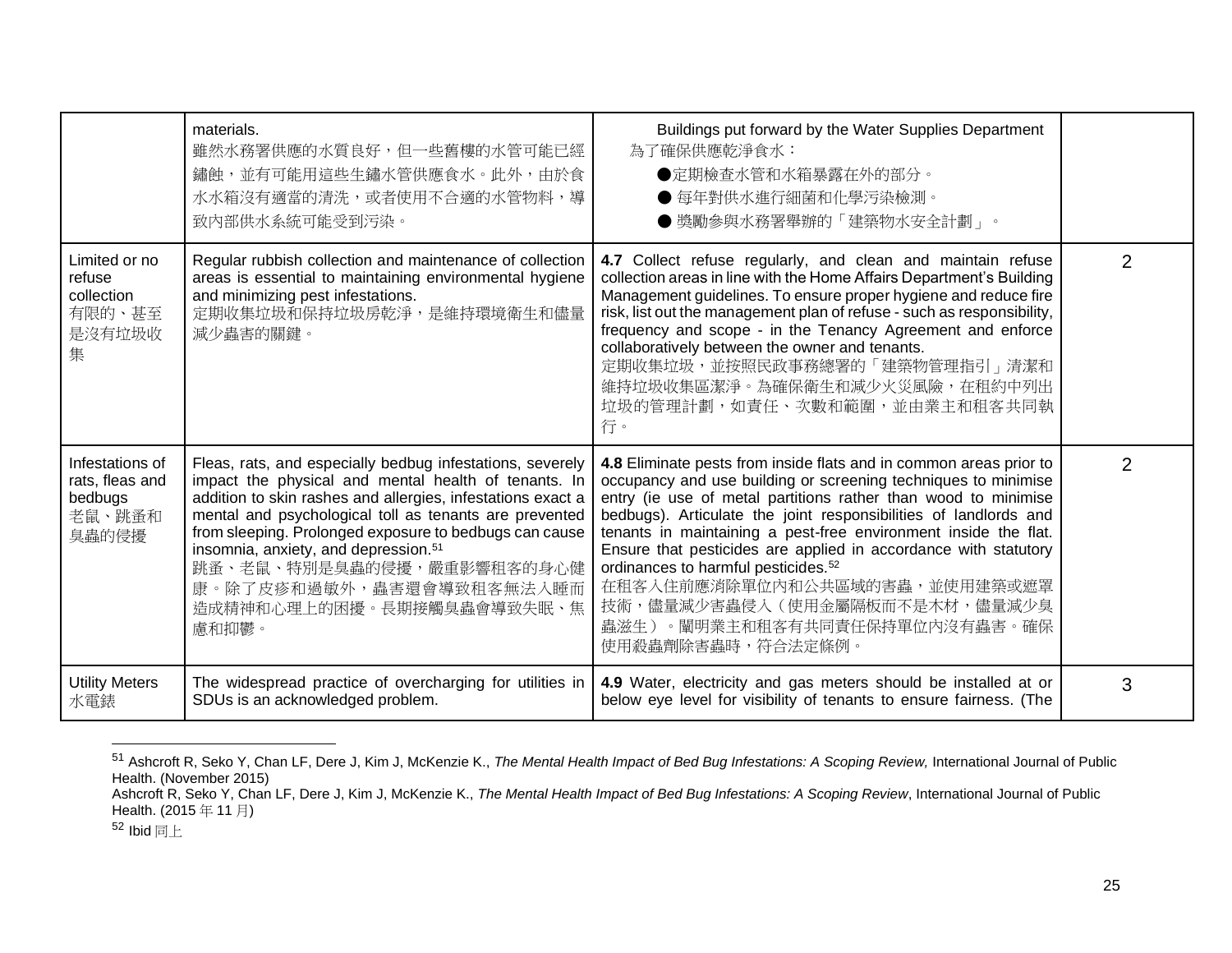|                                                                                              | 劏房租客被多收水電費,是普遍存在而且眾多周知的問<br>題。                                                                                                                                                                                                                                                           | Task Force has already recommended ways to address the<br>problem of tenants being overcharged for utilities, so we will not<br>address this issue further).<br>為確保公平,水電、媒氣錶應安裝在視線高度或以下,讓租客能看<br>得到。(工作小組已經建議了解決租戶被多收水電費問題的方法,<br>我們因此不再在此討論這個問題)。)                                                                                                                                                      |   |
|----------------------------------------------------------------------------------------------|------------------------------------------------------------------------------------------------------------------------------------------------------------------------------------------------------------------------------------------------------------------------------------------|----------------------------------------------------------------------------------------------------------------------------------------------------------------------------------------------------------------------------------------------------------------------------------------------------------------------------------------------------------------------------------------------------------|---|
| Limited access<br>to public<br>amenities and<br>community<br>spaces<br>難以享用公共<br>設施和社區空<br>間 | Due to the limited living space within an SDU, tenant<br>access to public and community facilities is of vital<br>importance.<br>由於劏房的居住空間有限,使用公共和社區設施的機會對<br>租客來說尤其重要。                                                                                                                  | 4.10 We recommend that basic services and recreational facilities<br>be provided within 500m walking distance. Basic services include<br>community center, elderly center and daycare center. Recreational<br>facilities include shaded or covered sitting areas, gardens or parks<br>with seating facilities.<br>我們建議在 500 米步行距離內提供基本服務和康樂設施。基本服務<br>包括社區中心、老人中心和日托中心。康樂設施包括有樹蔭或有上<br>蓋的座席、花園或有座位設施的公園。 | 3 |
| Maintenance of<br>Common Areas<br>公共區域的維<br>修                                                | With little organization or enforcement, common areas<br>such as shared kitchens and toilet areas are permitted to<br>become filthy to the degree of becoming a health danger,<br>in addition to increasing pest infestations.<br>由於缺乏組織或執行能力,公共區域的蟲害不斷增加,共<br>用廚房和廁所等地方也變得骯髒,以至對健康構成威脅。 | 4.11 The maintenance plan of common areas, such as<br>responsibility, frequency and scope, should be required as a<br>component of the Tenancy Agreement. Joint responsibilities of<br>landlords and tenants should be suggested.<br>公共區域的維修保養計畫,如責任、頻率和範圍,應成為租賃協議<br>的一個組成部分。我們建議業主和租客共同承擔責任。                                                                                                           |   |

## <span id="page-25-0"></span>5. ACCESSIBILITY 可及性

*Adequate housing must be accessible, or readily attainable, to those entitled to it. For example, disadvantaged groups must be accorded full and sustainable access to adequate housing resources.<sup>53</sup>*

對合符資格的人士來說,適當的房屋必須是觸手可得的,或是隨時可得到的。例如必須令弱勢社群充分而且可持續地取得適當房屋資 源的機會。

As a foundation from which to access employment, education, and health services, housing can be a strong driver of socioeconomic inclusion. The shortage of adequate and affordable housing increases barriers to housing for all low-income tenants in Hong Kong,

<sup>&</sup>lt;sup>53</sup> Monitoring Housing Rights, Developing a Set of Indicators to Monitor the Full and Progressive Realization of the Human Right to Adequate Housing, United Nations Human Settlements Programme, (2003)

<sup>《</sup>監察住房權利,制定一套指標監察充分並逐步實現適足住房的人權情況》聯合國人類住區規劃署 (2003)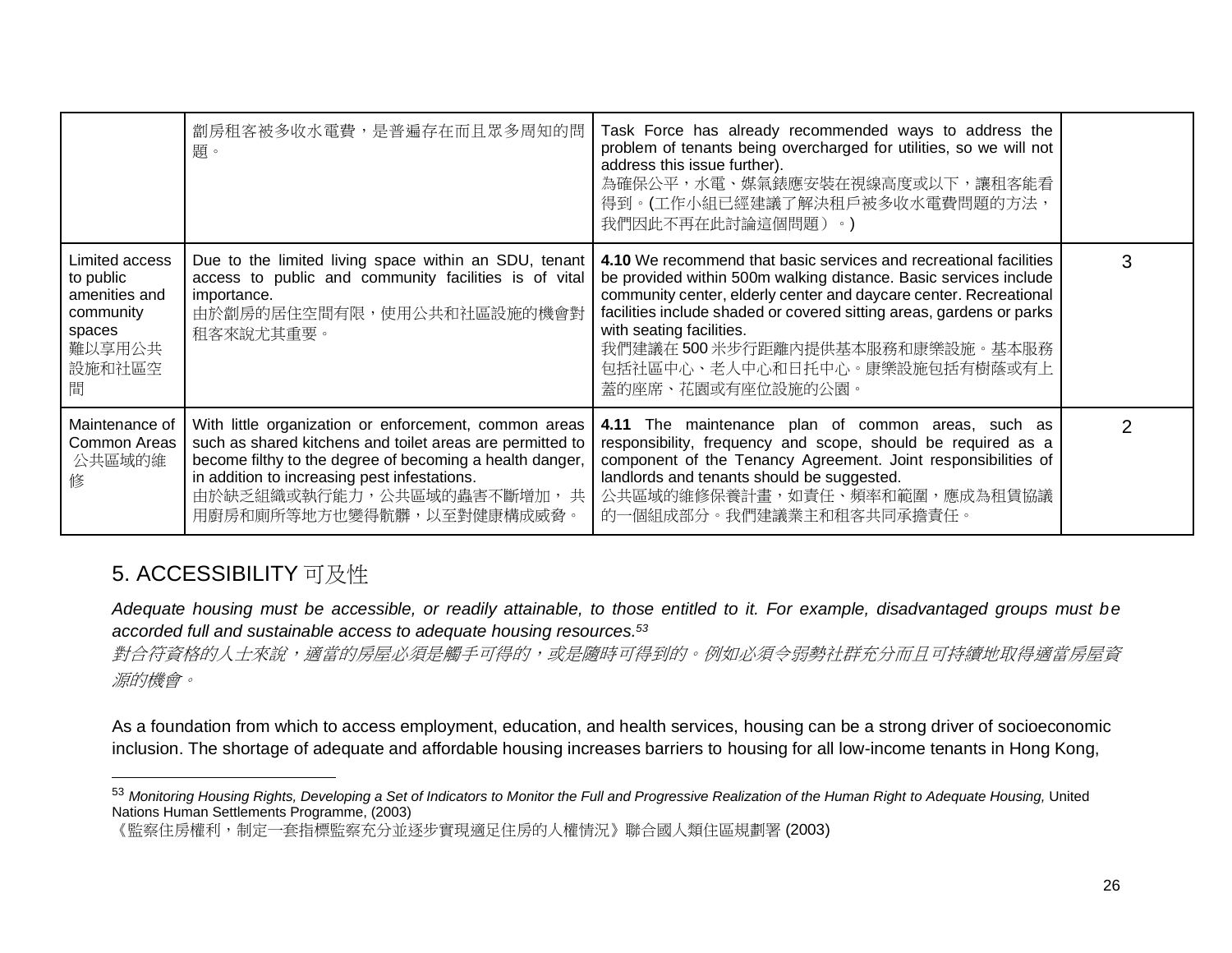but can be felt especially hard by traditionally disadvantaged groups. People can easily be excluded from society through housing processes - such as living in neighborhoods with poor transport links or few job prospects, or places with inadequate public spaces and services – while the process of accessing adequate and affordable housing itself can also present significant challenges. We believe these stresses can be mitigated through the promotion of equitable accessibility.

房屋是得到就業、教育和保健服務的基礎,可強而有力地推動社會經濟共融。適切和可負擔的房屋短缺,增加了香港所有低收入租戶 的居住障礙,而傳統上處於弱勢的社群會更感到無助。房屋分配過程很容易把某些人排除在社會之外——例如居住在交通不便或就業 前景不佳的社區,或公共空間和服務不足的地方——而得到適切和可負擔房屋的過程本身也會帶來巨大的挑戰。我們相信,這些壓力 可以通過促進公平的可及性來緩解。

| Issue 問題             | Context 背景                                                                                                               | Recommendation(s)建議                                                                                                                                                                                                                                                                                                                                                                                                                                                                                                                                                                                                                                                                                                                                                                                                                                                                                                                                                                                        |  |
|----------------------|--------------------------------------------------------------------------------------------------------------------------|------------------------------------------------------------------------------------------------------------------------------------------------------------------------------------------------------------------------------------------------------------------------------------------------------------------------------------------------------------------------------------------------------------------------------------------------------------------------------------------------------------------------------------------------------------------------------------------------------------------------------------------------------------------------------------------------------------------------------------------------------------------------------------------------------------------------------------------------------------------------------------------------------------------------------------------------------------------------------------------------------------|--|
| Discrimination<br>歧視 | Landlords refuse to rent flats to prospective tenants on<br>the basis of the passport they hold.<br>業主以所持護照為由拒絕向準租客出租房屋。 | 5.1 To strengthen protections and fair treatment in accessing<br>housing, adopt Recommendation 24 of the EOC's, Discrimination<br>Law Review: the Government should conduct a public consultation<br>and then introduce protection from discrimination on grounds of<br>nationality and citizenship under the Race Discrimination<br>Ordinance. The consultation should consider relevant issues<br>including how nationality and citizenship is defined, and which<br>exceptions relating to nationality and citizenship may be<br>appropriate to be retained, repealed or introduced. <sup>54</sup> While this<br>EOC recommendation encompasses much more than housing,<br>promoting non-discrimination across the board would include and<br>improve access to adequate and affordable housing.<br>為了加強居住方面的保障和公平待遇,應採納平等機會委員會《歧<br>視條例檢討》中的第 24 項建議:政府應舉行公眾諮詢,然後在<br>《種族歧視條例》下引入免遭國籍和公民身份歧視的保障。諮詢應<br>考慮相關問題,包括如何定義國籍和公民身份,以及哪些與國籍和<br>公民身份有關的例外情況適合予以保留、廢除或引入。雖然平等機<br>會委員會的建議所包含的內容遠遠超過房屋,但全面促進非歧視做 |  |

<sup>54</sup> *Discrimination Law Review*, Equal Opportunities Commission (2016) 《歧視條例檢討》,平等機會委員會(2016)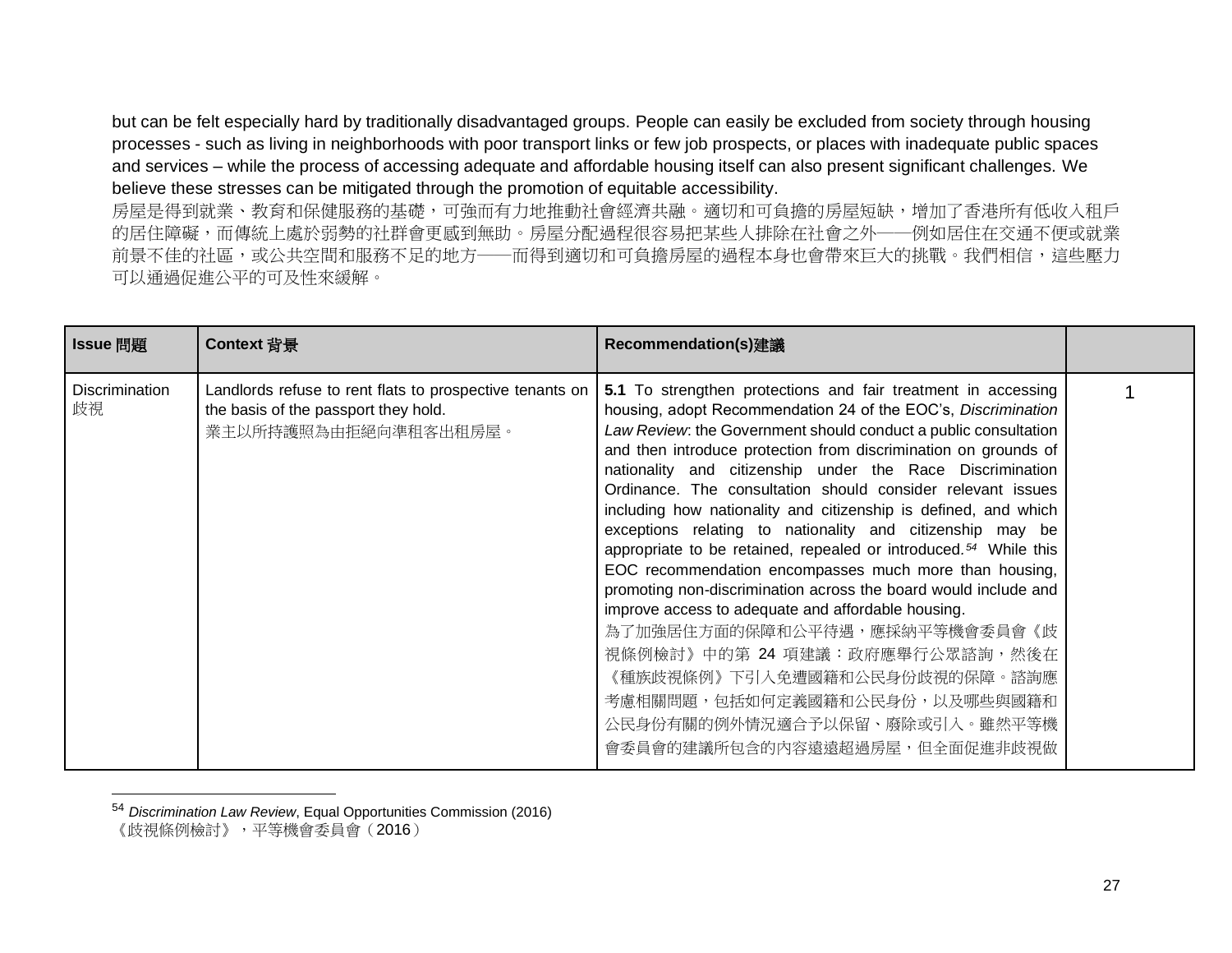|                                                                                        |                                                                                                                                                                                                                                                                                                                                                                                                                                      | 法可包括並改善獲得適當和可負擔房屋的機會。                                                                                                                                                                                                                                                                                                                                                                                                                                                                                                           |  |
|----------------------------------------------------------------------------------------|--------------------------------------------------------------------------------------------------------------------------------------------------------------------------------------------------------------------------------------------------------------------------------------------------------------------------------------------------------------------------------------------------------------------------------------|---------------------------------------------------------------------------------------------------------------------------------------------------------------------------------------------------------------------------------------------------------------------------------------------------------------------------------------------------------------------------------------------------------------------------------------------------------------------------------------------------------------------------------|--|
| Discrimination<br>歧視                                                                   | Landlords refuse to rent flats to single mothers.<br>業主拒絕把單位租給單身母親。<br>For single women with children, a home conveys<br>economic and food security, and improves her ability to<br>care for the health and mental and emotional well being<br>of her children. A woman without a home is much more<br>vulnerable to violence, abuse, and harassment.<br>對於有孩子的單身婦女來說,家可提供經濟和食物安<br>全,並提高她照顧孩子的身心健康及情緒健康的能力。<br>沒有家的婦女更容易遭受暴力、虐待和騷擾。 | 5.2 Increase awareness of the rights of single parents under the<br>EOC's Family Status Discrimination Ordinance (FSDO). Provide<br>support for those discriminated against to lodge complaints or take<br>the case to court. Consider single parents explicitly in future<br>policymaking, for example incentivise landlords to rent to single<br>parents or issue vouchers to single mothers.<br>提高大眾對平等機會委員會的《家庭崗位歧視條例》規定單親父母<br>權利的認識。為受到歧視的人士提供支援,讓他們提出投訴或向法<br>庭提出訴訟。在未來的政策制定中明確考慮單親家庭,例如鼓勵業<br>主將房屋租給單親家庭,或向單親母親發放房屋租賃券。 |  |
| Discrimination<br>歧視                                                                   | Landlords discriminate against the elderly.<br>業主歧視長者。<br>Flats that experience the death of a tenant may be<br>considered 'haunted' with the result that rental rates are<br>forced lower. To minimise the risk of a death in their flat,<br>landlords often refuse to rent to the elderly.<br>曾有租客死亡的單位會被視為「凶宅」,租金會被迫降<br>低。為了儘量減少有租客在單位內死亡的風險,業主往<br>往會拒絕把單位租給長者。                                                                 | 5.4 Provide incentives for landlords to rent to senior citizens. Adapt<br>Cap. 480, the Sexual Discrimination Ordinance Article 29, which<br>protects against discrimination in disposal or management of<br>premises, to apply to senior citizens to protect them from<br>discrimination based on age.<br>為業主提供獎勵措施,提高他們把單位租給長者的誘因。採納第<br>480 章《性別歧視條例》第 29 條(該條款保障在處置或管理處所<br>方面免受歧視),使之適用於長者,保護他們免受年齡歧視。                                                                                                                     |  |
| Lack of<br>awareness of<br>rights and<br>existing<br>protections<br>對權利和現有保<br>護措施缺乏認識 | Without language skills in Cantonese, many members of<br>ethnic minority groups are at a loss for accessing<br>information around housing and protections from<br>discrimination and harassment.<br>由於不會廣東話,許多少數族裔成員在獲取有關房屋和<br>保護免受歧視及騷擾的資訊方面無所適從。                                                                                                                                                                                  | 5.6 To increase awareness of housing and RDO, SDO, DDO, and<br>from discrimination and harassment,<br><b>FSDO</b><br>protections<br>information about the anti-discrimination ordinances as related to<br>housing should be made available at real estate agencies and<br>included on tenancy agreements. This information and any other<br>that educates the public about housing resources and policies<br>should be provided in the nine Government-recognized minority                                                      |  |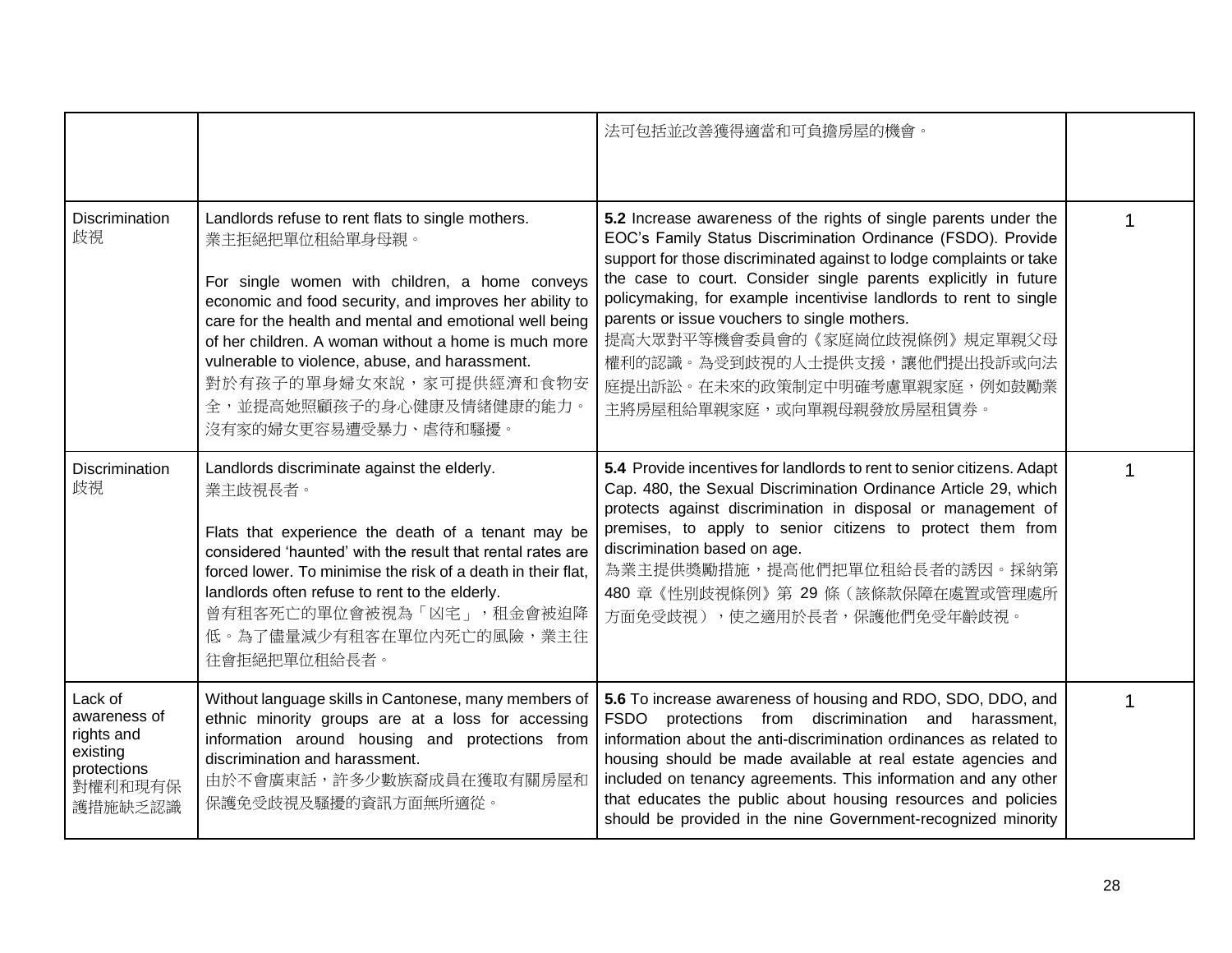|                                                                                                                 |                                                                                                                                                                                                                                                                                                                                                                                                                                                                                                                                                                                    | languages in formats readily used and accessible, such as videos.<br>為了提高大眾對房屋和《種族歧視條例》、《性別歧視條例》、<br>《殘疾歧視條例》以及《家庭崗位歧視條例》就保護大眾免受歧視<br>和騷擾的認識,應向地產經紀提供與房屋有關的反歧視條例資訊,<br>並將之列入租約中。這些資訊和任何其他教育公眾有關房屋資源和<br>政策的資訊,應以政府承認的九種少數族裔語言提供,並採用容易<br>使用和獲取的格式,如影片。                                                                                                                                                                                                                                                                                                                                                                                                                   |  |
|-----------------------------------------------------------------------------------------------------------------|------------------------------------------------------------------------------------------------------------------------------------------------------------------------------------------------------------------------------------------------------------------------------------------------------------------------------------------------------------------------------------------------------------------------------------------------------------------------------------------------------------------------------------------------------------------------------------|--------------------------------------------------------------------------------------------------------------------------------------------------------------------------------------------------------------------------------------------------------------------------------------------------------------------------------------------------------------------------------------------------------------------------------------------------------------------------------------------------------------------------------------------------------------------------------------------------------------------------------------------------------------------------|--|
| Inadequate<br>housing<br>allowance for<br>refugees and<br>asylum seekers<br>給予難民和尋求<br>庇護者的房屋津<br>貼不足           | Current level of assistance is not adequate for living. As<br>a result, many refugees and asylum seekers live in<br>prolonged destitution below Hong Kong's poverty line, a<br>situation compounded by the lack of the right to work. <sup>55</sup><br>目前的援助水平無法滿足生活需要。因此,許多難民和<br>尋求庇護者長期生活在香港的貧困線以下,這種情況由<br>於沒有工作權利而變得更加嚴重。                                                                                                                                                                                                                                                     | 5.7 Review the amount of housing allowance granted to refugee<br>and asylum seeker claimants and adjust accordingly, to take into<br>account inflation and the increases in rental costs and other fees<br>since the amount was last adjusted in 2014. <sup>56</sup><br>檢討給予難民和尋求庇護申請者的房屋津貼金額,並作出相應調<br>整。由於最後一次調整金額已是 2014 年,再次調整時需要考慮到<br>通貨膨脹及租金成本和其他費用的增長。                                                                                                                                                                                                                                                                                                           |  |
| The community<br>are not fully<br>involved in<br>housing-related<br>decision making<br>社區沒有充分參<br>與與房屋有關的<br>決策 | Hong Kong is a vibrant city, but there is also a large<br>wealth gap and social inequalities around housing. An<br>inclusive, participatory process in the development of<br>housing policies, incorporating the experiences and<br>voices of all community members, will contribute to<br>policies that increase equitable access to adequate<br>housing. Otherwise, development risks being influenced<br>only by the wealthy and powerful and maintaining<br>inequalities in the community.<br>香港是一個充滿活力的城市,但在房屋問題上卻有巨大<br>的貧富差距和社會不平等現象。在制定房屋政策的過程<br>中,如果能納入所有社區成員的經驗和聲音,將有助制 | 5.8 Allocate resources to study options for institutionalizing<br>participatory planning in government planning around housing.<br>Increase participation of people living in poor conditions, women,<br>persons living with disabilities, members of ethnic minority and<br>LGBTQA communities, and vulnerable or marginalized groups in<br>decision making and the development of housing policies, with<br>the goals of increasing representation of diverse viewpoints,<br>decreasing inequities around housing, and addressing issues of<br>cultural adequacy.<br>撥出資源,研究在政府房屋規劃中實現參與式規劃制度化的方案。<br>在決策和制定房屋政策方面,提高貧窮人士、婦女、殘疾人士、少<br>數族裔和跨性別(LGBTQA)群體成員以及弱勢或邊緣群體的參與 |  |

<sup>55</sup> *Parallel Report to the Committee on Economic, Social, and Cultural Rights*, Refugee Concern Network, (December 2020)

<sup>《</sup>Parallel Report to the Committee on Economic, Social, and Cultural Right》,關注難民網絡(2020年12月)

<sup>&</sup>lt;sup>56</sup> Hong Kong Justice Centre, interview with Habitat (April 2021)

Hong Kong Justice Centre,訪問仁人家園(2021 年 4 月)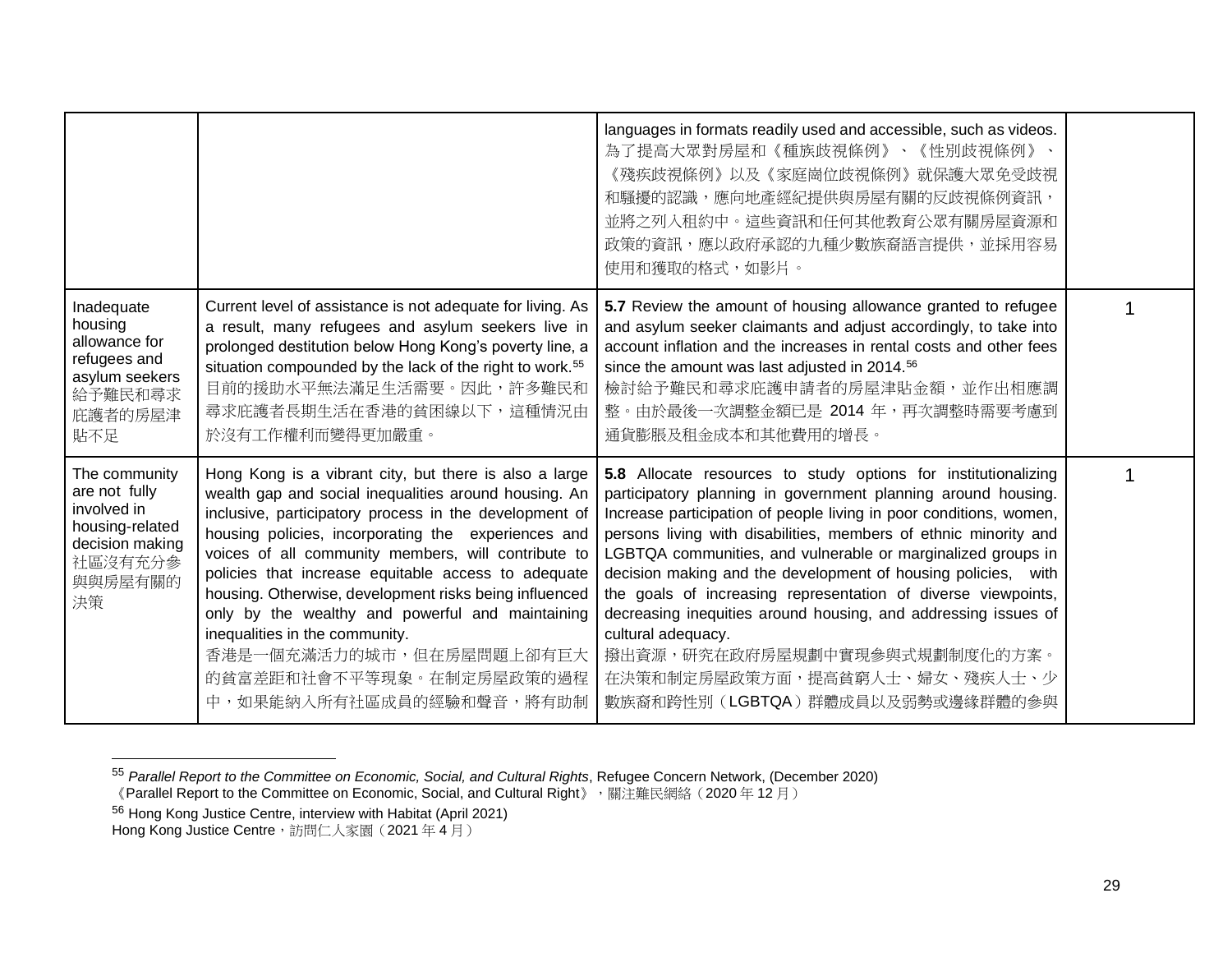| 定更加公平獲得適足房屋的政策。否則,未來的發展有<br>可能只受富人和權貴的影響,令社區維持不平等現象。 | 度,目的是提高不同觀點的代表性,減少房屋方面的不平等,並解<br>決房屋中的文化適當性問題。                                                                                                                                                                                                                                                                                                                                                                                                                                                                                                                                |  |
|------------------------------------------------------|-------------------------------------------------------------------------------------------------------------------------------------------------------------------------------------------------------------------------------------------------------------------------------------------------------------------------------------------------------------------------------------------------------------------------------------------------------------------------------------------------------------------------------------------------------------------------------|--|
|                                                      | 5.9 Recognize and incorporate community data collection as valid<br>inputs, and use to inform government decision making.<br>承認並吸納收集得來的社區數據,作為有效的投入,並利用其為政<br>府決策提供資訊。                                                                                                                                                                                                                                                                                                                                                                                                        |  |
|                                                      | 5.10 Involve and support nonprofits and community organizations<br>in gathering data, (including census data), from residents in<br>informal housing such as SDUs and other substandard housing.<br>Involve women, persons with disabilities, ethnic minority groups,<br>and vulnerable populations so that future budgeting decisions and<br>urban and housing planning are inclusive of traditionally<br>marginalized members of society.<br>讓非牟利機構和社區組織參與並支援他們從非正規房屋(如劏房和<br>其他低於標準的住房)的居民中收集數據(包括人口普查資料)。<br>讓婦女、殘疾人士、少數族裔和弱勢群社參與其中,使未來的預算<br>決策、城市及房屋規劃能夠包容傳統上被邊緣化的社會成員。 |  |

## <span id="page-29-0"></span>**6. LOCATION** 位置

*Adequate housing must allow access to employment options, health-care services, schools, child-care centres and other social facilities and should not be built on polluted sites nor in immediate proximity to pollution sources.<sup>57</sup>* 適足的房屋必須讓居住者得到就業選擇、保健服務、學校、托兒所和其他社會設施,而且不應該建於受污染的地方,也不應該比鄰污染源。

Given the cramped quarters of subdivided flats, it is essential that residents have access to public spaces and community facilities (Recommendation 4.10). We recognize that location is a top priority for tenants living in SDUs. That tenants opt to live in dense quarters

<sup>&</sup>lt;sup>57</sup> Monitoring Housing Rights, Developing a Set of Indicators to Monitor the Full and Progressive Realization of the Human Right to Adequate Housing, United Nations Human Settlements Programme, (2003)

<sup>《</sup>監察住房權利,制定一套指標監察充分並逐步實現適足住房的人權情況》聯合國人類住區規劃署 (2003)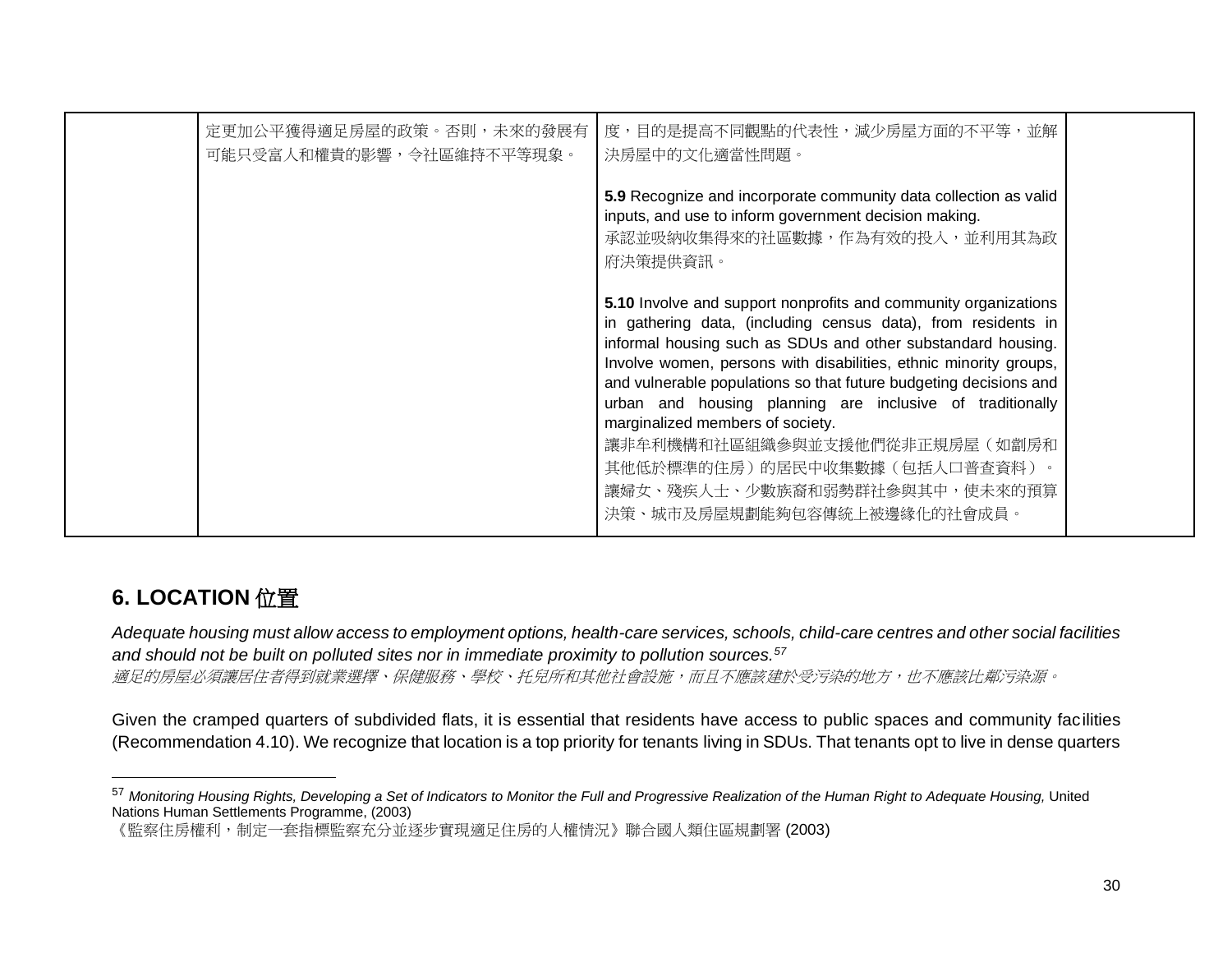in urban areas rather than in less cramped housing further away highlights the importance of location as an element of adequate housing. We urge the government to expand diverse and equitable housing options in urban areas and adopt inclusive housing policies that minimize the segregation of communities.

鑒於劏房單位十分擁擠,居民必須要有機會使用公共空間和社區設施(建議 4.10)。我們認識到,對於劏房的租客來說,位置是最重 要的。租戶選擇居住在城市中人煙稠密的地區,而不是密度較低的偏遠地區,這凸顯了位置是適足房屋的重要元素。我們敦促政府在 城市地區擴大多樣化和公平的房屋選擇,並採納包容性的房屋政策,儘量減少分隔不同社群。

#### <span id="page-30-0"></span>**7. CULTURAL ADEQUACY** 文化上的適當性

*Because of the importance which housing plays within the lives of individuals as well as communities, housing must also be culturally adequate. As such, the way housing is constructed, the building materials used and the policies supporting these must appropriately enable the expression of cultural identity and diversity of housing.<sup>58</sup>*

由於房屋在個人和社區生活的重要性,房屋在文化上也必須是適當的。因此,房屋的建造方式、使用的建築材料和支持這些的政策, 必須適當地讓人表達文化身份,並支持房屋的多樣性。

In consultations with organizations who engage with members of ethnic minority groups and refugees, and in reference to housing, the greatest concerns expressed by these groups were regarding discrimination during the rental process and the need to improve dire living conditions related to fire safety, hygiene, and space. Recommendations to address these conditions have been put forward in the relevant sections above. We urge the Government to institutionalize participatory planning in decision-making around housing policies (Recommendation 5.6), specifically including minority and ethnic group member voices in the development of housing policies to ensure progress towards cultural adequacy in housing in the future.

在諮詢過與少數族裔成員和難民溝通的組織後,我們得悉,在提到房屋時,這些群體的最大關注是租房過程中的歧視問題,以及需要 改善與消防安全、衛生和空間有關的惡劣生活條件。解決這些問題的建議已在上述相關部分提出。我們敦促政府在圍繞房屋政策的決 策中,實現參與性規劃的制度化(建議 5.6),培別是在制定房屋政策時,納入少數族裔成員的聲音,以確保未來在實現房屋文化適當 性方面取得進展。

 $58$  Ibid 同上